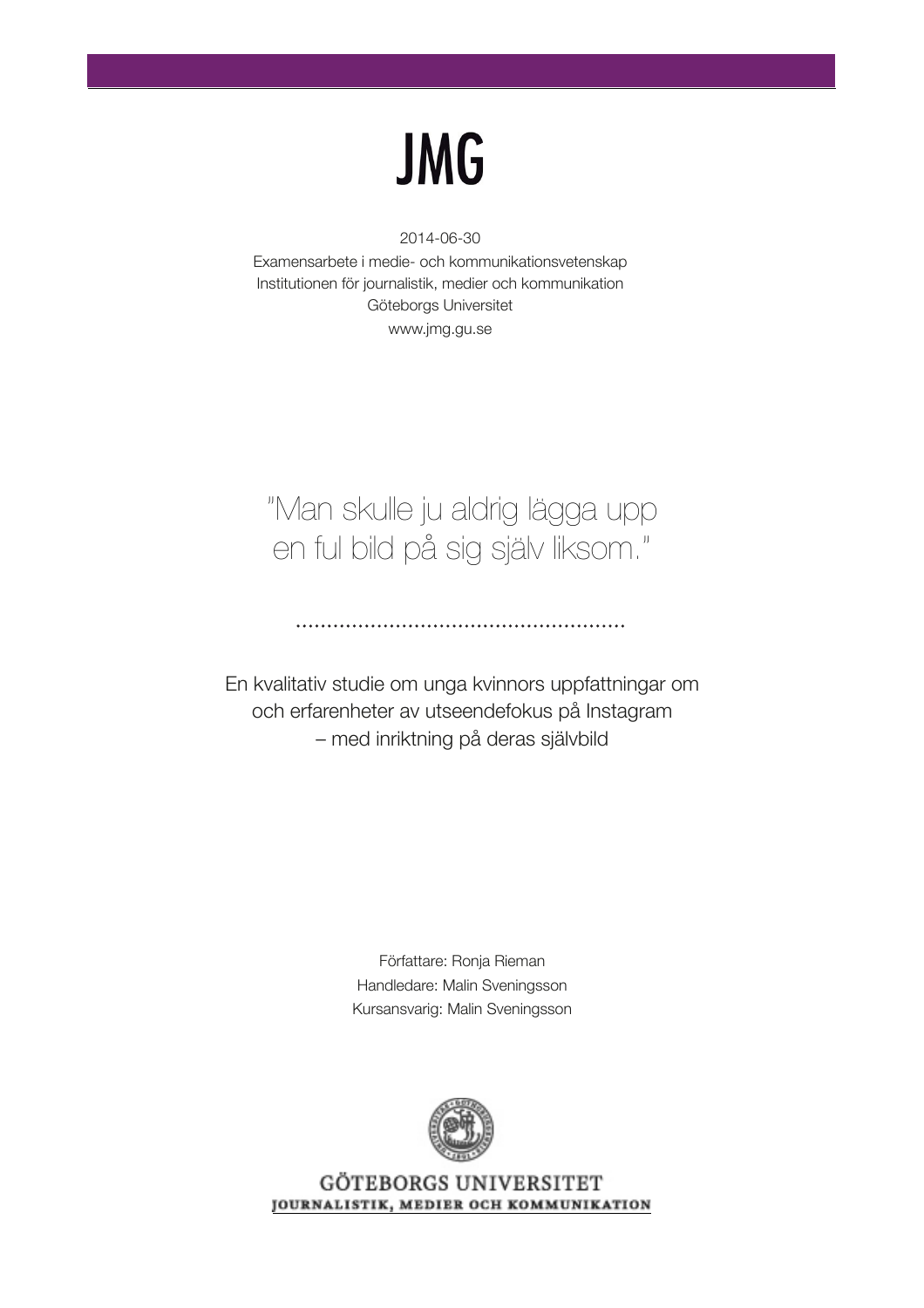# ABSTRACT

| <b>Titel:</b> | "Man skulle ju aldrig lägga upp en ful bild på sig själv liksom".                                                                                                                                                                                                                                                                                                                                                                                                                                                                                                                                                                                                                                                                   |
|---------------|-------------------------------------------------------------------------------------------------------------------------------------------------------------------------------------------------------------------------------------------------------------------------------------------------------------------------------------------------------------------------------------------------------------------------------------------------------------------------------------------------------------------------------------------------------------------------------------------------------------------------------------------------------------------------------------------------------------------------------------|
| Författare:   | Ronja Rieman                                                                                                                                                                                                                                                                                                                                                                                                                                                                                                                                                                                                                                                                                                                        |
| Kurs:         | C-uppsats inom medie- och kommunikationsvetenskap                                                                                                                                                                                                                                                                                                                                                                                                                                                                                                                                                                                                                                                                                   |
| Termin:       | Vårtermin 2014                                                                                                                                                                                                                                                                                                                                                                                                                                                                                                                                                                                                                                                                                                                      |
| Handledare:   | Malin Sveningsson                                                                                                                                                                                                                                                                                                                                                                                                                                                                                                                                                                                                                                                                                                                   |
| Antal ord:    | 23.553 ord inklusive bilagor<br>(19.407 ord exklusive titelblad, innehållsförteckning, executive summary,<br>abstract, referenser och bilagor)                                                                                                                                                                                                                                                                                                                                                                                                                                                                                                                                                                                      |
| Antal sidor:  | 46 sidor inklusive bilagor)                                                                                                                                                                                                                                                                                                                                                                                                                                                                                                                                                                                                                                                                                                         |
| Syfte:        | Studien undersöker vad unga kvinnor har för uppfattningar om och<br>erfarenheter av utseendefokus på Instagram och om de anser att det kan<br>finnas en påverkan på deras självbild.                                                                                                                                                                                                                                                                                                                                                                                                                                                                                                                                                |
| Metod:        | Kvalitativa gruppintervjuer med totalt tolv personer.                                                                                                                                                                                                                                                                                                                                                                                                                                                                                                                                                                                                                                                                               |
| Material:     | Tre gruppintervjuer med unga kvinnor, 15-24 år, som är aktiva användare av<br>Instagram.                                                                                                                                                                                                                                                                                                                                                                                                                                                                                                                                                                                                                                            |
|               | Huvudresultat: Denna studie har visat att unga kvinnor söker sig till Instagram för<br>social interaktion, underhållning, tidsfördriv och frihet att kunna påverka hur<br>de framställer sin "online-identitet". Samtidigt upplever de att Instagram är<br>stress- och beroendeframkallande. Kvinnornas relation till Instagram kan<br>beskrivas som komplex och i viss mån motsägelsefull.                                                                                                                                                                                                                                                                                                                                         |
|               | Studien visar vidare att unga kvinnor upplever att ett fokus på utseendet finns<br>på Instagram. Det kan bland annat identifieras genom att många unga<br>kvinnor publicerar en stor andel bilder som visar ett fördelaktigt utseende på<br>deras ansikte eller kropp. Många av kvinnorna upplever prestationsångest och<br>stress över att inte leva upp till skönhetsidealen på Instagram. De uppger<br>också att självbilden kan påverkas av bekräftelsen man får på Instagram. Vissa<br>ser denna bekräftelse mer som en bonus och lägger ingen större vikt vid den,<br>medan vissa andra betraktar bekräftelsen som en tävling som bidrar till hur<br>omtyckt man är. Ålder och personlig mognad verkar ha en stor påverkan på |

Key words: unga kvinnor, utseendefokus, självbild, välbefinnande, ideal, skönhet, identitet, självpresentation, sociala medier, instagram, välbefinnande, stress.

kvinnornas åsikter kring bekräftelse och självbild.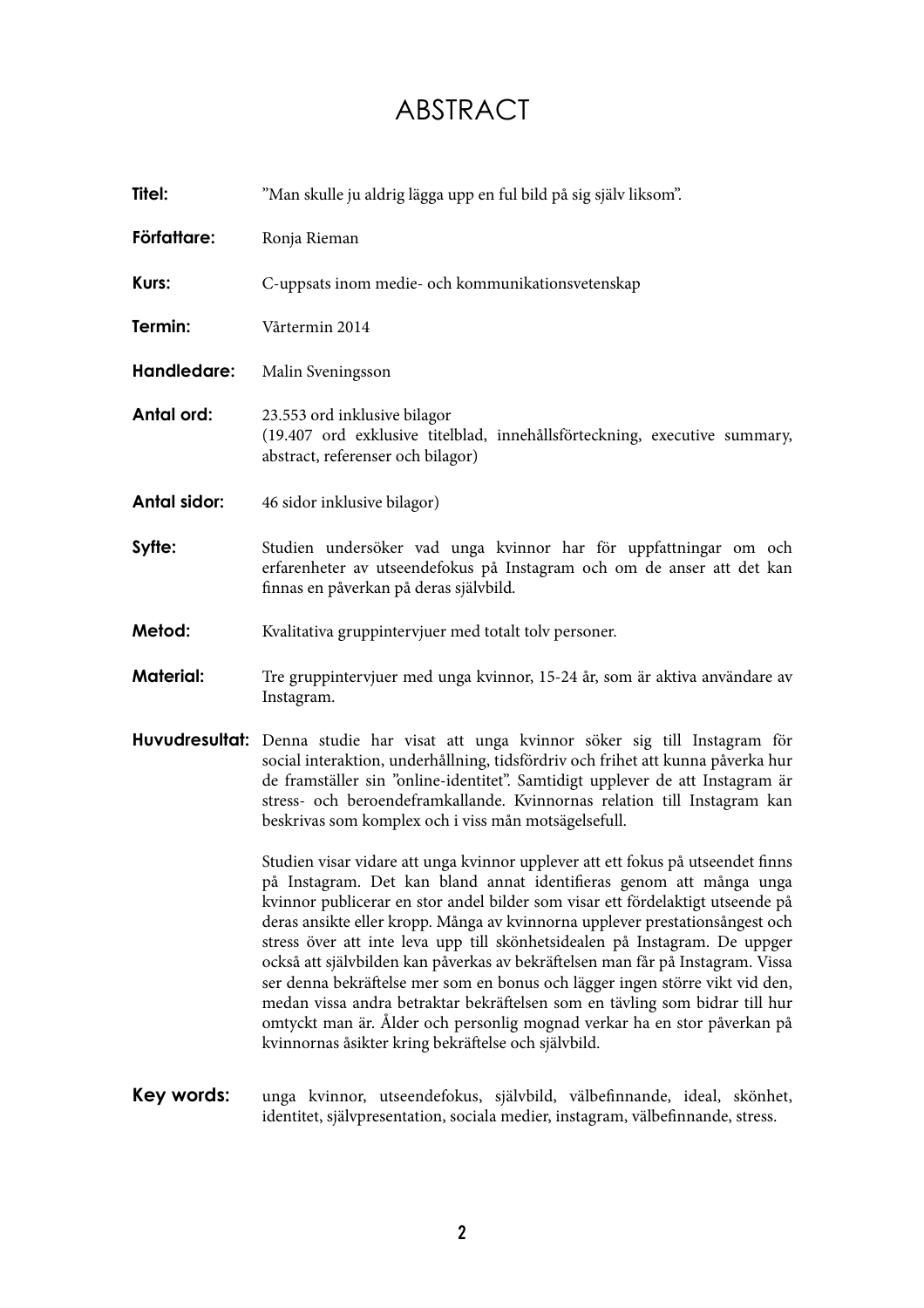# EXECUTIVE SUMMARY

This bachelor thesis examines what opinions and experiences young women have concerning focus on the appearance on Instagram, and whether they think that it might have an influence on their self-image.

Statistics show that young women's mental health during the last years has suffered from a negative development due to augmented beuaty ideals in society. This has lead to an increased dissatisfaction with ones appearance. This implicates that a lot of young women today, who often are insecure and have a weak self-image, seek confirmation in different ways to feel better about themselves. Parallell to this development social media, particularly Instagram, has under a very short time established itself as a definitive part of many young womens' life. There are many different opinions about the use of Instagram and how it affects beauty ideals and young women's well-being, which makes it very interesting and highly relevant to examine.

As far as previous research go about Instagram, the range is not very extensive since Instagram is a relatively new phenomena. Considering the fact that this thesis focuses on *young women's* use of Instagram with a focus on apperance and self-image, it therefore provides new perspectives to the research field.

Based on the purpose of this thesis I formulated the following research questions:

- 1) How do young women look at their use of Instagram?
- 2) What opinions and experiences do the young women have concerning focus on appearance on Instagram?
- 3) Do young women feel that their use of Instagram may have any effect on their self-image?

Previous studies and the theoretical framework for this study is divided into two main areas. The first area consists of symoblic interactionism, with the branches *identity building* and self presentation, where the main theories are based on the work of Mead, Grisprud and Goffman – and the previous studies by Turkle and Boyd. The other area of studies have covered young women's situation from three subcategories: beauty ideals, the mental wellbeing and social media. Gender and feminist theories and studies by Hirdman, McRobbie, Frost and Mazzarella have been used, as well as theories from psychology and media studies.

The method used for the collection of empirical material was qualative semi-structured group interviews. The choice of method was based on the fact that I wanted to find patterns and differences in the genereal opinions of the thesis' subject. The interviews were arranged on three different occasions and consisted of a total of twelve young women within the age of 15-24 years. All women were active users of Instagram.

The main results I found were that the prime virtues of Instagram are the social interaction, the entertaining factor, the possibility of pastime and the "freedom" of being able to present oneself in any way one wants. The drawbacks that the women in the interviews expressed are that they believe Instagram to be addictive and cause stress, that there is a lack of integrity and that it could be an arena for bullying. How often and what type of pictures published differs between the women. What is common for the women though, is the fact that they express an awareness of how they present themselves on Instagram, where they all strive to show an idealised image of themselves.

The results also suggests that there is a widespread focus on the appearance amongst young women on Instagram. This can partly appear through the pictures the young women publish that focuses on showing a favourable appearance, but also by the fact that young women tend to follow other accounts on Instagram that publish the same kind of photos. One substantial influencing factor for this behaviour and approach to appearance on Instagram, are the norms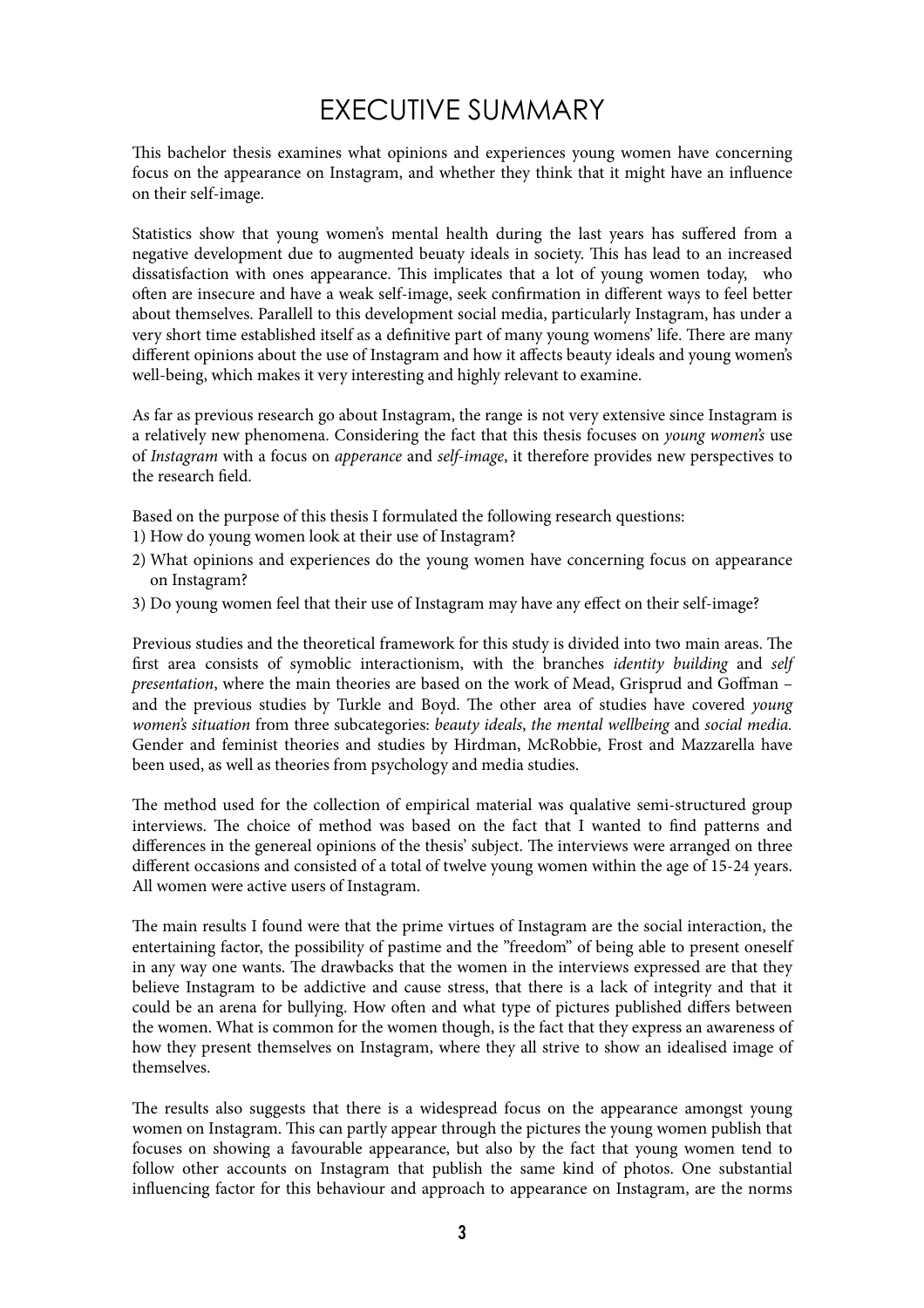within the social sphere and the beauty ideals of society. The women can state almost entirely negative consequences of the focus on appearance on Intagram, such as anxiety and stress over not being able to look like the ideal. Furthermore some women consider the confirmation on Instagram as a bonus and not very important, whereas others consider it as a competition that affects how popular they will get. Age and individual maturity seem to play an important roll in regards to the women's opinions about confirmatin and self-image.

Finally, the study shows that the focus on appearance on Instagam seem to have negative effects on young women's feelings about themselves and their bodies, which has an important impact on their wellbeing.

One proposal for further studies would be to look closer at the accountability concerning the focus on appearance and current beauty ideals on Instagram or other social media channels, where both young women and people within the media industry could be asked to join. Since modern media is constantly updated and changed there will always be good reasons to pursue studies within the research field.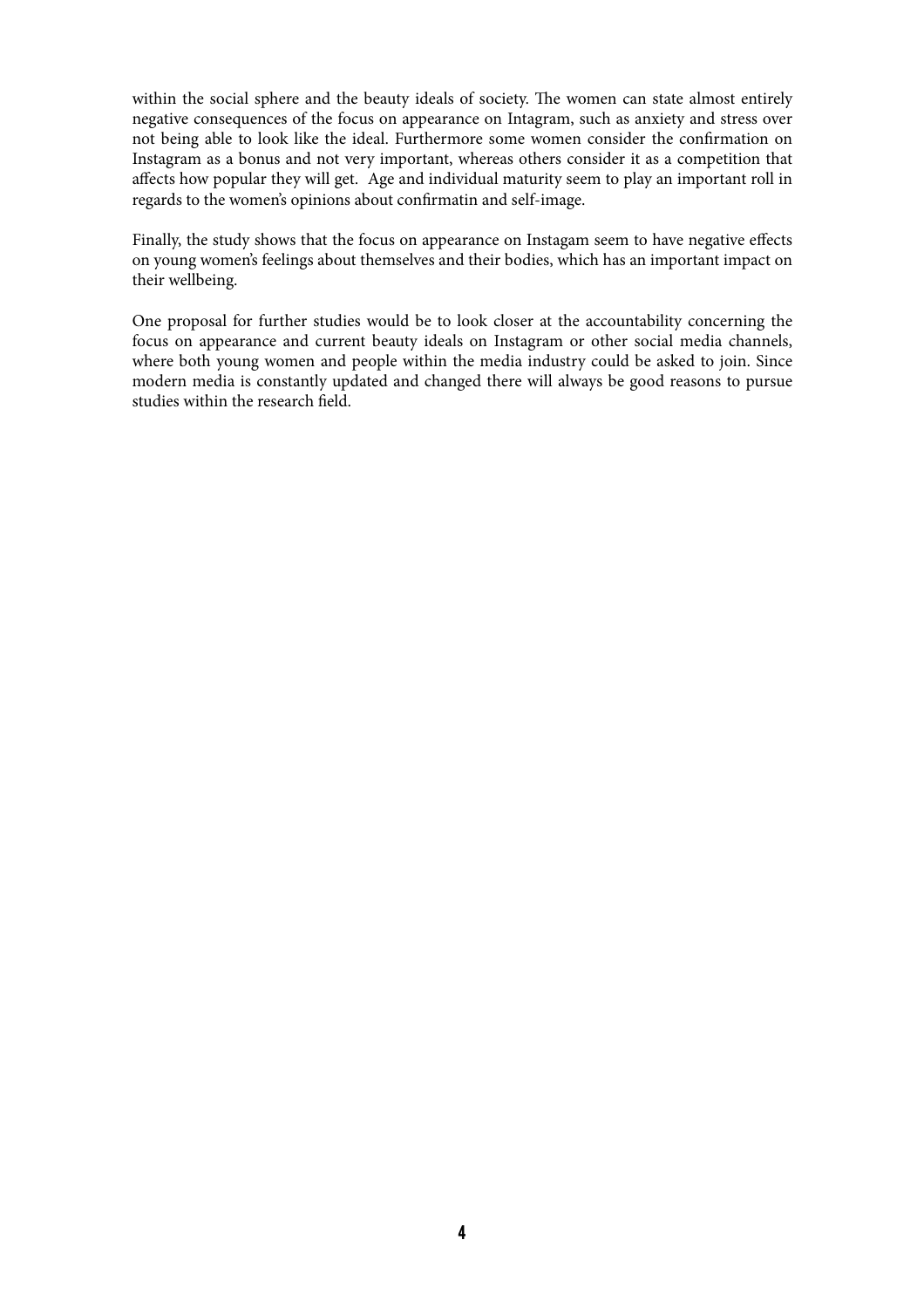# INNEHÅLLSFÖRTECKNING

| 1.1 UTSEENDEIDEAL, SJÄLVBILD & UNGA KVINNORS VÄLBEFINNANDE7                  |            |
|------------------------------------------------------------------------------|------------|
|                                                                              |            |
|                                                                              |            |
|                                                                              |            |
|                                                                              |            |
|                                                                              |            |
|                                                                              |            |
|                                                                              |            |
|                                                                              |            |
|                                                                              |            |
|                                                                              |            |
|                                                                              |            |
|                                                                              |            |
|                                                                              |            |
|                                                                              |            |
|                                                                              |            |
|                                                                              |            |
|                                                                              |            |
|                                                                              |            |
|                                                                              |            |
|                                                                              |            |
|                                                                              |            |
|                                                                              |            |
|                                                                              |            |
|                                                                              |            |
|                                                                              |            |
| 4.1.1 Instagram - det sociala, underhållande & tidskrävande mediet24-25      |            |
|                                                                              |            |
| 4.1.3 Öppet vs. stängt konto – en fråga om öppenhet & självpresentation26-27 |            |
| 4.1.5 Bristande integritet, förutfattade meningar & mobbning                 | $.27 - 28$ |
|                                                                              |            |
|                                                                              |            |
|                                                                              |            |
|                                                                              |            |
|                                                                              |            |
|                                                                              |            |
|                                                                              |            |
|                                                                              |            |
|                                                                              |            |
|                                                                              |            |
|                                                                              |            |
|                                                                              |            |
|                                                                              |            |
|                                                                              |            |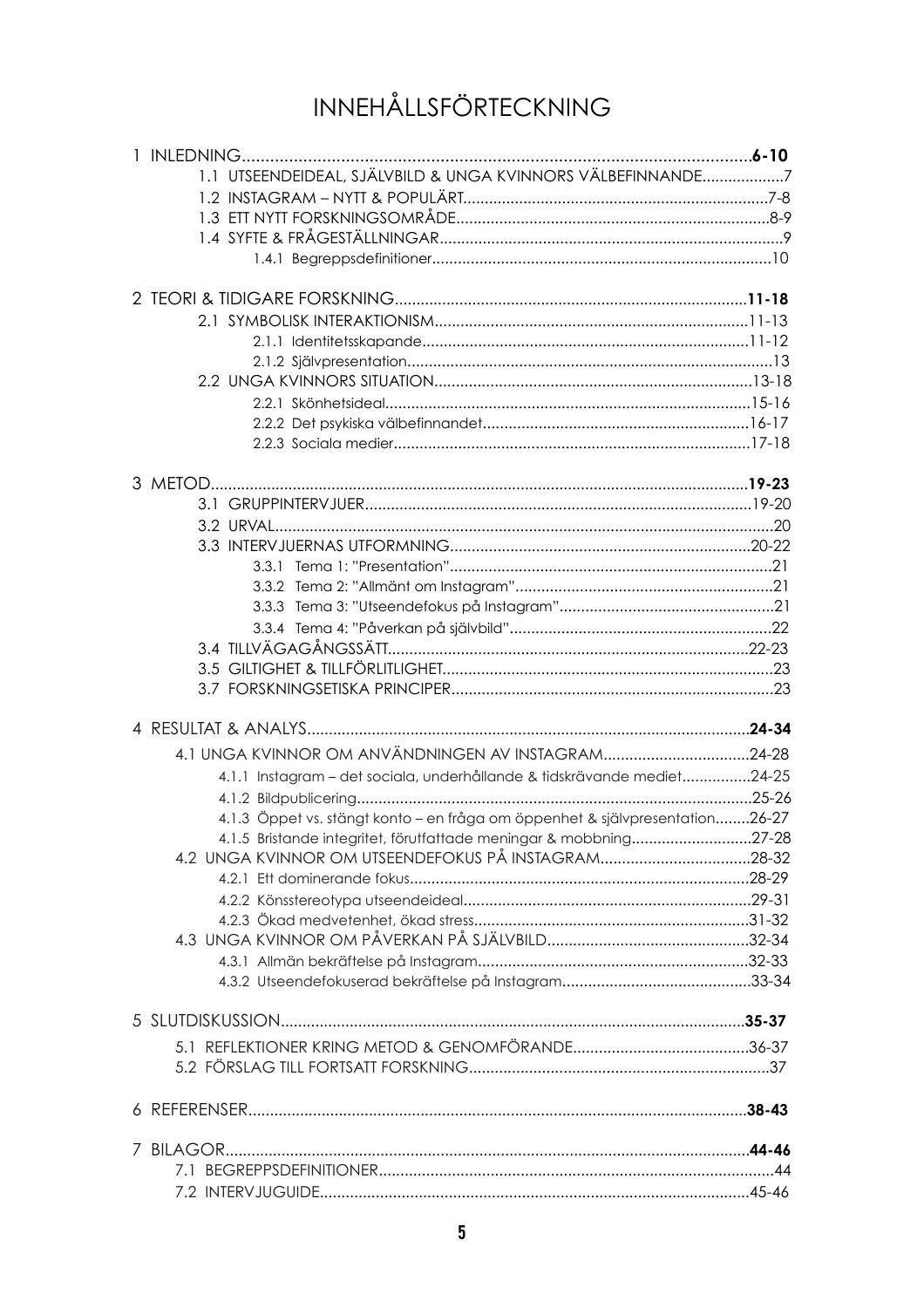## 1 INLEDNING

Ellen DeGeneres lägger upp en bild på sig själv tillsammans med andra superkändisar på Oscarsgalan. Någon publicerar en video på en söt valp. Obama tar en "selfie" på Mandelas minnesceremoni. En bloggare fotograferar sin nyinköpta bakelse. Den eviga jakten på den perfekta statusuppdateringen på Facebook har bytts ut mot jakten efter den fulländade bilden i motljus på Instagram. Varje dag publiceras i snitt 55 miljoner foton på det bildburna mediet. (Olsson 2014) Foton som samtliga i grund och botten strävar efter samma mål – att få bekräftelse – att få en "like", en positiv kommentar eller ytterligare en "följare".

Bilder på till synes vackra, framgångsrika och lyckliga människor premieras särskilt högt. Vilket kanske också förklarar varför man bland de 30 mest använda "hashtagsen" hittar ord som: #cute #me #like #follow #tagsforlike #followme #selfie #beautiful #girl #happy. (Webstagram 2014) Ovanstående resonemang stödjer den utbredda uppfattningen i samhället om att det på Instagram verkar finns ett starkt bekräftelsebehov med ett dominerande fokus på utseendet, ett beteendemönster vilket förefaller vara särskilt förekommande bland unga kvinnor (Mellin 2013).

En direkt produkt av utseendefokus på Instagram anser många vara den populära självporträttsformen "selfien". En bildform där användaren fotograferar sig själv, ofta med fokus på att visa ett fördelaktigt yttre, och sedan delar på någon social nätverkverkstjänst.(Urban Dictionary 2014, Moreau 2014) Den av många hyllade selfien med över 100 miljoner digitala märkningar, så kallade "hashtags" på Instagram har samtidigt mött stark kritik från många håll i samhället, som bland annat hävdar att fenomenet uppmuntrar en narcissistisk kultur och dessutom verkar starkt objektifierande på särskilt kvinnor (Udovic 2014). En av selfiemotståndarna är anti-mobbningsorganisationen Friends som i mars 2014 startade kampanjen "unselfie", där de hoppades kunna råda bot på kränkningar och den överdrivna utseendefixeringen som finns bland ungdomar på nätet (Almqvist Terán 2014). Selfieförespråkarna själva menar att all kritik vittnar om moralpanik och att selfien bara är ett sätt att lära känna sig själv och i förlängningen andra (Dunkels 2013:34-45). Sammanfattningsvis kan väl de flesta enas om att selfien har kommit att bli mycket mer än en bildform och en välanvänd hashtag. Selfien är ett fenomen som på många sätt sammanfattar vår samtid och hur vi ser på utseende idag.

"Om jag inte får tillräckligt många likes på en selfie tar jag bort bilden. Man vill ju inte uppfattas som ful liksom." Så sa en ung tjej till sin kompis bredvid mig på ett café för ett tag sedan. Detta väckte intresset för denna studien, nämligen att undersöka vad unga kvinnor - de flitigaste användarna av rosenskimrande "egobilder" på Instagram – tror att den konstanta exponeringen och publiceringen av bilder gör med hur de ser på sitt utseende och på dem själva som individer. Är selfies och andra utseendefokuserade bilder bara ett oskyldigt uttryck för fåfänga eller anser kvinnorna att det kan ha någon djupare påverkan på dem?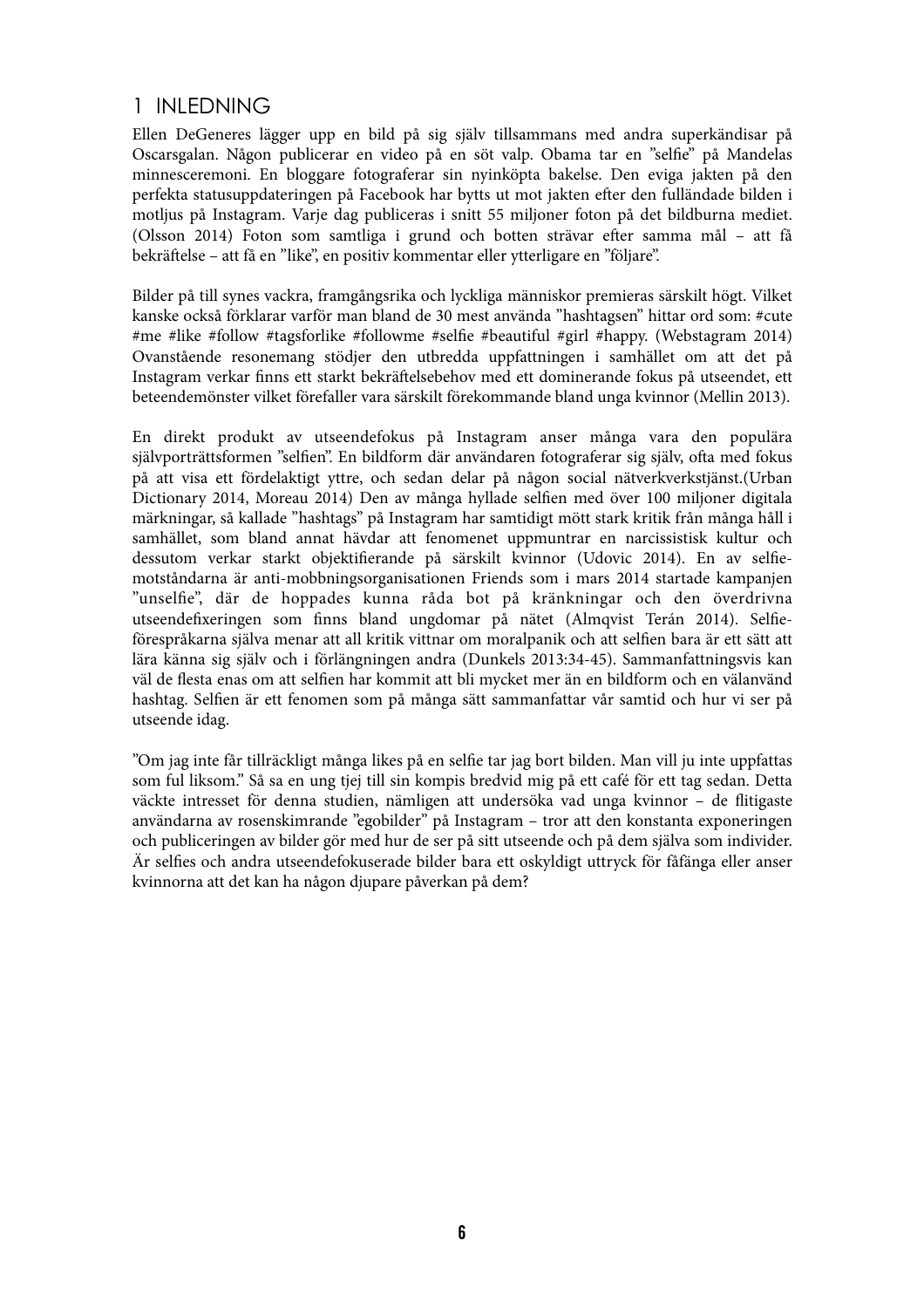## 1.1 UTSEENDEIDEAL, SJÄLVBILD & UNGA KVINNORS VÄLBEFINNANDE

I 2013 års rapport från Folkhälsoinstitutet & Socialstyrelsen, som bland annat undersöker den psykiska ohälsan bland svenskar, uppger 25 procent av kvinnorna att de upplever besvär av ängslan, oro eller ångest. Dessa besvär är mest förekommande i åldern 15-24 år. 31 procent av alla kvinnor uppger också att de lider av sömnbesvär. Antalet sjukhusinläggningar på grund av självskadebeteende för kvinnor, 15-24 år, har närapå fördubblats sedan 1990-talet. Motsvarade siffror i alla kategorier för männen är avsevärt lägre (Socialstyrelsen & Statens Folkhälsoinstitut 2013). Andra undersökningar visar samtidigt att kvinnor löper mer än dubbel så stor risk jämfört med männen att drabbas av ångestsjukdomar, depression och ätstörningar (Socialstyrelsen 2013). Om man utgår från dessa siffror kan unga kvinnor idag på många sätt påstås vara en väldigt utsatt och drabbad grupp. Enligt studien "Searching out the ideal" är en stor påverkansfaktor för dessa unga kvinnors välmående deras inställning och strävan efter "den perfekta idealkroppen" (Balcetis et al. 2013). Ett idealt utseende, som enligt vår i västvärldens samtida syn på skönhet för unga kvinnor, innebär unga, smala, vackra och vältränade kvinnor. En annan utmärkande och etablerad norm i dagens samhället är att utseende inte längre handlar om bara utseende. Unga kvinnor idag lär sig i redan i tidig ålder att sammankoppla utseende med en rad egenskaper. Skönhet står numera också för att man är trevlig, intelligent, en varm person med mera (SVT 2014). I och med detta finns också en utbredd uppfattning, särskilt bland unga kvinnor enligt studien "The real truth about beauty", att man kan och bör fokusera på att uppnå ett så fördelaktigt utseende som möjligt (Etcoff et al. 2004). Många av de unga kvinnorna upplever dock samtidigt att skönhetsidealen är omöjliga att uppnå. Samma studie visade fortsättningsvis att över 40 procent av kvinnorna inte tyckte att det kändes bra att beskriva sig som vackra (Etcoff et al. 2004). Unga kvinnors syn på sitt utseende, särskilt i relation till rådande ideal, verkar alltså vara en väldigt stor anledning till hur de mår. Frågan är då vad som kan tänkas hända med unga kvinnors välbefinnande i ett samhälle med ett utbrett fokus på utseendet.

En annan central del i individens välbefinnande kan ha en stark koppling till individens självbild, det vill säga individens uppfattning samt individens föreställning om omgivningens uppfattning om individen. Just omgivningen får en väldigt stor påverkan på ens självbild under de formbara barn- och tonårsåren. Man blir tilldelad etiketter så som "du är söt" eller "du är slarvig", vilka blir ofrivilliga styrdokument som omedvetet präglar oss under en lång tid framöver (Milton 2014). Sociologiprofessorn och genusforskaren Beverly Skeggs menar att omgivningen har makten att berätta vilket värde man har. Blir man bedömd kommer det därför reflekteras i ens självbild. Vidare konstaterar hon att somliga i samhället blir hårdare bedömda än andra, bland annat kvinnor, som enligt hennes studier dessutom tenderar att bry sig mer om vad andra tycker. (Svenska Dagbladet 2014). En risk med en svag självbild kan därför bli att man söker ständig bekräftelse. Psykoterapeut och författare Marta Cullberg Weston är en av dem som argumenterar för att det därför är självbilden, och inte självkänslan som många hävdar, som styr våra liv och hur vi mår (Lagercrantz 2014). Artiklarna understryker aktualiteten samt relevansen för den här typen av studie som undersöker välbefinnande och självbild – och motiverar förhoppningsvis att mer akademisk forskning görs på området. Trots bristfällig akademisk förankring verkar det ändå rimligt att tänka sig att unga kvinnors egen syn på sitt utseende, i kombination med hur omgivningen bekräftar och tros uppfatta deras utseende, kan ha ett samband med hur kvinnorna uppfattar sig själva och indirekt hur bra de mår.

## 1.2 INSTAGRAM – NYTT & POPULÄRT

Parallellt med den ovan nämnda utvecklingen av utbredd psykiska ohälsa och utseendefokus bland unga kvinnor, har sociala medier präglats av en fortgående utbredning och är idag att betrakta som ett av våra mest etablerade medier. Att finnas tillgänglig "online", det vill säga uppkopplad på nätet, är inte längre bara en tillfällig handling utan ett konstant inslag i våra liv. Många har fastnat för tjusningen i att kunna dela med sig av vad som helst från deras vardag – när som helst och hur som helst. Nordicoms undersökning "Mediebarometern" från 2013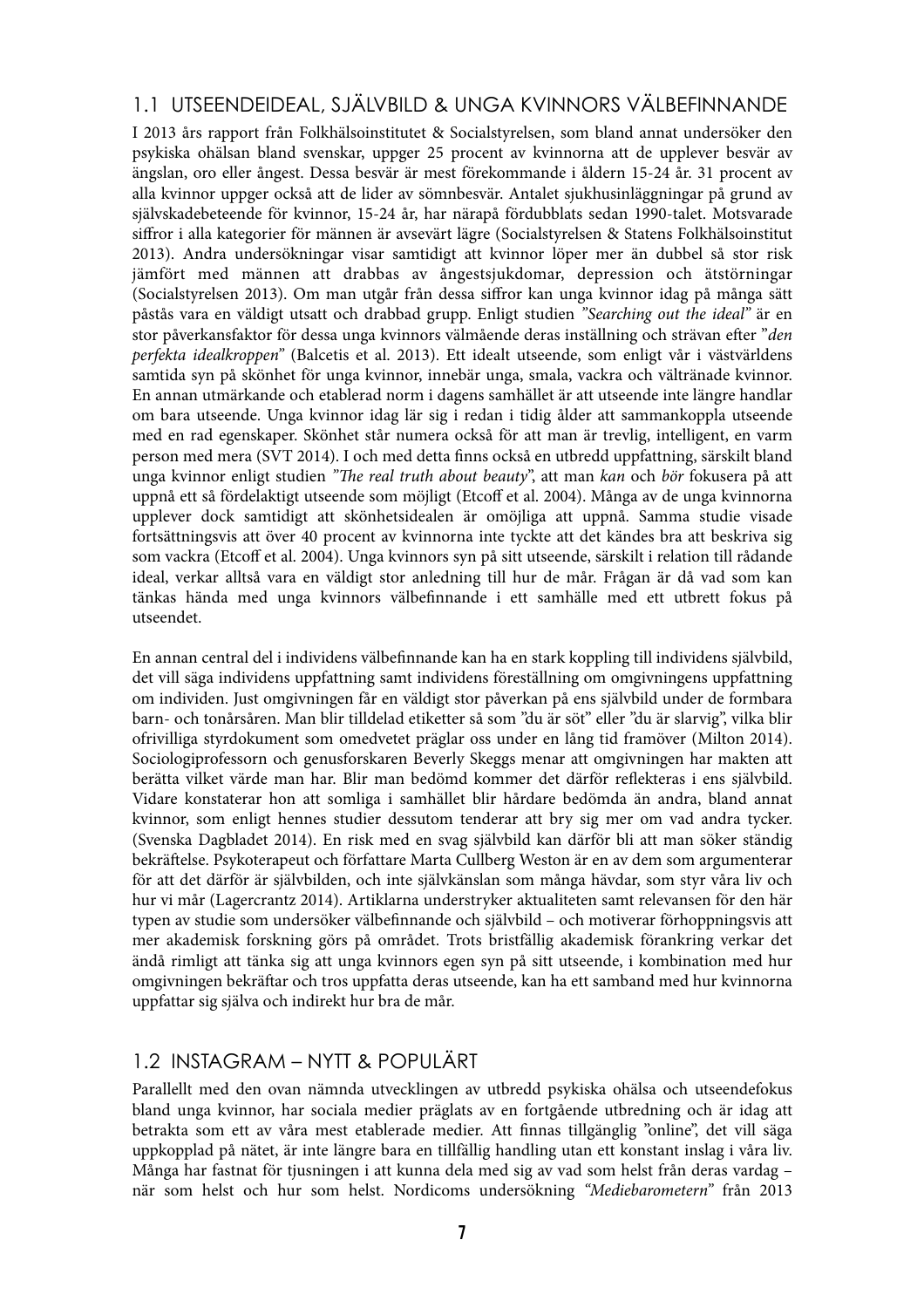tillsammans med "Svenskarna och Internet 2013" visar att unga kvinnor 15-24 år är de som i allra högst grad besöker sociala medier, i synnerhet det sociala nätverket Instagram, vilket utmärker sig som en av de snabbast växande kanalerna år 2013 (Nordicom-Sverige 2013; Findahl 2013).

Det råder delade meningar kring användningen av sociala medier och specifikt Instagram. Förespråkare menar att sociala medier förstärker våra relationer och ger oss möjlighet att interagera med fler människor. Kritiker hävdar å andra sidan att sociala medier kan leda till ohälsa genom att de förmedlar fysiska och psykiska ideal samt ökar de sociala skillnaderna och kan därför blir en stor riskfaktor för stress (Nordlund 2013). Den kritiken bemöter dock vissa med att ungdomar idag är mediekompententa människor som lärt sig att kritiskt tolka budskap de möts av och inte nödvändigtvis blir så påverkade som vissa vill hävda (Dunkels 2007). Med bakgrund av dessa skilda åsikter avser studien att bland annat ge svar på vad de unga kvinnorna själva anser om deras användande.

Vidare finns det viktiga frågor att ställa sig kring hur jämställdhetsutvecklingen påverkas av sociala medier som Instagram. Finns det anledning att tro att Instagram som modernt medium erbjuder en mer nyanserad syn på normer och ideal för kvinnor och män? Eller har det tvärtom blivit så att genusstereotypa mönster och gamla ordningar har accelererats på Instagram (Forsman 2014)?

För att knyta an till tidigare perspektiv kring utseendefokus och skönhetsideal, finns det en utbredd uppfattning om att medier ofta besitter stor makt i hur verklighetsuppfattningar och normer konstrueras och genren Instagram är inget undantag. Med tanke på att mediet dessutom är helt bildburet är det inte svårt att föreställa sig att utseendefokuset genom användningen av Instagram har fått möjlighet att växa sig allt starkare. Men hur ser skönhetsidealen egentligen ut på Instagram? Och vad anser de unga kvinnorna själva om utseendefokus på Instagram? Den sistnämnda frågan är på många sätt synnerligen intressant och verkar därför som själva kärnan i och syftet med studien.

## 1.3 ETT NYTT FORSKNINGSOMRÅDE

Eftersom Instagram fortfarande är ett relativt nytt fenomen är forskningen inom området knapphändig. En del c-uppsatser har behandlat ämnet och vissa studier har gjorts kring angränsade områden. Fastän en stor del av all tidigare forskning har andra perspektiv än det valda för den här uppsatsen, anses de relevanta och kommer användas som bakgrund. Ett urval av dessa introduceras här och en mer omfattande forskningsgenomgång görs i nästa kapitel.

Inledningsvis så kommer en viktig del inom forskningen för denna uppsats att ha att göra med studier om identitetsskapande och självpresentation, särskilt på nätet. En studie av Soraj Hongladarom undersöker hur de sociala medierna har fått individen att konstruera olika identiteter beroende på om man är online eller offline (Hongladarom 2011). Annan forskning har dragit slutsatsen om att internet är en plattform som kan liknas vid ett socialt laboratorium, eftersom man där kan experimentera med olika konstruktioner av sig själv, genom olika så kallade identiteter (Turkle 1997). Forskare Sharon R. Mazzarella har gjort flera ingående långtidsstudier om unga kvinnors användning av internet, bland annat hennes senaste publikation "Revisiting Girls, the Internet and the Negotiation of Identity" (2010). Den studien handlar om att unga kvinnors samtal som tidigare skedde inför ett fåtal vänner i "flickrummet" nu flyttats till ett forum på internet, där de upplever sig kunna känna en trygghet och ett stöd (Mazzarella 2010). Med utgångspunkt i dessa forskningsresultat väcks en nyfikenhet om att se hur unga kvinnor förhåller sig till deras identiteter på just Instagram.

Vidare så kan också forskning som utreder unga kvinnors situation vara av stor vikt för att få en förståelse för kvinnors förutsättningar och beteendemönster. Utifrån ett feministiskt perspektiv argumenterar Angela McRobbie att det för unga kvinnor i det västerländska samhället råder stor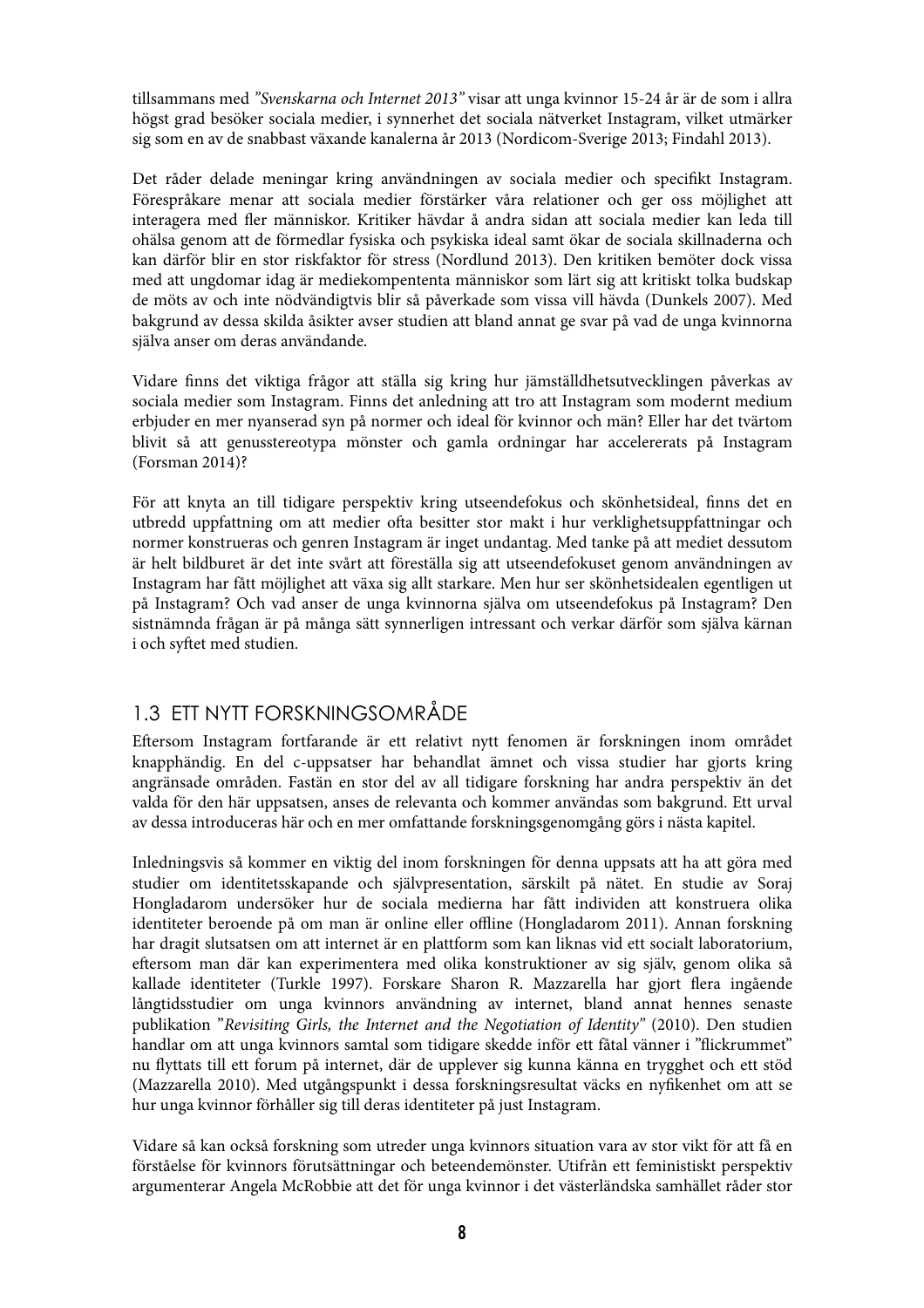förvirring kring kvinnans plats i samhället. Samtidigt som kvinnor nuförtiden har fått mer makt att styra sina liv och ta för sig, så lever "gamla" normer kvar med förväntningar på att kvinnorna exempelvis ska vara vackra (McRobbie 2009). Liz Frost menar att dessa inlåsta system med förutfattade meningar leder till att kvinnorna blir utsatta (Frost 2001). Samma författare klargör dock samtidigt att kvinnorna själva är med och skapar spinneffekter för den kvinnosyn och de skönhetsideal som !nns i samhället. Med bakgrund i dessa resonemang vore det intressant att närmare undersöka hur unga kvinnor upplever skönhetsideal och utseendefokus på Instagram.

En tredje gren inom forskningen handlar om välbefinnande och individers självbild. Inom det området hittar man bland annat en studie av Amelie Seidah och erese Bouffard som undersökt hur tonåringar tror att självförtroende och belåtenhet med utseendet samspelar med varandra, samt hur de upplever sin kompetens inom vardagliga områden. Undersökningen visade att nästan hela 40 procent ansåg att självförtroende grundas i belåtenheten med ens utseende, varav en klar majoritet av dessa var unga kvinnor (Seidah & Bouffard 2007:255-268).

Sammantaget verkar de studier som finns om sociala medier och Instagram i dagsläget handla om användarnas generella uppfattningar och erfarenheter, och då den här studien avser att rikta in sig på just utseendefokus och kopplingen till självbild - för specifikt unga kvinnor, så kommer denna studie därför sannolikt kunna tillföra nya infallsvinklar till det medie- och kommunikationsvetenskapliga forskningsområdet.

# 1.4 SYFTE & FRÅGESTÄLLNINGAR

Studien avser att undersöka vad unga kvinnor har för uppfattningar om och erfarenheter av utseendefokus på Instagram och om de anser att det kan !nnas en påverkan på deras självbild. För att uppfylla studiens syfte har jag formulerat följande frågeställningar:

#### 1) Hur ser unga kvinnor på användningen av Instagram?

Frågan avser att undersöka hur unga kvinnor upplever deras egen och andra unga kvinnors användning av Instagram rent generellt. Varför använder de Instagram och vilka positiva respektive negativa följder anser de kan finnas med deras användande? Hur ser deras användning och bildpubliceringsfrekvens ut?

#### 2) Vad är de unga kvinnornas uppfattningar om och erfarenheter av fokus på utseende på Instagram?

Denna fråga undersöker hur unga kvinnor ser på sitt eget och andra unga kvinnors fokus på utseende på Instagram. Upplever de unga kvinnorna att det finns ett sådant fokus och hur tar det sig i så fall i uttryck? Finns det några positiva respektive negativa följder med ett eventuellt utseendefokus?

#### 3) Upplever unga kvinnor att deras användande av Instagram kan ha någon påverkan på deras självbild?

Den här frågan syftar till att svara på om och i så fall på vilka sätt unga kvinnor tror att användningen av Instagram skulle kunna påverka deras eller andra unga kvinnors självbild, det vill säga om bekräftelsen på Instagram påverkar hur de ser på och om de är nöjda med sig själva. Om de unga kvinnorna i samtalen kring den andra frågeställningen uppger att de upplever ett utseendefokus på Instagram, får de även förhålla sig till hur just utseendefokuset skulle kunna påverka deras självbild med fokus på utseendet, det vill säga om bekräftelsen på Instagram påverkar hur de ser på och om de är nöjda med sitt utseende.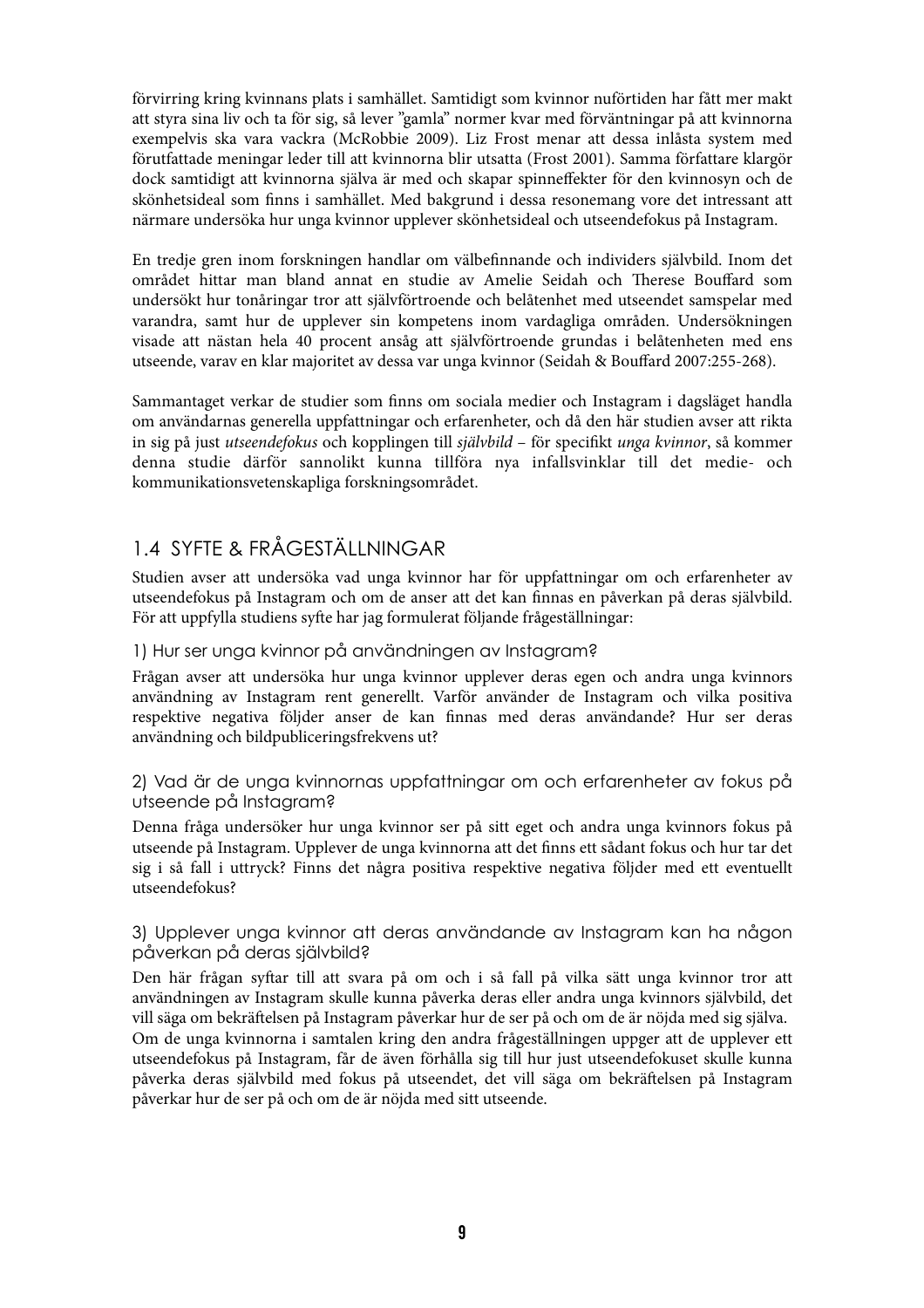#### 1.4.1 Begreppsdefinitioner

Jag vill här etablera mina valda definitioner av några centrala begrepp för studiens syfte och frågeställningar. (Ytterligare begreppsdefinitioner med ord och begrepp som berör Instagram återfinns i Bilaga 7.1.)

#### Fokus på utseende (på Instagram):

Med fokus på utseende syftar jag på Instagram-användarnas nivå av fokus på utseende i deras bilder. Det vill säga i vilken grad man fokuserar på utseendet mer än andra "attribut". Det kan bland annat uttydas genom att se till hur stor andel av personernas bilder som fokuserar på att visa ett fördelaktigt utseende. Man kan också urskilja nivån genom att användarna får berätta om sina tankar kring hur man bektraktar sina egna och andra unga kvinnors bilder med avseende på utseendefokus.

#### Siälvbild:

Begreppet självbild avser den syn individen har på sig själv, både som enskild individ och i samspel med andra individer. Dessa inre självbilder påverkar individens handlingar och hur man uppfattar känslor, tankar och vad andra personer säger till en. Självbilden innefattar också individens föreställning om hur omgivningen uppfattar individen. Självbilden sägs ofta sammanfatta individens självkänsla, självförtroende, självrespekt och självtillit, samt ens förhållningssätt till andra människor och situationer (Milton 2014). Den mentala tränaren Eva Johansson förklarar begreppet vidare genom att "Även om du inte vill eller kan se det, även om bilden kan vara otydlig och svårfångad, så har du i ditt inre en väldigt exakt bild av vilken slags person du är och vad du kan" (Rylander 2007:4). Begreppet självbild används i den här rapporten som koppling till bekräftelse och utseendefokus på Instagram.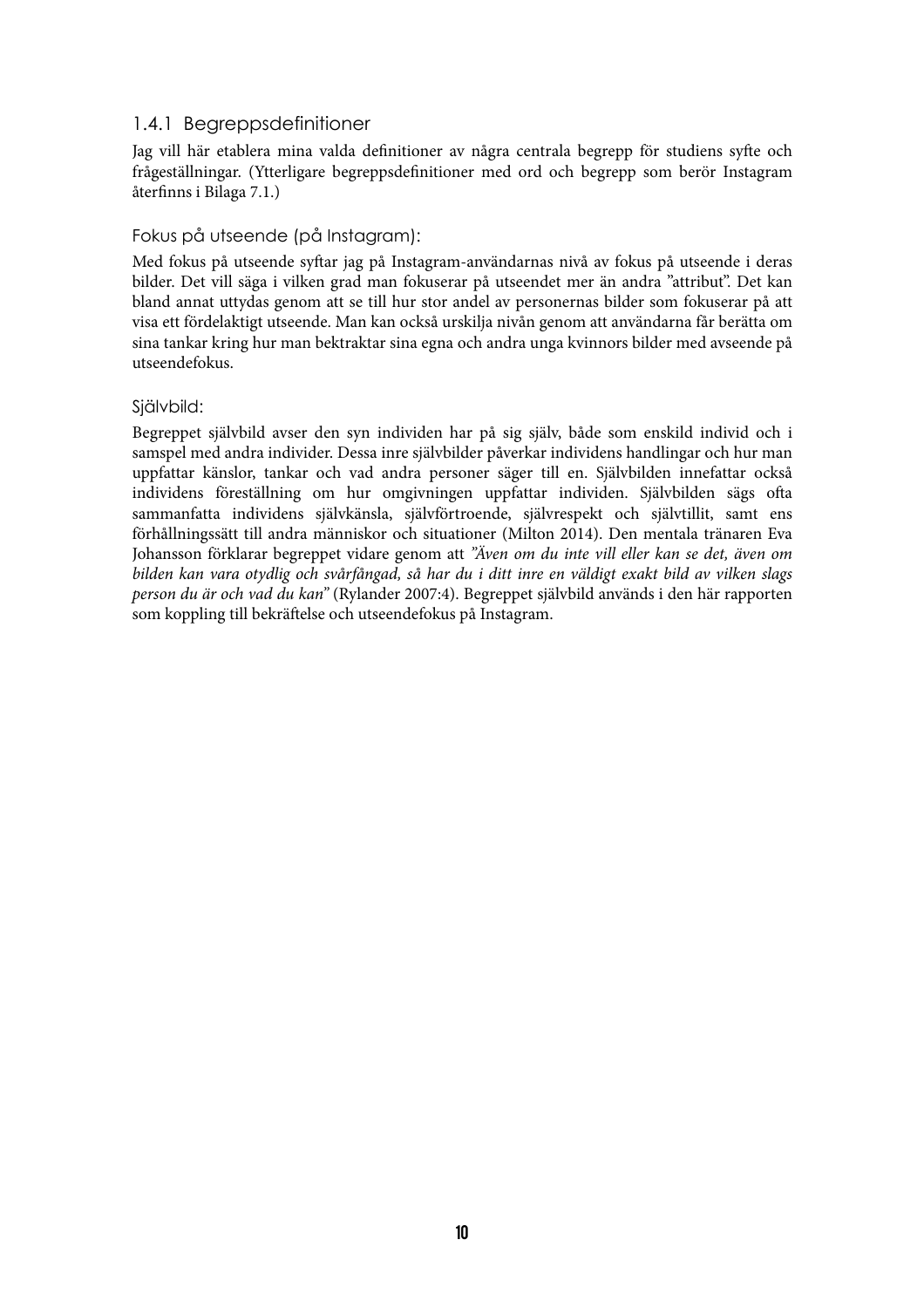## 2 TEORI & TIDIGARE FORSKNING

Mina utgångspunkter för teori och tidigare forskning, vilka mina analyser av empirin kommer att baseras på, är huvudsakligen en vidareutveckling av de forskningsområden jag redogjorde för i de inledande kapitlet, men introducerar även nya forskningsfält och teorier.

## 2.1 SYMBOLISK INTERAKTIONISM

Vilka grundläggande mekanismer driver individen till vissa handlingar och beteenden, i synnerhet på Instagram? Vad karaktäriserar unga människors identitetsskapande, särskilt vad gäller deras roller på moderna kommunikationsplattformar? En av de grundteorier min studie tar avstamp i för att försöka besvara dessa frågor är symbolisk interaktionism, vilken är en teori inom beteende- och samhällsvetenskapen, främst inom socialpsykologin (NE 2014). Den symboliska interaktionismen, förknippas ofta med Chicagoskolan vilken började utvecklas vid Chicago universitets sociologiska institution under slutet av 1800-talet, men fick ett större genomslag på 1920-talet. Några av de forskare som gett inspiration till dessa teorier är sociologerna Georg Simmel och Erving Goffman samt filosoferna George Herbert Mead, Charles C. Pierce, William James och John Dewey (University of Helsinki 2014). Symbolisk interaktionism är en mångsidig teoritradition som innehåller flera olika perspektiv, men brukar oftast delas upp i två fält. Dels så kan teorin ses som ett allmänt synsätt på hur man kan analysera individens samspel med dennes omvärld, vilket i denna studien kan användas för att undersöka hur Instagram-användaren förhåller sig till Instagram-fenomenet och världen utanför den. Den andra grundtanken bakom den symboliska interaktionismen fokuserar på socialisationsprocessen, där individens sociala beteende påstås vara en produkt av det sociala samspelet med andra individer, snarare än ett medfött beteende (Blumer 1986). Denna socialisation är också av stor betydelse för att förstå Instagram-användarens sociala beteende.

I denna teoretiska ansats anser man att upplevda händelser ständigt finns med och påverkar individens handlingar och beteende – medvetet eller omedvetet. Därför kan en individs handlingar påstås spegla individens livshistoria (Trost & Levin 1996:15-16). Symbolisk interaktionism består utav fem hörnstenar: social interaktion, symboler, aktivitet, betoning av nuet samt definitionen av situationen. Störst betydelse för hur vi formas som människor anser vissa forskare styrs av hur vi definierar en situation (Trost & Levin 1996:11-12). Teoretikern Herbert Blumer, som var den som myntade benämningen symbolisk interaktionism, lägger istället stor vikt vid handlingars mening – där mening skapas i växelverkan och tolkas av individer (Blumer 1986). Blumer menar att det är den sociala interaktionen som spelar den viktigaste rollen i den symboliska interaktionismen, eftersom det är genom den vi lär oss att förstå samvaro och processer. Den sociala interaktionen bidrar också till att skapa människan till vad hon blir (Blumer 1986). I enlighet med Blumers resonemang kan det motiveras att den sociala interaktionen är särskilt central även på Instagram.

## 2.1.1 Identitetsskapande

En grundläggande gren inom den symboliska interaktionismen är Meads teorier om personlighetsutveckling och identitetskapande. Meads teorier är till skillnad från de ofta mer emotionella och driftsinriktade teorierna, av en mer sociologisk och kognitiv karaktär. Centralt för Meads teorier är att man skapar sin identitet genom förmågan att sätta sig in i någon annans situation, det så kallade "rolltagandet". En viktig nyckel för att kunna uppnå ett effektivt mänskligt samspel är enligt Mead att man använder sig av talspråket och meningsfyllda gester, så som kroppsspråk (Mead 1934). Personligheten är med andra ord något som skapas i interaktionen och i det sociala livet med andra människor. Teorin om att människor blir de personer de blir med hjälp av vissa symboler, så som olika "sociala koder" och gester är i allra högsta grad intressant att se om man kan identifiera i unga kvinnors användning av Instagram.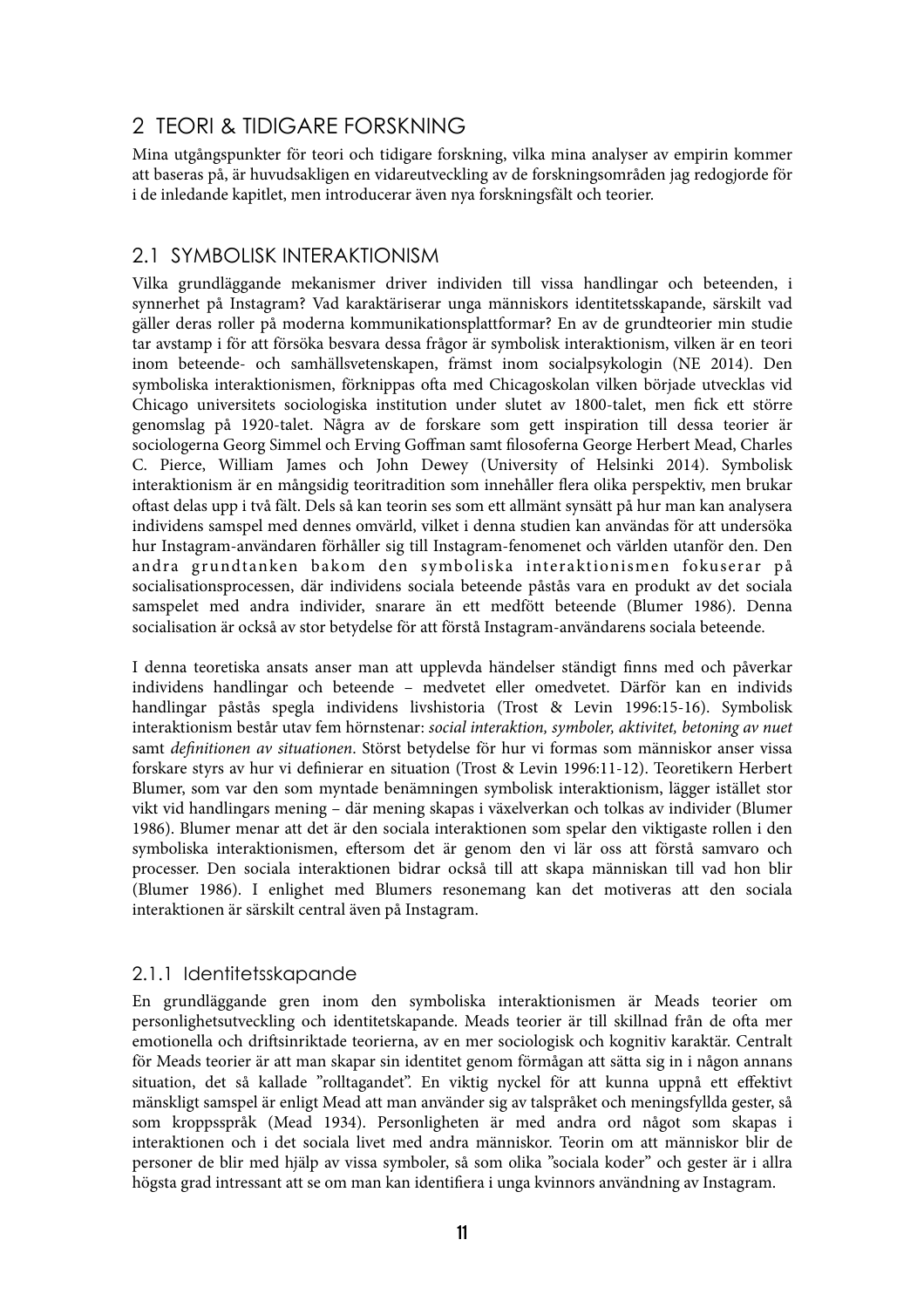En annan som har teorier kring identitetsskapande är Jostein Grisprud, som i sin bok "Mediekultur, Mediesamhälle" redogör för att det finns tre huvudtyper av identiteter: sociala identiteter, personliga identiteter och kulturella identiteter. Den förstnämnda får vi genom andras uppfattningar, den personliga identiteten är den som utgår från individens egna självuppfattning och den tredje identiteten är sammansatt av olika delar och framträder i interaktion med andra människor (Gripsrud 2002:18-20). Gripsrud argumenterar vidare att de identitetsskapande processerna genomgår en särskilt kritisk period under tonårsåren. Ökade krav på individen från omgivningen i kombination med könsutvecklingen, komplicerar individens process att hitta sin identitet och gör därför tonåringar särskilt sårbar (Gripsrud 2002). Psykoanalytiske författaren Erik. H. Erikson menar att tonårsåren är av särskilt stor betydelse för identitetsskapandet. De frågor som han menar är mest centrala för utvecklingen av den psykosociala identiteten under dessa år, kretsar kring om man lyckas skaffa sig en meningsfull sysselsättning, utveckla normer och värderingar som kan bilda en ideologisk inriktning eller livssyn samt hitta meningsfulla sätt att uttrycka sin sexualitet (Kroger 2006:152-153).

Gripsrud redogör vidare i sin bok för hur vänsterorienterade och feministiska teorier ofta har betraktat modernismen och dess uppfattning om individen som ett uttryck för borgerskapets intressen som social klass i allmänhet och för borgerskapets män i synnerhet (Gripsrud 2002:22). Sedan långt tillbaka i historien har alltså identiteter i hög grad varit kopplade till klasstillhörighet och social status. I och med internets genomslag hävdar många teoretiker dock att all socialt bestämd identitet har upplösts i ett obestämt antal rollspelsmöligheter, det vill säga att individen själv kan bestämma sina roller och dessutom skapa *flera* roller vilket inte varit möjligt tidigare på samma sätt (Gripsrud 2002:22-23). Psykoanalytikern Sherry Turkle, som har forskat kring identiteter på nätet, menar att datorn till en början enbart var ett redskap för att kommunicera med andra, men att den nu har blivit så mycket mer. Numera står internet och cyberrymden för en virtuell värld där vi skapat olika gemenskaper med våra mångsidiga, flexibla och fragmenterade identiteter. Dessa konstruktioner och omkonstruktioner av jaget är enligt Turkle något som starkt kännetecknar postmodernt liv (Turkle 1995:220). Allt mer tid spenderas framför datorskärmarna och vi är därför mindre bundna till fysiska platser (Turkle 1995:12, 218). Efter detta konstaterande belyser Turkle vissa centrala frågeställningar som handlar om hur denna digitaliserade kommunikation kommer att påverka vårt engagemang i andra människor – och huruvida denna nya typ av socialisation kan fylla vårt behov av kontakt och socialt deltagande. Avslutningsvis frågar hon sig också vilket ansvar vi kommer att ta och hur vi kommer stå till svars för våra virtuella handlingar (Turkle 1995:218). Även Hongladarom har studerat hur vårt identitetsskapande har kommit att förändras på senare år, i och med sociala mediers framväxt. Hongladarom har genom sina studier om Facebook funnit att individer konstruerar olika onlineidentiteter på olika sociala medier – identiteter som fungerar som en front som personen visar upp utåt. Dessa "internetpersonligheter" får sedan stor betydelse för hur individen förstår sin offlineidentitet (Hongladarom 2011:533-534).

Teorier och forskning som tittar närmare på unga människors identitetsskapande betonar ofta det faktum att det för många tonåringar handlar mycket om att försöka ta reda på vem man är och vill vara. Unga människor idag är till skillnad från tidigare generationer inte lika bundna till vissa regler och normer, vilket utgör en frihet i att själv kunna utforma sitt eget liv (Ganetz 1992). Friheten kommer dock med ett stort ansvar, nämligen att skapa sin identitet på egen hand. En som tittat närmare på detta identitetsskapande, för specifikt unga kvinnor, är Victoria C. Dickersons. Hennes studie "Young Women Struggling for an Identity" visar att unga kvinnor tampas mycket med att hitta sin identitet. Anledningen till det anser Dickerson vara att unga kvinnor ser nutidens alla möjligheter i livet som förväntningar och krav (Dickerson 2004). En annan forskare vid namn Mazzarella argumenterar genom sin forskning för att kvinnors medproducerande av material på internet har blivit ett viktigt och tryggt forum för kvinnor att skapa sin identitet (Mazzarella 2005).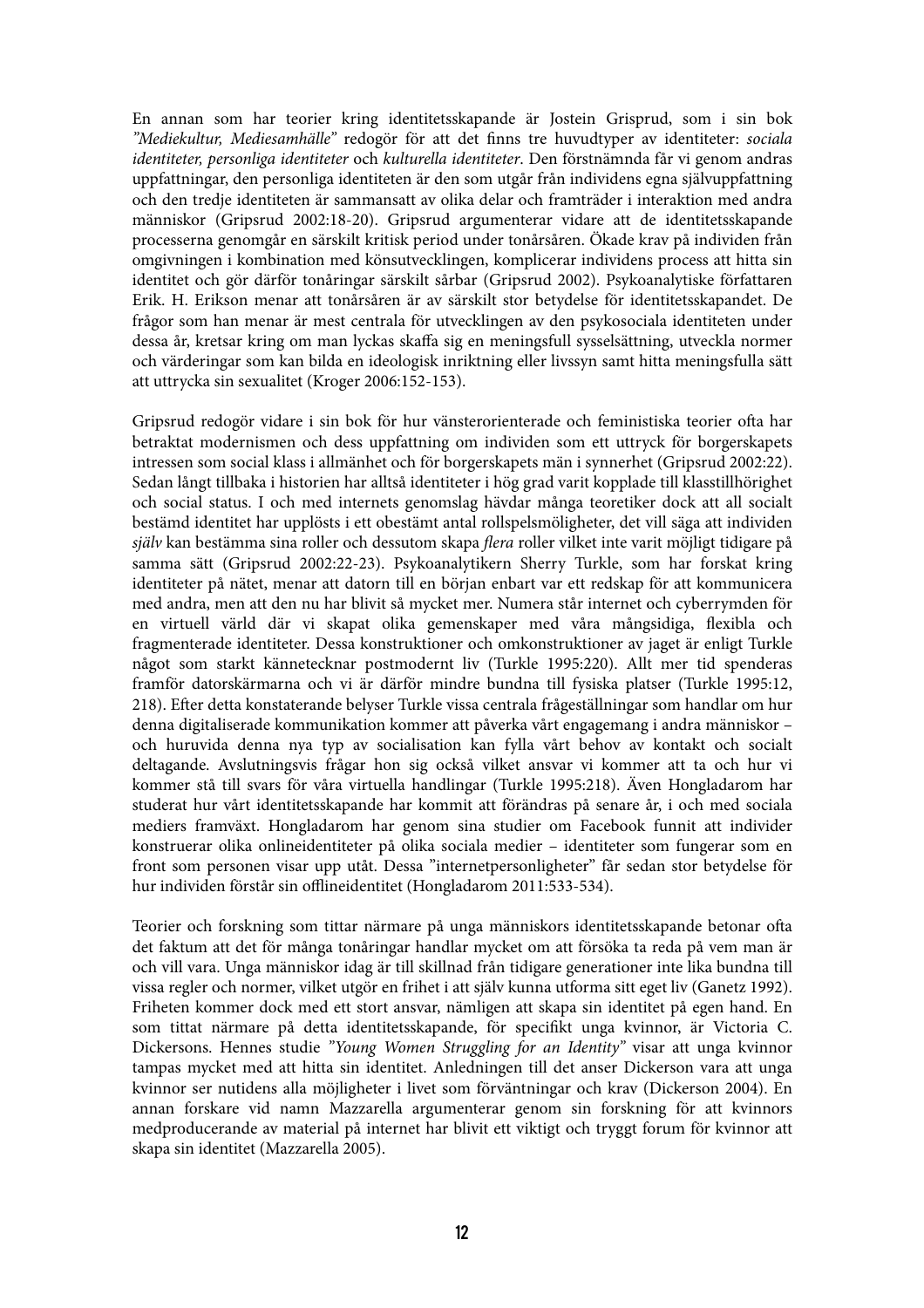#### 2.1.2 Självpresentation

En annan linje inom den symboliska interaktionistiska teorin om social interaktion handlar om självpresentation, vilket är den identitetsroll som en individ väljer att framträda inför betraktare. I denna studie kommer denna teorityp huvudsakligen utgå från Goffmans verk "Jaget och maskerna – en studie i vardagslivets dramatik" (Goffman 1959/2006). Goffman förenar i sina teorier symbolisk interaktion med ett dramaturgiskt perspektiv (University of Helsinki 2014). Goffman menar att samhället kan liknas vid en teaterscen på vilken aktörer framträder i egenskap av olika roller som varieras beroende på vilken publik de möter. Dessa identiteter som framträder hävdar han dels är socialiserande, då de anpassas till de normer och förväntningar som !nns i den sociala situation i vilka de framförs. Identiteterna är också idealiserade, på så vis att aktören medvetet presenterar sig på ett fördelaktigt sätt. Dessa båda fenomen placerar Goffman inom samlingsbegreppet intryckskontroll (impression management), vilket syftar till aktörens eftersträvan att kunna kontrollera publikens respons på framträdandet. Jaget har genom intryckskontrollen därigenom förmågan att kunna reglera hur publiken varseblir, tolkar och bedömer denne (Goffman 1959/2006; Krämer & Winter 2008:106–116). Med utgångspunkt i Goffmans analysmodell kan Instagram betraktas som en scen, som unga kvinnor presenterar sig på inför andra användare på Instagram. På Instagram har kvinnorna själva möjlighet att styra och kontrollera sin självpresentation, jämfört med exempelvis ansikte-mot-ansiktekommunikation där det är betydligt svårare (Krämer & Winter 2008:106–116). Goffman lägger i sin teori vikt vid att individer handlar utifrån hur de föreställer sig att andra kommer att handla som en följd av deras eget beteende. Man beter sig följaktligen på ett visst vis inför publiken på Instagram jämfört med i vissa andra sammanhang, för att man dels (i enlighet med socialiserandet) vill följa de "sociala koder" som finns i mediet och dels (i enlighet med idealiserandet) vill visa sin bästa sida för andra. Enligt Goffman är detta ett mönster som får uttryck när vi interagerar med andra människor och därför kan man enligt hans synsätt hävda att det präglar alla Instagram-användares beteende (Goffman 1959/2006).

Eftersom internet och sociala medier är en central del av unga människors liv i ett senmodernt samhälle är det också där en stor del av utövandet av självpresentationer sker. Enligt internetoch ungdomsforskaren Danah Boyd kallas dessa självpresentationsroller "nätverksoffentligheter". (Boyd 2010). Studier om självpresentation i sociala nätverkstjänster visar att användare inte har för avsikt att vara missvisande i hur de presenterar sig själva på deras profilsidor, det vill säga förställa eller ljuga om vem man är eller hur man ser ut. Användare anser inte heller att det är accepterat att presentera sig på ett vilseledande vis. Trots detta uppfattar många att folk ljuger online och inte presenterar sig på samma sätt som offline. Fortsättningsvis är det många som känner att andra inte alltid får rätt uppfattning om dem via deras profilsidor. Denna misstolkning anses av studien dock inte nödvändigtvis alltid bero på att användaren har givit felaktiga självavslöjanden, utan snarare att läsaren missförstått fakta. Studien visade att dessa missrepresenterade självpresentationer utgörs av tre olika former: via presentation av ett ogiltligt självkoncept, via uteslutandet av demografiska faktorer så som ålder samt via porträttering av en idealiserad eller framtida version av sig själv (Gibbs et al. 2006:152-177). Artikeln "Why youth (heart) social network sites" visar att vi människor av naturen får förtroende för individer som delar personlig information (både online och offline), samtidigt som vi individer är övertygade om att många "kryddar" den personliga informationen för att framstå som bättre – vilket kan sägas leda till en konflikt kring hur pålitliga individers självpresentationer är på internet (Boyd 2007).

## 2.2 UNGA KVINNORS SITUATION

Hur är det att vara ung kvinna i dag? Vad är utmärkande för denna generations unga kvinnor och vilka förutsättningar har de i livet? För att kunna förklara unga kvinnors roll och identitet är det i första stadiet nödvändigt att etablera hur genus- och feministisk teori ser på kvinnor och kvinnlighet.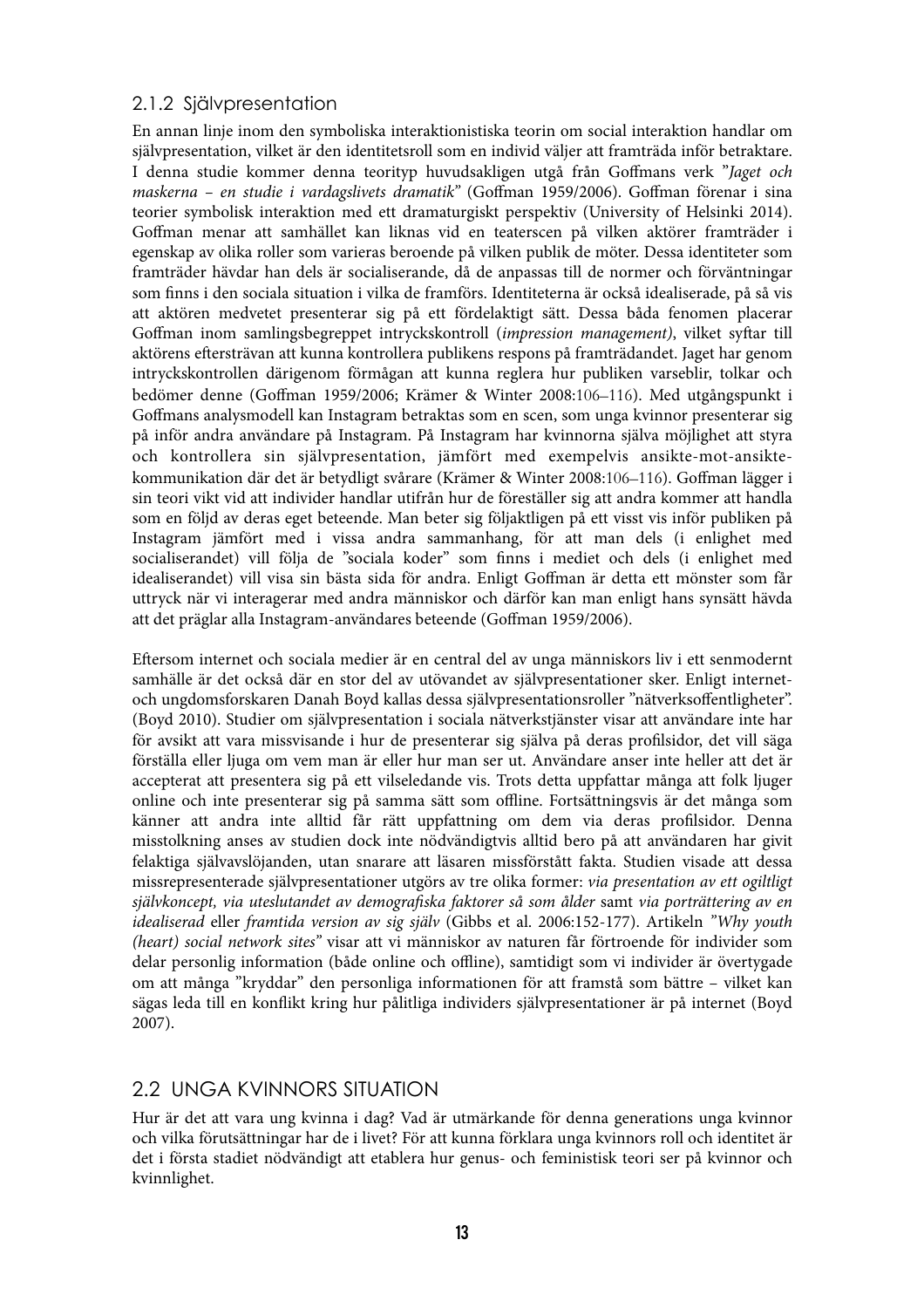Kvinnors position i samhället idag har till stor del formats av kvinnors kamp för politiska och juridiska rättigheter kring sekelskiftet. En av de första feministerna att lyfta fram och ifrågasätta rådande könsroller och orättvisor var den franska !losofen Simone de Beauvoir. I hennes klassiska verk "Det andra könet" (1949) formulerade hon en definition av kvinnlighet som delvis löd: "Hon definieras och differentieras i förhållande till mannen och inte han i förhållande till henne. Hon är det oväsentliga gentemot den väsentlige. Han är Subjektet, det Absoluta – hon är det Andra." (Gemzoë 2002:84-85). Fortsättningsvis har 1960-talets politiska debatter om social rättvisa, jämlikhet och könsroller också varit av stor betydelse för feminismens framväxt och jämställdheten i Sverige (Gemzoë 2002).

Yvonnne Hirdman sammanfattar i sin bok "Genus – om det stabilas föränderliga former" moderna feministiska teorier. I den berättar hon bland annat om att en viktig punkt i historien var då man flyttade fokus från begreppet "kön", som var förknippat med föreställningar om biologiska könsskillnader, till att istället prata om "genus". Genus menar feminister är de sociala och kulturella konstruktioner som tillskrivs den fysiska kroppen (Hirdman 2002:11-12). Feminister hävdar att den svenska samhällsordningen är uppbyggd av ett strukturellt genussystem i form av en könsmaktshierarki mellan män och kvinnor. En hierarki som genomsyrar allt ifrån privata relationer till politik, ekonomi och utbildning till barn, omsorg och fördelning av hushållsarbete (Hirdman: 2002:20-21). Genussystemet bygger på isärhållandets logik, genuskontraktet och den manliga överlägsenhetsnormen. Den så kallade isärhållande logiken innebär att könen hålls isär genom att hänvisa till skilda aktivitetsfält, det vill säga aktiviteter och roller som är naturligt och biologiskt givna (Hirdman 1988:59-74). Genuskontraktet kan förklaras som en form av "spelregler" för hur män och kvinnor ska förhålla sig till varandra (Hirdman 2002:77-78). Den manliga överlägsenhetsnormen i sin tur rangordnar alltid allt män respektive kvinnor gör, genom vilken de skapar en hierarki där mäns tankar, åsikter och handlingar värderas högst (Hirdman 2002:20-21). Detta synsätt har därigenom lett till ökad status och makt till männen, som alltid kan legitimeras med att de genom påstådda biologiska skillnader faktiskt är bättre (Hirdman 1988:49-55). Eftersom genussystemet enligt feministisk teori är något som är närvarande i stort sett överallt i samhället, ligger det i studiens intresse att undersöka om de unga kvinnorna upplever att det går att identifiera även på Instagram.

En viktig poäng inom feminismen, menar Lena Gemzoë, är att hierarkin mellan könen underbyggs av våra föreställningar om vad som är kvinnligt och manligt. Exempelvis har föreställningen om att kvinnor antas vara "omvårdande, känslosamma, mjuka och relationsinriktade" lett till att vissa yrken har blivit typiskt kvinnliga, såsom hushållsarbete i hemmet samt vård- och omsorgsarbete i offentlig sektor (Gemzoë 2002: 80-81). Frilansjournalisten och litteraturvetaren Nina Björk skriver i sin bok "Under det rosa täcket" om hur ingen kvinna kan undkomma dessa föreställningar om kvinnlighet. Redan i den stund då en flicka föds placeras hon under ett rosa täcke på BB och insorteras direkt inom kategorin "kvinna" – något hon måste förhålla sig till och anpassa sig efter resten av sitt liv. Björk konstaterar att man kan bilda en medveten protest mot genussystemet, men att det trots det kommer att "forma vårt inre psykiska liv – våra drömmar, förhoppningar och begär – och se till att vårt inre är anpassat till vidare sociala och ekonomiska sammanhang" (Björk 2000). Filosofen och genusvetaren Judith Butler diskuterar också kring könsrollsskapandet och menar att fenomenet man och kvinna inte existerar i sig själva, utan får först mening i förhållande till varandra – som motsatser. Hon menar att det som får människor att framstå som fullvärdiga, är om de lyckas följa de riktlinjer som finns för respektive kön (Butler 1990).

Enligt kulturteoretikern McRobbie i hennes verk "The Aftermath of Feminism" så får kvinnor synas och höras alltmer i takt med jämställdhetsutvecklingen, men att det inte nödvändigtvis betyder att de har fått mer makt. Hon menar att feminismen på många sätt har nått en ny era, i synnerhet för unga kvinnor (McRobbie 2009:54-90). Idag erbjuds den unga kvinnan en högre grad av frihet och jämlikhet som konkretiseras i utbildning och sysselsättning. Dessutom ges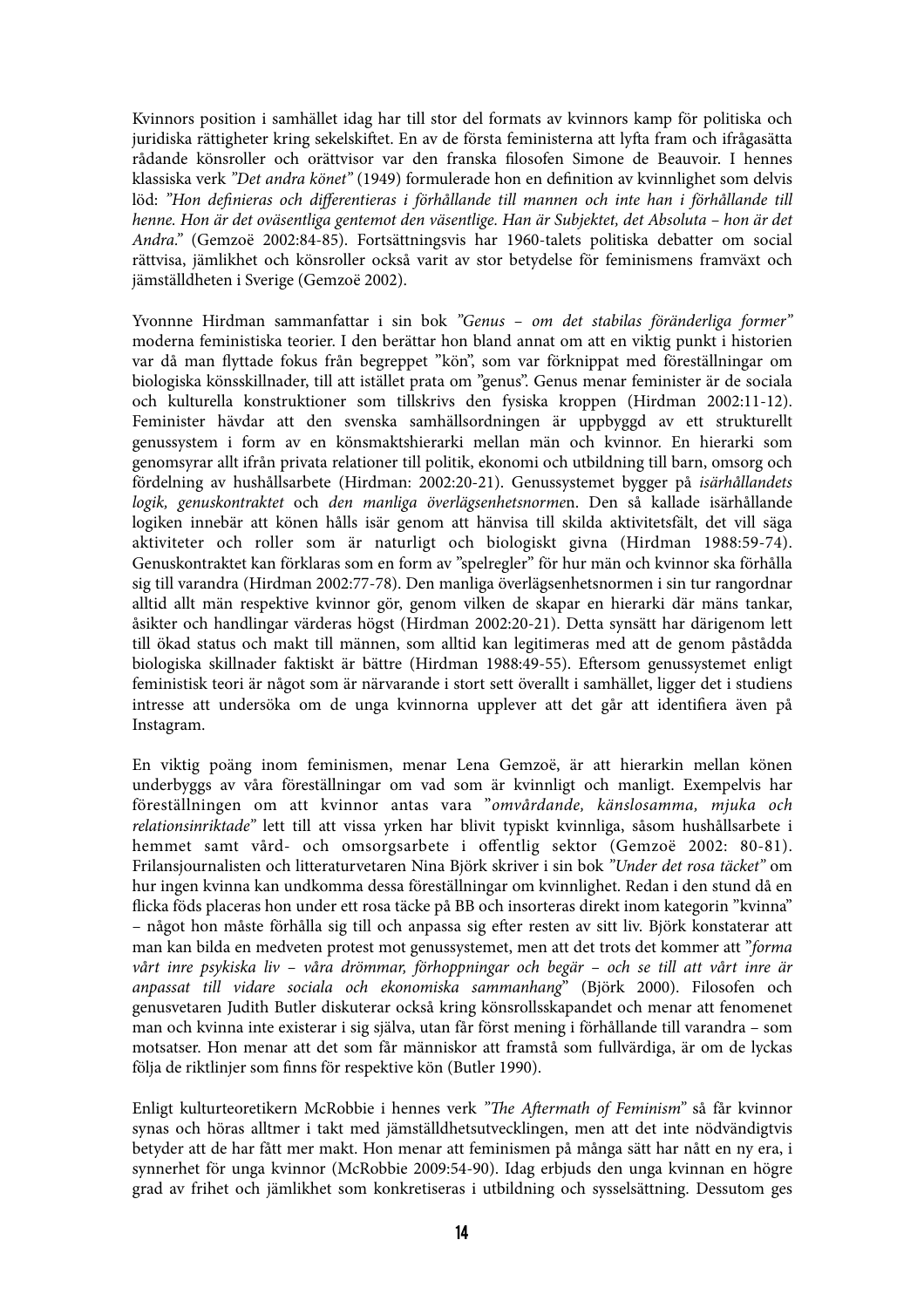kvinnan möjligheter till självförverkligande och frigörelse genom konsumtion (Sivulka 2009: 353). Men detta menar McRobbie är en falsk form av feminism och snarare ett tecken på att individualismen har gått överstyr (McRobbie, 2009:54-90). Det individualistiska samhället ger ingen allmän social jämlikhet, utan ställer snarare orimliga krav på att individen – den unga kvinnan – att hon själv måste ta ansvar för sin frigörelse, att hon måste gå sin egen väg och dessutom vara vacker. Detta hävdar McRobbie gör kvinnorna förvirrade och ger dem en förvrängd bild av vad feminism faktiskt är (Sivulka 2009: 353). Efrat Tsëlon för en snarlik argumentation som McRobbie och menar att i vår individualistiska kultur där allt fokuserar på individen koncentreras all framgång till de individuella prestationerna, såväl som att individen ensamt beskylls vid misslyckanden (Tsëlon 1998). De individuella prestationerna handlar enligt Myra MacDonald sällan om att man åstadkommit något, exempelvis karriärmässigt, utan handlar oftare om utseenderelaterade prestationer, som att kunna visa upp ett attraktivt och fläckfritt yttre (MacDonald 1995). Och det är denna utveckling, som McRobbie vill hävda är särskilt förekommande bland unga kvinnor (McRobbie 2009).

#### 2.2.1 Skönhetsideal

Hur ser individen, och i synnerhet unga kvinnor, på utseende och hur viktigt är det? Enligt sociologen Anthony Giddens är identitetsskapandet och utseendet i hög grad sammanlänkat. Giddens definierar den moderna människan som en osäker, självdeterminerande och högt individualiserad person som strävar efter perfektion - där utseendet står i centrum för den åtråvärda perfektionen. Enligt Giddens är det särskilt unga kvinnor som lägger fokus vid denna process och betraktar strävan efter det perfekta utseendet som ett livslångt projekt. I sina resonemang om utseendet som en viktig komponent i identitetsskapandet, lyfter Giddens fram kroppen som ett verktyg vilket kan berätta hur individen vill vara och uppfattas av andra. Genom kroppens alla ytliga drag inklusive kläder och utsmyckningar får individen makten att kontrollera och förstärka sitt framträdande. Genom att noga övervaka kroppen kan man lära sig att förstå hur kroppen fungerar och kontrollera att den håller sig i trim. Giddens menar dock att det finns en risk att olika kroppsregimer och fokuset på individens ansvar för sin egen kropp får för stor uppmärksamhet och att man utvecklar en osund kroppsbesatthet (Giddens 1997:122).

Kultursociologer och antropologer talar generellt sett ofta om utseendet som en bild av samhället och menar att utseendet kan ses som en metafor för sociala och samhälleliga relationer. Det betyder att vi underkastar oss skiftande skönhetsideal som råder under olika tider och blir ständigt påverkade av de bilder som omger oss vart vi än vänder oss (Lundin & Åkesson 1994). Forskaren Frost är också av tron att omgivningen, det vill säga samhället, miljön och människorna runt omkring oss, är det som konstruerar våra identiteter och vår inställning till utseende. Hon menar att framför allt unga kvinnor tenderar att försöka uppnå "den maximerade skönheten" och att vid misslyckande att nå denna, kan det innebära individuella, personliga och identitetsskapande konsekvenser som i sin tur kan ta i uttryck i problem som ätstörningar och självskadebeteende. Frost menar att dessa misslyckanden inte bara utgörs av enstaka extremfall, utan hävdar istället att det handlar om en hel generation som verkar visa tecken på missnöje vad gäller deras utseende (Frost, 2001:39). En stor majoritet av all forskning som gjorts stöder resonemanget om att kvinnor, i synnerhet i de yngre åldrarna, skulle vara en särskilt utsatt grupp. Framför allt pekar många studier på att det är kroppsuppfattningen med fokus på vikt som är det centrala när det kommer till hur man ser på sitt utseende. Alan Feingold och Ronald Mazzella (1998) utförde en meta-analys av över 200 studier genomförda under de senaste 50 åren. Det sammanlagda resultatet visade att kvinnor genom hela livet är mer missnöjda med sitt utseende och sina kroppar än vad män är. Studien visade också att bland alla kvinnor är majoriteten av dem missnöjda med sina kroppar och strävar efter att kontrollera eller minska sin vikt (Feingold & Mazzella 1998:190-195).

Forskaren Björk kritiserar kända modemagasin och menar att de skapar en illusion om kvinnokroppen som en bild som varje människa född med ett kvinnligt kön har till uppgift att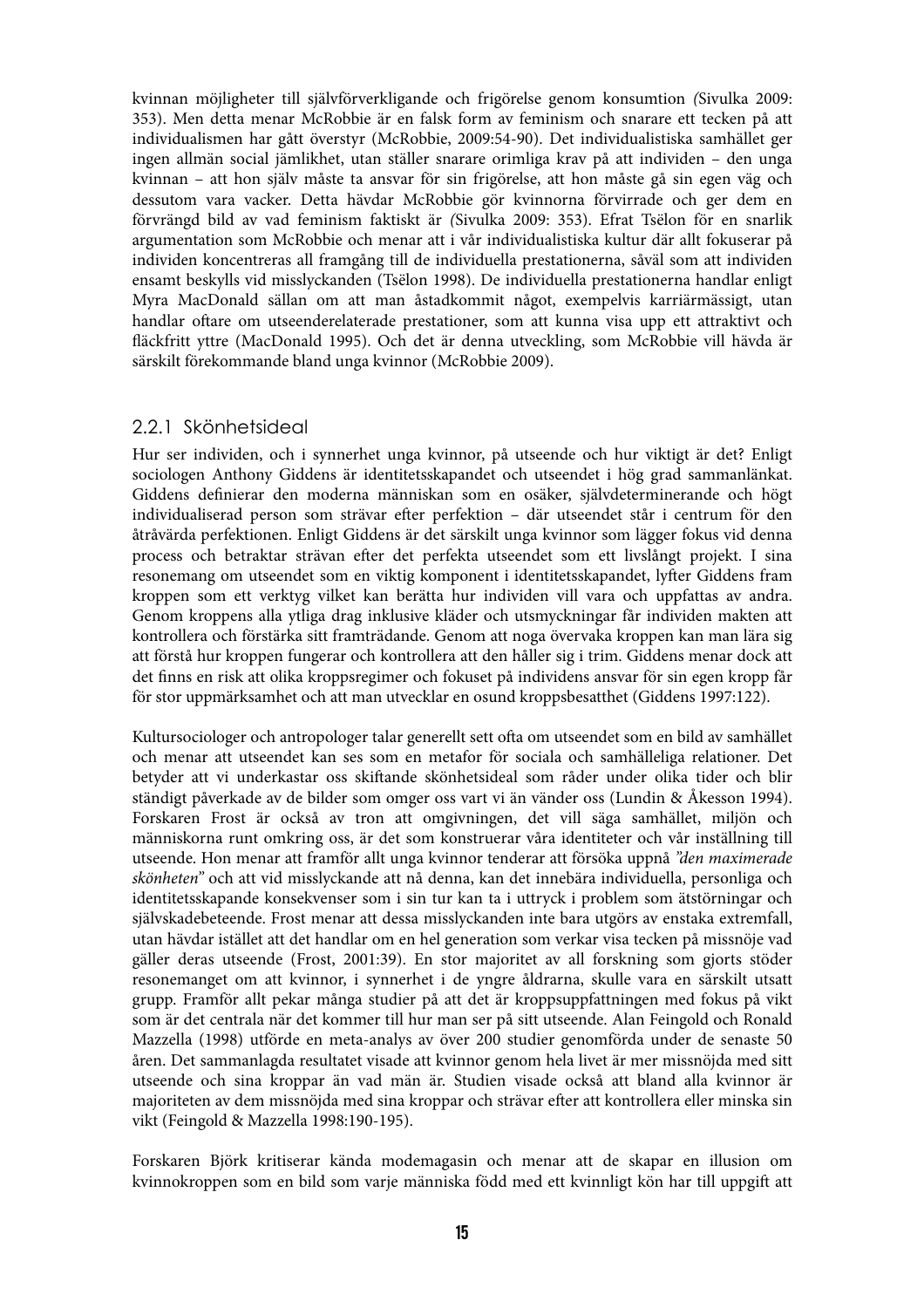arbeta kroppsligt och estetiskt med att förverkliga. Enligt Björk är en nödvändig kompetens och identitet idag att veta hur man skall vara och se ut enligt "könsnormerna" (Björk 1999). Gerholm utvecklar liknande resonemang och hävdar att idealkroppen i dagens västerländska samhälle är en "smal, stark, ungdomlig, androgyn, fysiskt vältränad kropp samt att den reflekterar kulturens grundläggande värderingar om självständighet, självkontroll, tuffhet, tävling och ungdom" (Gerholm 1998). Egenskaper som anses särskilt eftersträvansvärda för kvinnor är att man är ung, glad, sund och hälsomedveten samt har en kropp som är kurvig men samtidigt smal och ett vackert ansikte med slät hy (Johansson 2006:129-130, 136).

Studier har visat att vissa stereotypa föreställningar kopplar samman attraktiva människor med en rad positiva attribut. Till exempel har man kunnat se att man tror att vackra människor är trevligare, mer sociala och smartare (SVT 2014). En doktorsavhandling gjord av Birgitta Fagrell och Per Nilsson visar att intresset för utseendet och kroppen börjar redan i ung ålder och att man tidigt lär sig förknippa en slank kropp med framgång och intelligens. Ett konstaterande som kanske förklarar varför var tredje svensk sjuåring har en önskan om att vara smalare och uppger att de någon gång har försökt reducera sina kroppsvikt (Fagrell & Nilsson 1998).

Något som i hög grad bidrar till bildande av olika kvinnliga skönhetsideal är hur kvinnor framställs i reklam från den expanderande mode- och skönhetsindustrin samt i princip all form av media (Mazzarella 2005). Unga kvinnor möts dagligen av ett överflöd av uppmanande budskap och retuscherade bilder med skönhetsideal. Ett fenomen som i hög grad lär kvinnor att deras värde mäts i utseende, vilket därför gör uppskattningen kring deras utseende allt viktigare. Särskilt utsatta och påverkade av denna typ av exponering har tonåringar visat sig vara, eftersom man då genomgår en särskilt kritisk period då sökandet efter bekräftelse är stort (Bunkholdt 1995:84-85; Cullberg Weston 2005:47-48; 54; Johansson 2006:139). Vissa rörelser och organisationer har dock försökt att uppmuntra till ett mer hälsosamt och hållbart skönhetsideal, för i synnerhet kvinnor, men forskning visar att media fortfarande påverkar kvinnors kroppsuppfattning på ett negativt sätt (Balcetis et al. 2013).

## 2.2.2 Det psykiska välbefinnandet

Enligt författaren Erikson, vars teorier om identitet blev presenterade i tidigare kapitel, har identiteten och välbefinnande en stark koppling. Identitetens dimensioner enligt Erikson består av "individens psykologiska intressen, anlag, behov och försvar; biologiska förutsättningar (genus, fysisk styrka, fysiska förutsättningar); och samhälleliga roller (livsstilsval, yrke, ideologisk inställning, könsroll) – inom en viss historisk period." Samtliga element förenas i en strävan efter att ge individen självkänsla. När alla dessa komponenter klaffar ger det oss en känsla av välbefinnande. Välbefinnande som enligt Eriksons definition står för "en känsla av att vi trivs i vår kropp, en känsla av inriktning i vårt liv och en känsla av att vi betyder något för de viktiga personerna i vår närhet." (Kroger 2006:152). Forskaren Ben Bradley bryter ner begreppet välbefinnande i två delar. Det yttre välbefinnandet karaktäriseras av mer fysiska och materiella saker som är bra för oss, till exempel att man tjänar pengar. Andra saker som får oss att må bra, men som är av mer subjektiv art, representerar det inre välbefinnandet. Det kan exempelvis vara att man känner lyckokänslor i sällskapet med närstående vänner (Bradley 2009:3). Fortsättningsvis är det det inre välbefinnandet som kommer ha relevans i denna studie.

Det finns många faktorer i en individs omgivning som på olika sätt påverkar ens hälsa och välbefinnande. En grupp i samhället som de senaste åren blivit särskilt utsatt för en ökad ohälsa och brist på välbefinnande är unga kvinnor. Flertalet rapporter och studier visar att många unga kvinnor idag upplever sig må dåligt och lider av stress, sömnbrist samt för höga prestationskrav vad gäller skolarbete och utseende (Bris 2012; Bris 2013; Motion Riksdagen 2012/13; Ungdomsstyrelsen 2007; MUCF 2013). En förklaring till varför unga kvinnor upplever en högre grad av press än andra grupper i samhället, förklarar sociologiprofessorn Skeggs med att kvinnor har en tendens att oroa sig mer för vad omgivningen tycker om dem (Skeggs 1999). De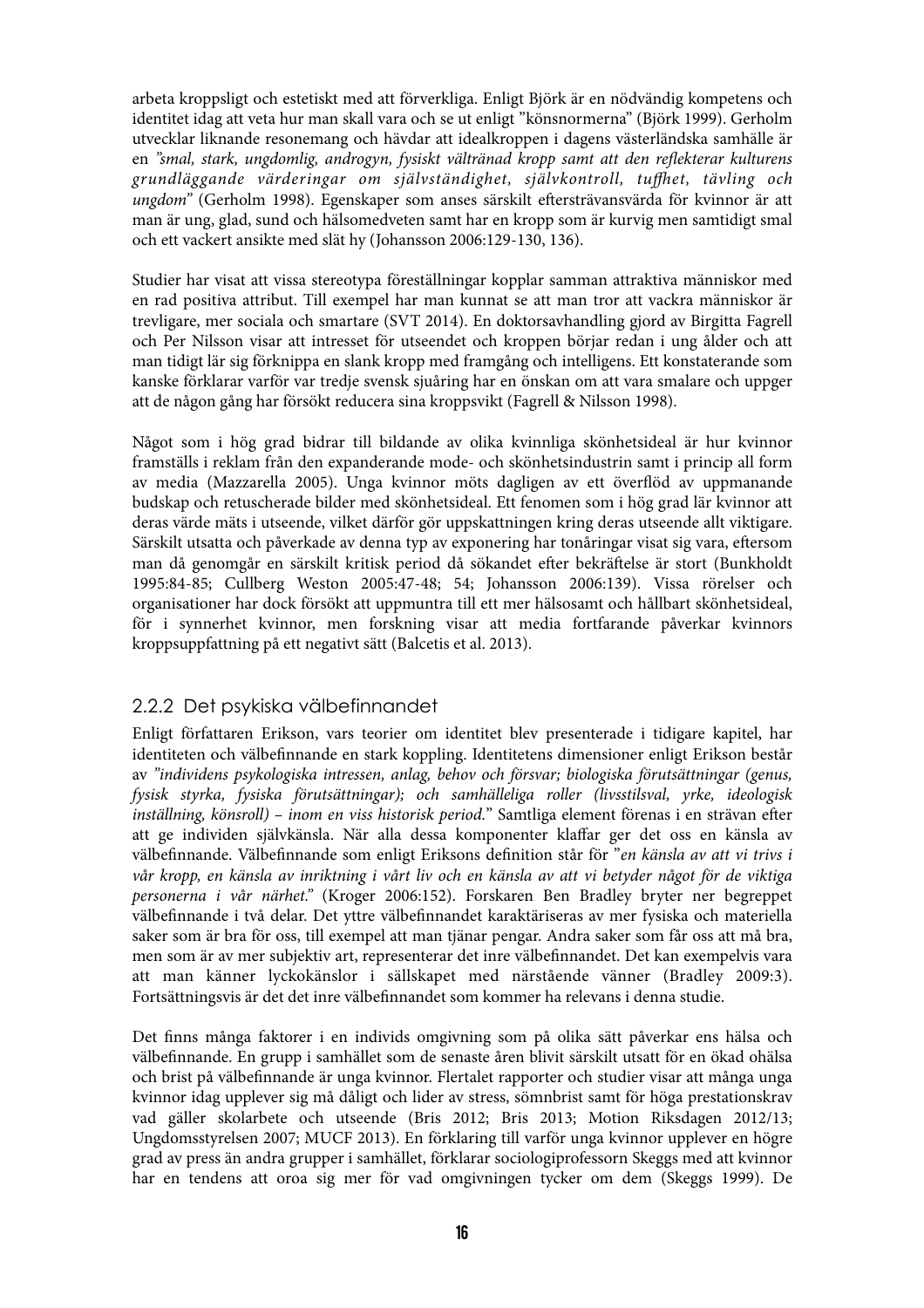ungdomar som mår dåligt har ofta en negativ självbild – och är alltså mindre nöjda med sig själva. Självbilden utmanas ständigt när en person förändras och utvecklas i samspel med omgivningen. Nyckeln till att bibehålla en positiv självbild är därför att individen blir respekterad och sedd av individerna i dennes omgivning (Skeggs 1999). Ett konstaterande som i sin tur kan förklara varför bekräftelse är så viktigt för många, i synnerhet bland unga kvinnor.

Under de senaste åren har sociala medier blivit en central källa för bekräftelsesökande bland många unga kvinnor. Forskning har visat att framför allt personer med låg självkänsla och negativ självbild lägger stor vikt vid att få bekräftelse i sociala medier, särskilt vad gäller bekräftelse av deras utseende. Att få positiva kommentarer och ha många vänner i de sociala medierna ger individen en förbättrad självkänsla och får samtidigt en positiv effekt på välbefinnandet (Anderson et. al. 2012). Enligt psykologen Henrikson kan man utveckla ett beroende till bekräftelsen och uppmuntran på sociala medier, precis som man kan utveckla ett beroende för exempelvis mat. Problemet menar han är när man får uppskattning för bara en sak, exempelvis närbilder på sig själv (Mellin 2013). Det verkar således finnas goda anledningar att tro att unga kvinnors välbefinnande och självbild påverkas av om och i så fall hur de blir bekräftade i sociala medier – ett fenomen som torde förekomma även på Instagram.

Som konstaterat tidigare i detta kapitel om välbefinnande, visar en del rapporter och studier att unga kvinnors välbefinnande ofta är kopplat till utseende. En av dem är Konsumentverkets forskarrapport "Vacker och lycklig?" (2012), som syftade till utreda om det fanns någon sanning bakom den utbredda föreställningen bland svenskar om att ökad skönhet leder till ökad lycka och därmed ökat välbefinnande. I deras sammanställning av forskningen som finns på området, hänvisade de bland annat till siffror från "SOM-undersökningen 2009" som ställt frågan "I vilken utsträckning är ett vackert utseende viktigt för ditt välbefinnande?". Svaren visade att hela 25 procent av deltagarna uppgav att det var mycket viktigt eller helt avgörande att se bra ut och 65 procent hävdade att det var ganska viktigt. Konsumentverkets rapport visar vidare på att det inte nödvändigtvis alltid är "lyckan" som är självändamålet, utan att välbefinnandet likväl kan ta formen "lyckad", det vill säga att man är exempelvis populär eller framgångsrik (Konsumentverket 2012). Ett rimligt antagande att dra av denna forskning skulle därför kunna vara att unga kvinnors bild av sitt utseendet på eller genom Instagram påverkar deras välbefinnande.

## 2.2.3 Sociala medier

På bara några få år har sociala medier snabbt fått fäste och lyckats bli en självklar del av vår medieanvändning. Hela 47 procent av Sveriges befolkning (9-79 år) år 2013 använde sociala medier under en genomsnittlig dag. De traditionella medierna, så som TV, radio och dagstidning, har fortfarande den procentuellt största andelen publik – men bland de yngre åldersgrupperna, särskilt hos kvinnor, dominerar numera de mer moderna mediekanalerna internet och sociala medier (Nordicom 2013:2-3). Aktiviteten på sociala medier handlar enligt Statens Medieråds studie "Duckface/Stoneface" om att "engagera sig i digitala onlinespel, kolla videor på YouTube, ta egobilder på sig själv med mobilkameran och ladda upp dem för att få kommentarer". Framför allt handlar sociala medier om att kolla, följa och själv göra sig synlig (Forsman 2014).

Socialpsykologen Thomas Johansson förklarar att mediernas utveckling tillsammans med den bildkultur som utvecklats i det senmoderna samhället har ökat människors medvetende kring och behov av att synliggöra sina identiteter (Johansson 1999:83). Ett fenomen som ter sig särskilt tydligt på Instagram där hela innehållet är bildfokuserat. En risk med detta menar Eriksson & Göthlund är att ungdomar i sin fortfarande unga ålder saknar möjligheten att kunna djupanalysera och tolka bilder, vilket kan innebära att misstolkningar och förutfattade meningar skapas kring bilderna (Eriksson & Göthlund 2004). Ett bildligt uttryck som genom historien alltid haft störst popularitet menar George Simmel är bilder med ansiktet i fokus, det vill säga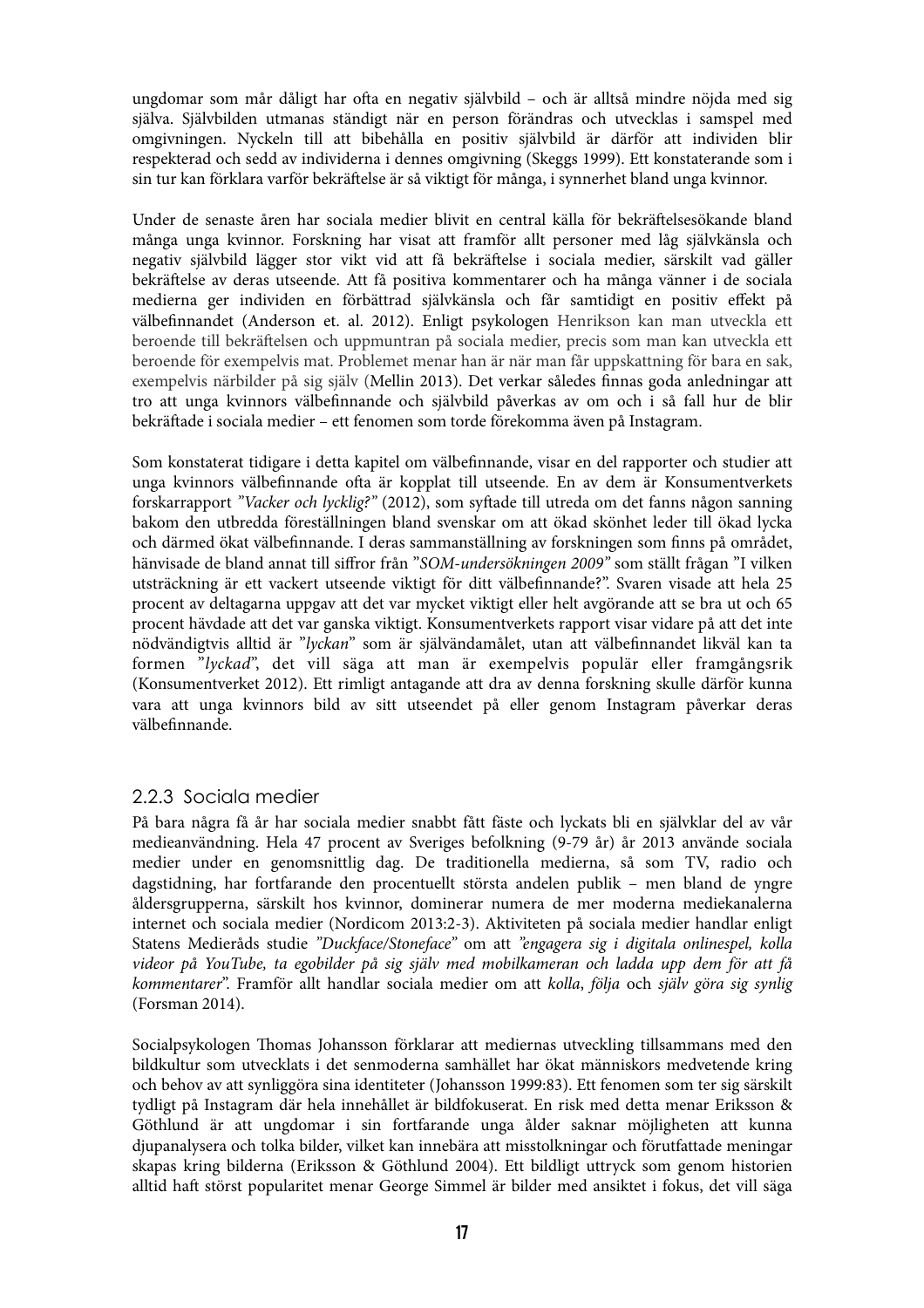självporträtt. Simmel menar att människors oändliga fascination för ansiktet grundar sig i att ansiktet symboliserar personens individualitet och säregenhet (Simmel 1965).

Forskarna Nina Haferkamp, Sabrina C. Eimler, Anna-Margarita Papdakis och Jana Vanessa Kruck visar i en studie gjort på ett socialt nätverk att kvinnor använder sociala nätverkstjänster främst för underhållning och kommunikation. En viktig anledning för kvinnorna visar sig också vara att kunna skapa, redigera och anpassa en online-profil som kan användas som ett verktyg för självpresentation (Haferkamp et al. 2012:96). Undersökningen visar fortsättningsvis att kvinnorna i högre grad än männen har ett underliggande behov av att vilja visa upp sig själva samtidigt som de också bryr sig mer om hur de uppfattas av andra (Haferkamp et al. 2012:95). Studien "Teenagers get undressed on the internet", som undersökt ungdomars exponering av deras kroppar i den sociala nätverkstjänsten Lunarstorm, visar att unga kvinnor oftare än unga män publicerade bilder på sina kroppar. Unga kvinnor fokuserade också i högre utsträckning än män på att visa bilder som visade en snygg sida av dem själva (Sveningsson 2009:87-103).

Den digitiala utvecklingen som möjliggjort mobilt surfande – obundet av tid och rum – har gjort medierna väldigt lättillgängliga. Och kanske är det också just lättillgängligheten samt enkelheten i att snabbt och lätt kunna publicera något som gjort att mediet blivit så populärt. Frågan är dock om mediet har blivit för lättillängligt och därför har kommit att förbruka för mycket av vår uppmärksamhet och tid. Studien "Flickor och social medier" (2013) med totalt 78 stycken deltagande \$ickor visade att så mycket som 71 procent ansåg att de tillbringar för mycket tid på sociala medier (Karlsson & Nilsson 2013:23). En annan studie från 2013 gjord på över 500 amerikanska college-studenter har undersökt sociala mediers (särskilt Facebook) påverkan på psykisk stress. Studien visade att ett aktivt användande är associerat med en högre grad av stress, som verkar negativt på självkänslan och ökar kommunikationsöverflödet (Chen & Lee 2013:728-734). I en annan omfattande studie gjort om Facebook fann man ett resultat som också indikerar att det sociala mediet är en klar riskfaktor för stress. Nästan hälften av 14-26-åringarna i studien uppgav att de känner att de skulle gå miste om vad som händer om de inte loggade in på Facebook under en längre tid och därför loggar de in regelbundet flera gånger per dag (Denti et al. 2012). John B. Thompson förklarar att mediernas makt över oss och vår jagbildning har gjort oss alltmer beroende av ett mediesystem som samtidigt är utanför vårt kontroll. Denna beroenderelation till medierna kallar han "*det medierade beroendets dubbelbindning*" (Thompson 1995/2001:266). Kring forskningsresultaten resonerar vissa forskare att sociala medier kan erbjuda ett lustfyllt och lättillgängligt sätt att utöka umgängeskretsen, men att man borde vara försiktig med att låta dem ersätta den verkliga interaktionen. Detta då den verkliga interaktionen anses vara mer tillfredställande, djupare och ger en mer sanningsenlig bild av människor (Denti et al. 2012).

Dock visar forskningen också fördelar med användandet av sociala medier. Forskarna Gram & Richardt (2006), Stern (1999, 2002, 2004) och Thiel (2005) har samtliga kommit fram till att online-arenor blir en plats där unga kvinnor kan experimentera med olika roller i interaktion med andra och att de dessutom, ur vissa aspekter, känner sig mer fria att uttrycka det jämfört med offline. Forskningen visar även att personer som annars känner en stor isolering från andra människor erbjuds social tillhörighet genom sociala medier (Sveningsson 2009). Sociala medier kan således hjälpa oss att umgås mer med varandra, vilket ofta verkar positivt på välbefinnandet (Watkins 2009: 63-65).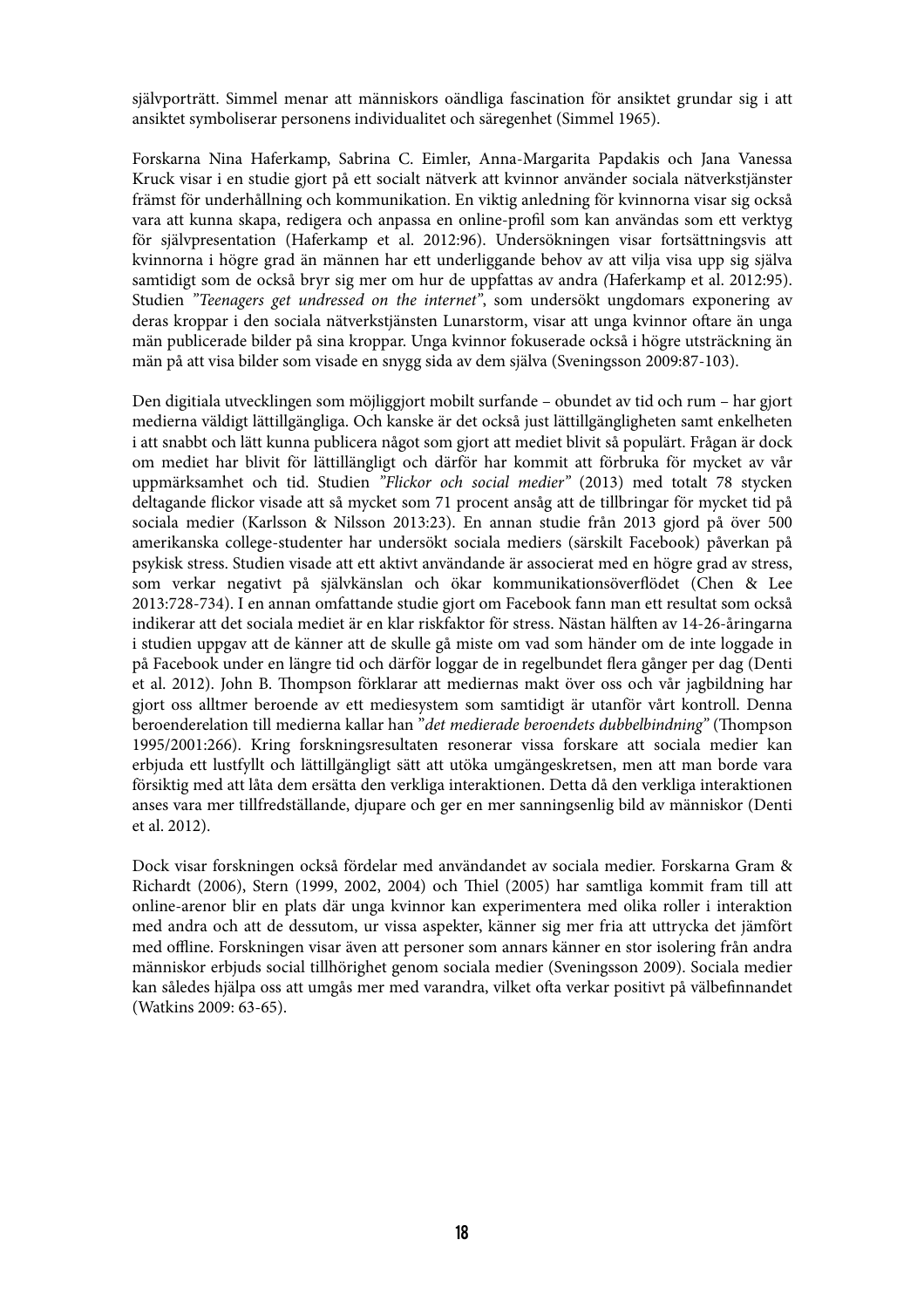## 3 METOD

För att uppnå studiens syfte om att identifiera unga kvinnors enskilda uppfattningar om och erfarenheter av fokus på utseendet på Instagram valde jag en kvalitativ metod för insamling av empiri, eftersom jag då kunde hitta mönster och avvikelser samt få fördjupad kunskap om individers insikter, värderingar och reflektioner kring ämnet (Ekström & Larsson 2010:54). Under rätt förutsättningar kan även den kvalitativa intervjun möjliggöra att man får tillgång till information som annars kan vara svår att få tillgång till (Østbye, 2003:101).

## 3.1 GRUPPINTERVJUER

Eftersom jag hoppades kunna ta reda på allmänna attityder kring studiens frågeställningar hos de unga kvinnorna var valet av en form av fokusgrupp väldigt lämpligt, då det gemensamma samtalet i den typen av intervju brukar blottlägga tankestrukturer. Fokusgrupper brukar kännetecknas av att deltagarna på ett mer eller mindre fritt sätt får lov att diskutera kring ett specifikt förutbestämt ämne (Esaisasson et. al, 2007:362). Karaktäristiskt för det förutbestämda ämnet är att deltagarna har en gemensam upplevelse av ämnet, vilken i denna studie utgörs av deras upplevelse av Instagram (Hylander 2001:2). Det är just fokuset på ämnet som särskiljer fokusgruppen från andra typer av gruppintervjuer (Esaisasson et. al, 2007: 318). Vidare är fokusgruppsamtalet ett effektivt redskap för att belysa hur flera deltagare tillsammans resonerar kring ett fenomen. Anledningen till det är att det ofta finns djupt liggande värderingar som kommer fram först då deltagarna blir triggade till diskussion i interaktion med andra (Barbour 2007:16-29). Det kan också handla om komplexa beteenden som man blir medveten om först när någon annan sätter ord på dem (Morgan 1997). Forskningsmetoden var på så sätt lämplig, då den skapade förutsättningar för deltagarna att kunna hjälpa varandra identifiera sitt användningsmönster som kan påstås präglas av ett vanemässigt, och därför i hög grad omedvetet beteende, på Instagram.

Eftersom jag önskade en högre grad av struktur vid varje intervjutillfälle än det traditionellt använda för fokusgrupper så blev mina intervjuer inte renodlade fokusgrupper, utan snarare en variant på en metoden – närmare bestämt semi-strukturerade gruppintervjuer (Hylander 2001:12). Det relativt låga deltagarantalet, 3-5 personer, valde jag dels för att kunna konstruera ett så naturligt samtal som möjligt där samtliga parter skulle få stort utrymme att dela sina idéer, vilket kan bli svårare om man är fler personer i en grupp (Esaisasson et. al, 2007:322-323). Men det var särskilt med tanke på att vissa ämnen i intervjun var av lite känsligare art som jag valde att intervjua i mindre grupper. Detta eftersom man är mer benägen att dela med sig av "känslig information" om man är i en grupp med få människor. Vidare så minimerar ett något lägre deltagarantal risken för att det uppstår subgrupper, informella ledare eller rivalitet (Esaisasson et. al, 2007:322). Varför jag önskade en viss struktur i intervjuerna var för att jag dels ville säkerställa att intervjun gav så djupgående och utförliga svar som möjligt, men framför allt för att jag ville se till att deltagarna berörde vissa teman som var relevanta för att uppfylla studiens syfte.

En viss risk som alltid finns i samband med gruppintervjuer är att så kallat "grupptänkande" kan uppstå, där deltagarna på grund av olika faktorer, så som att medlemmarna är vänner och har en gemensam bakgrund, dras till att dela åsikter i frågorna. Ofta handlar det om att medlemmarna i gruppen värdesätter konformitet och viljan att uppnå enighet högre än ett kritiskt förhållningssätt mot sina egna idéer (Rosander 2003). Deltagarna kan då påstås bli förlamade snarare än stimulerade av samtalet i grupp (Frey & Fontana 1993:20-34). I detta fall då medlemmarna utgjordes av en grupp vänner så fanns det en oro inför samtalet att medlemmarna skulle vara rädda för att hamna i en konflikt, som skulle kunna få en negativ påverkan på vänskapen. Risken med denna typen av grupptänkande är att resultaten blir missvisande och svåranalyserade. För att undvika detta klargjorde jag redan i ett tidigt stadium för medlemmarna att inga perspektiv, åsikter eller erfarenheter på något vis är fel och att vi alla därför skulle visa respekt och förståelse för varandras uttalanden. Vid de tillfällen då tendenser av oliktänkande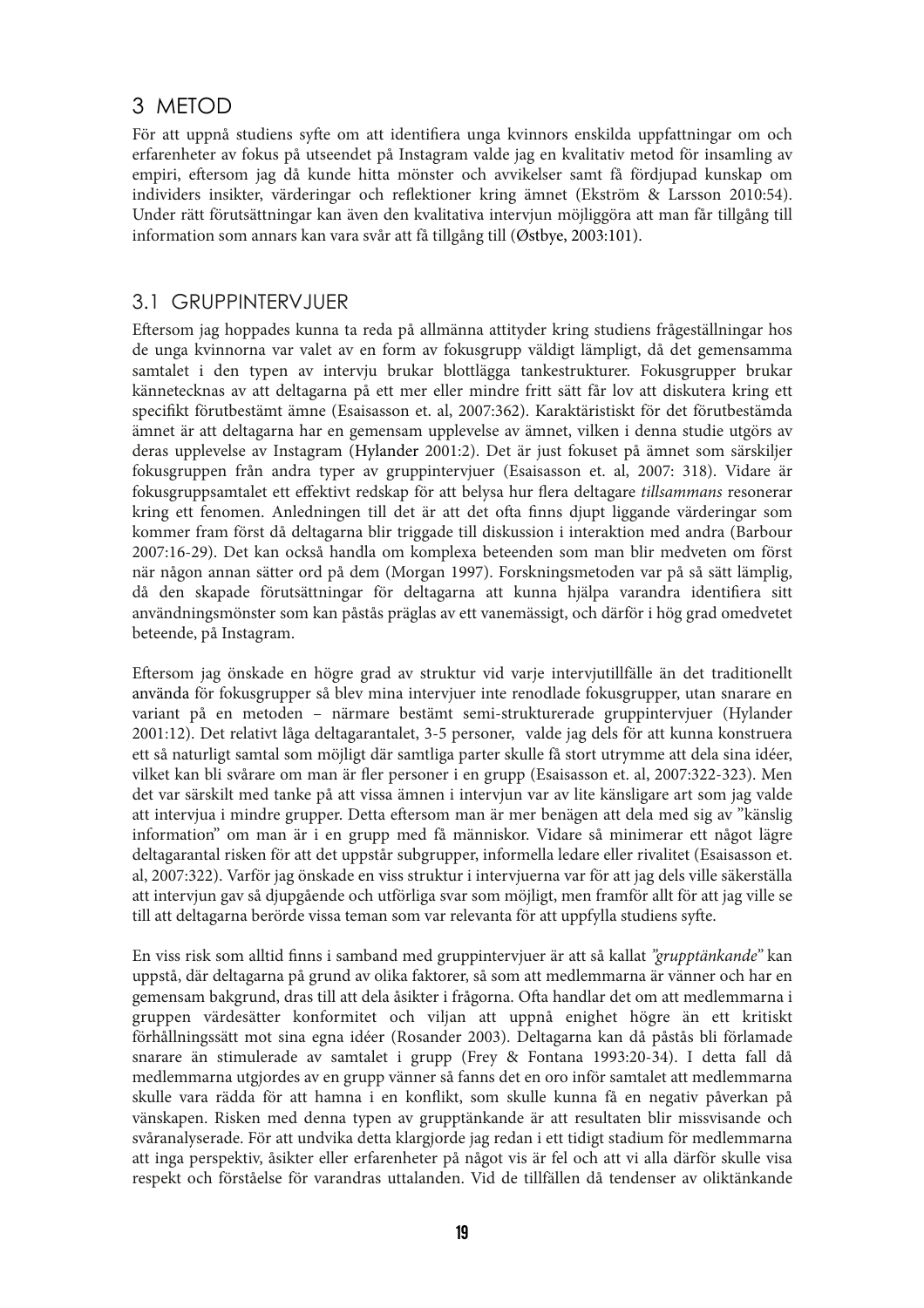uppstod försökte jag uppmuntra medlemmarna att utveckla sina resonemang, så att de inte hejdade sig själva på grund av exempelvis rädsla. Avslutningsvis försökte jag själv ibland bidra med egna tankar och funderingar till gruppsamtalet för att få medlemmarna att bli varse om andra perspektiv (Rosander 2003). Jag försökte dock ha i åtanke att inte bli för involverad och börja styra samtalet i en viss riktning, eftersom jag då skulle tappat min roll som objektiv.

## 3.2 URVAL

Eftersom unga kvinnor, 15-24 år, är de mest aktiva användarna av Instagram ansåg jag att de var särskilt intressanta att undersöka och därför har jag gjort också gjort mitt urval efter dessa kriterier (Nordicom 2013; Internetstatistik 2014). För att säkerställa att jag skulle få svar representerade från de olika åldrarna, skapade jag redan innan urvalet lämpliga ålderskategorier med någorlunda jämna åldersintervaller. De tre åldersgrupperna jag konstruerade var: 15-17 år, 18-20 år och 21-24 år. Utgångspunkten för samtalen var, som tidigare nämnt, att deltagarna skulle ha ett gemensamt intresse för eller förkunskap om ämnet för att kunna ge de utförliga svar som krävdes för studien. Därför gjorde jag en avgränsning av urvalet till aktiva användare av Instagram. Geografiskt begränsade jag mig av praktiska och tidsmässiga skäl till Göteborg och Stockholm, eftersom mina intervjuer sammanföll med att jag befann mig på respektive plats. Jag har valt att inte lägga vikt vid deltagarnas utbildningsbakgrund eller var de kommer ifrån. Deltagarna har därför olika utbildningar och kommer från både förorter och stadskärnor.

Jag kom i kontakt med deltagarna genom att skicka ut en förfrågan via personer i min omgivning, som i sin tur vidarebefordrade meddelandet vidare till de personer de ansåg vara rika på information i frågan, det vill säga unga kvinnor som var aktiva användare av Instagram. Urvalsmetoden jag använde mig var alltså en form av snöbollsurval, eftersom snöbollen (det vidarebefordrade meddelandet) kan sägas öka i omfång när nya informanter hittas (Ekström & Larsson 2010:63). Det blir oftast bäst diskussioner och samtal i homogena grupper där människor delar någon egenskap, såsom kön, ålder eller utbildning (Ekström & Larsson 2010:81). Dock råder det delade meningar inom forskningen för fokusgrupper kring hur homogena grupperna ska vara (Hylander 2001). Eftersom ämnet hade en viss grad av känslighet och eftersom min målgrupp var förhållandevis unga, ville jag att deltagarna skulle känna sig trygga och skapade därför grupper där de var i samma ålder och varit vänner sedan en tid tillbaka (Esaiasson et. al. 2007:216, 294). I ett sådant typ av tillåtande gruppklimat ökar chanserna för att deltagarnas hämningar släpper, vilket verkar positivt för studiens resultat (Merton 1990). Vad gäller information av känsligare art, kan det dock samtidigt finns en viss risk att deltagarna kan bli hämmade att berätta saker som de tror kan påverka deras roll i kompisgänget – information som de lättare kunnat delat med sig av med främlingar som de aldrig skulle träffat igen. Detta försökte jag förhindra genom att ställa frågor där det i svaren inte behövde framgå om de unga kvinnorna pratade om deras egna eller andras användande av Instagram.

## 3.3 INTERVJUERNAS UTFORMNING

Intervjuerna var av så kallad semi-strukturerad art, vilket innebar att jag fungerade som en moderator som styrde samtalet utifrån några förutbestämda frågor ur en intervjuguide och kompletterade vid behov med spontanta följdfrågor. (Se bilaga 7.2) Jag valde denna intervjuform eftersom den ger intervjun en stor flexibilitet (Østbye 2003:102-103). Min roll som moderator var att få deltagarna att interagera med varandra i så stor utsträckning som möjligt (Kitzinger 1994:103-121). I huvudsak var min ambition att låta samtalet \$yta på utan min inblandning, för att på så vis kunna uppnå ett så naturligt flöde som möjligt. Frågorna i intervjuguiden grundade sig i fyra teman, varav det första temat var en inledande presentation och de övriga tre baserades på de tre frågeställningarna för studien: allmänt om Instagram, utseendefokus på Instagram och påverkan på självbild.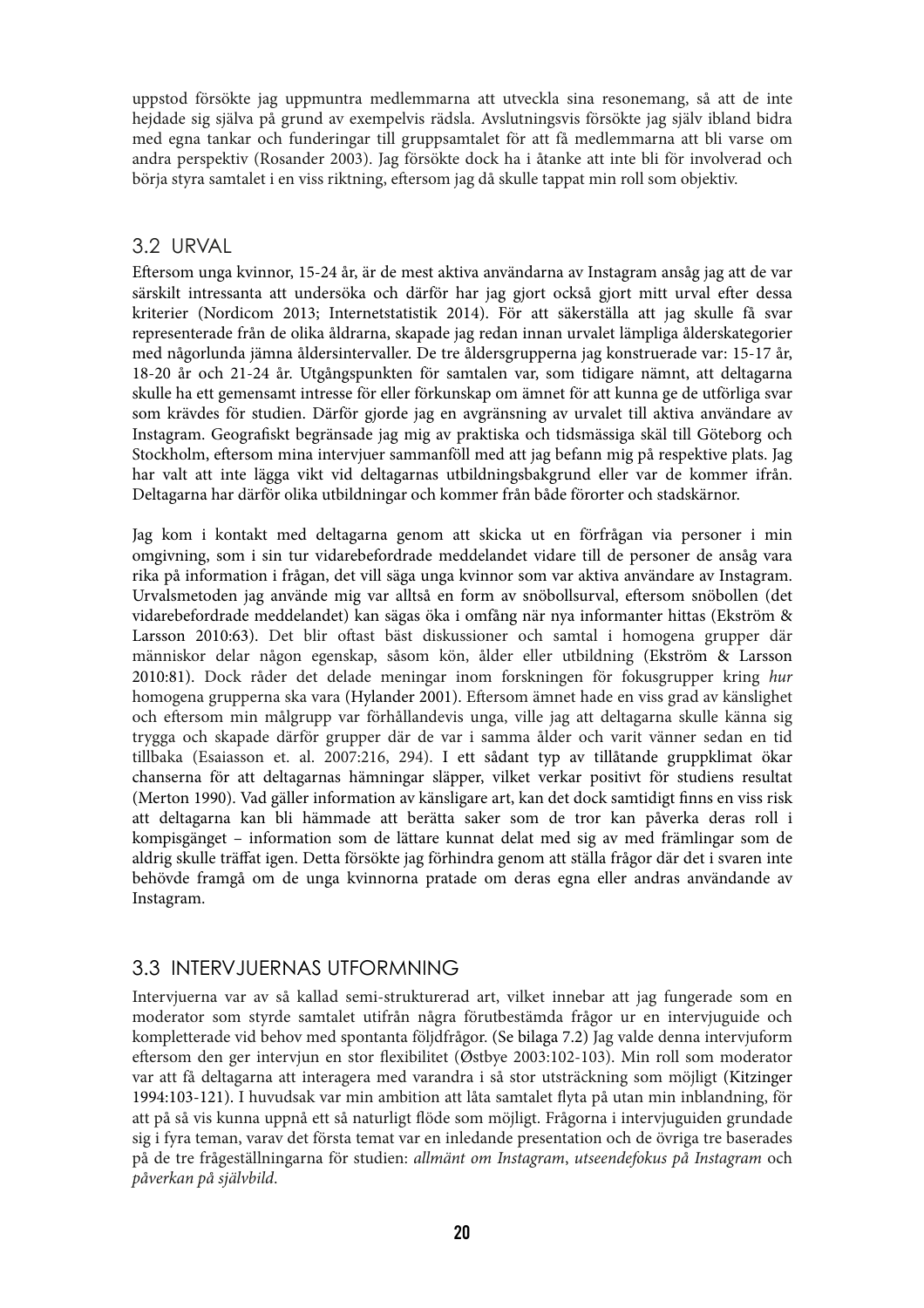Jag försökte sedan knyta an frågor och utvalda teman till forskaren Richard A. Kreugers kriterier för hur en fokusgruppsintervju bör struktureras:

- a) Öppningsfrågor, som rör gruppens gemensamma egenskap
- b) Introduktionsfrågor, som rör huvudfrågan men inte är direkt relaterade till det forskaren vill ha svar på
- c) Övergångsfrågor, som introducerar nyckelfrågor
- d) Nyckelfrågor
- e) Avslutningsfrågor, det vill säga ett slutgiltligt ställningstagande, resuméfråga och slutfrågan "har vi missat något?" (Kreuger 1994).

I övrigt hade jag också Steinar Kvale och Svend Brinkmanns kriterier för utformande av en forskningsintervju i åtanke. De kriterierna handlar bland annat om att fokusera på korta intervjufrågor och längre intervjusvar samt att intervjuaren försöker verifiera sina tolkningar av intervjupersonens svar under intervjuns lopp (Kvale & Brinkmann 2009).

#### 3.3.1 TEMA 1: Presentation

De inledande frågorna handlade om att presentera studien och upplägget för själva fokusgruppsamtalet. Detta för att deltagarna skulle få en inblick i ämnet och få större klarhet kring deras roll i sammanhanget. De blev också informerade om sina rättigheter enligt forskningsetiska regler. Eftersom jag inte var bekant med deltagarna sedan innan följde också en kort presentation av mig själv och deltagarna själva. Genom att inleda med lite "kallprat" hoppades jag kunna lätta upp stämningen och få deltagarna att känna sig trygga och engagerade (Esaiasson et al. 2007:298).

#### 3.3.2 TEMA 2: Allmänt om Instagram

Nästkommande tema fokuserade på frågor om deltagarnas syn på deras egna och andra unga kvinnors allmänna användning, inställning och erfarenheter av Instagram. Jag ansåg det angeläget att kartlägga hur deltagarna exempelvis resonerade allmänt kring bildpublicering på Instagram, innan jag så småningom skulle fråga dem om hur de ser på utseendefokuset i bilder på Instagram. I detta tema !ck jag dessutom svar kring deltagarnas Instagram-användning vad gäller bildpubliceringsfrekvens och deras följande av andras konton, om de följer några särskilda kriterier vid bildpublicering, hur de ser på mediets för- och nackdelar med mera. I detta tema, liksom i de följande två teman, ombads medlemmarna prata om skillnaderna mellan unga kvinnor i deras ålder jämfört med män i samma ålder. Ett huvudsakligt syfte med detta tema var framför allt att mjuka upp deltagarna att prata om Instagram som fenomen och få dem att börja reflektera lite djupare.

## 3.3.3 TEMA 3: Utseendefokus på Instagram

Det tredje temat introducerade studiens huvudämne, nämligen fokus på utseende på Instagram. Deltagarna ombads här att prata kring om de upplevde att det finns ett utseendefokus och i så fall på vilket sätt och i hur stor utsträckning. De fick också diskutera kring om de upplever att det !nns några skillnader på utseendefokus på Instagram jämfört med offline och om Instagram eventuellt har ökat deras utseendefokus totalt sett. Den typen av frågor ställde jag för att utröna om det finns något som karaktäriserar utseendefokuset i de olika kontexterna online och offline. Även här !ck de diskutera kring de eventuella för- och nackdelarna med ett upplevt utseendefokus på Instagram. En poäng med temat var också att få deltagarna att samtala kring skönhetsideal på Instagram - vilka ideal kvinnor förväntas eftersträva och om det exempelvis finns mer fokus på kropp eller ansikte.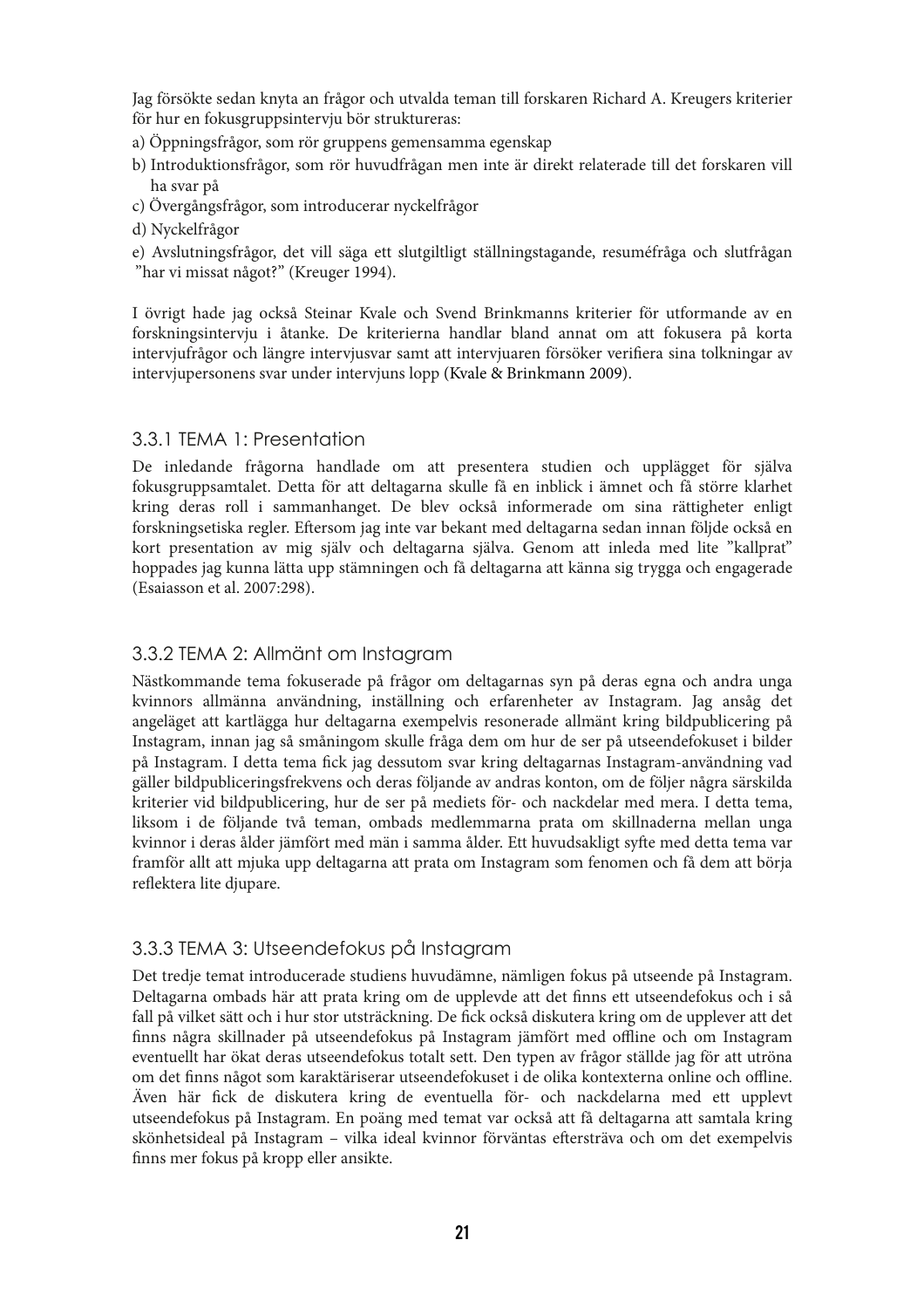## 3.3.4 TEMA 4: Påverkan på självbild

Det avslutande temat fortsatte vidare på utseendefokuset på Instagram, men lade till ytterligare en dimension: nämligen om deltagarna trodde att det skulle kunna finnas en påverkan på deras självbild. Deltagarna fick här samtala kring bekräftelse på "vanliga" bilder man lägger upp jämfört med bilder som fokuserar på utseendet. De ombads också prata kring om de trodde att bekräftelsen kunde påverka hur man ser på sig själv och sitt utseende, exempelvis kring frågor om hur nöjd man blir med sig själv vid bekräftelse.

Avslutningsvis gavs deltagarna möjligheten att komplettera med om de hade några fler tankar de önskade att dela med sig av.

Under själva intervjuerna lyckades samtalet följa intervjuguidens teman på ett väldigt naturligt sätt och jag upplevde att teman skapade en bra struktur för både mig och deltagarna att förhålla sig till. Intervjuguidens frågor inom respektive tema följdes dock inte till punkt och pricka, men jag såg till att alla frågor besvarats innan jag gick vidare till nästa tema. Vid något tillfälle adderade jag också egna följdfrågor för att bygga vidare på ett intressant resonemang hos deltagarna.

## 3.4 TILLVÄGAGÅNGSSÄTT

Rekommendationen för antal genomförda fokusgruppsdiskussioner för tillräckligt analysunderlag brukar vara minst tre stycken. Dock är det alltid en god idé att utvärdera efter tre omgångar och se om mättnad har uppnåtts, för att i så fall vara beredd på att komplettera med ytterligare intervjuer (Esaiasson et. al, 2007:322). Jag utgick från denna plan och genomförde tre fokusgruppsamtal med totalt 12 deltagande. Efter dessa intervjuer ansåg jag att en lagom och fullt rimlig mättnad uppnåtts i mina svar och valde därför att inte fortsätta med fler fokusgruppsamtal. Fokusgrupperna var uppbyggda med följande deltagare:

Grupp 1: 5 personer, 3 st 15 år och 2 st 16 år Grupp 2: 3 personer, 1 st 18 år och 2 st 19 år Grupp 3: 4 personer, 2 st 23 år och 2 st 24 år

Varje intervju tog ungefär 45 minuter och utfördes i miljöer där intervjupersonerna skulle känna sig trygga, närmare bestämt på café (grupp 2 och 3) respektive i deras hemmamiljö (grupp 1). Intervjuernas spelades in digitalt och ett fåtal stödanteckningar gjordes samtidigt, för att på så vis kunna ha mitt fulla fokus på intervjupersonerna och inte gå miste om några uttalanden. Direkt efter intervjuerna transkriberade jag så mycket som möjligt av materialet, eftersom jag då hade hela samtalen färskt i minnet. Transkriberingen av intervjuerna gjordes ordagrant, men vad gäller framtagning av citat för den följande resultatredovisningen valde jag att redigera dessa något så att de framstod som mer sammanhängande. Därför har jag exempelvis tagit bort "hummande", upprepningar, pauser och utfyllnadsord som inte har någon egentlig betydelse. Detta gjorde jag dels för att få ut själva essensen av utsagorna för att höja studiens kvalitet, men också av respekt för intervjupersonerna för att deras utsagor skulle framstå som mer sammanhängande.

För att sedan kunna sortera och kategorisera allt det insamlade materialet konstruerade jag ett protokoll enligt kartläggningsmetoden, så att jag systematiskt kunde gruppera och tydliggöra inhämtad data (Esaiasson et al. 2007:272). Valet av just den metoden gjordes för att jag ville utgå från ett visst fenomen och kartlägga de olika aspekterna av fenomenet i detalj (Esaiasson et al. 2007:272). Genom metoden kunde jag också på ett enkelt och överskådligt sätt göra egna relevanta observationer från intervjuerna. Jag utgick från samma teman som i intervjuguiden när jag gjorde mina observationer, nämligen allmänt om Instagram, utseendefokus på Instagram och påverkan på självbild. Dessa teman kom att bli mina huvudkategorier i protokollet, där varje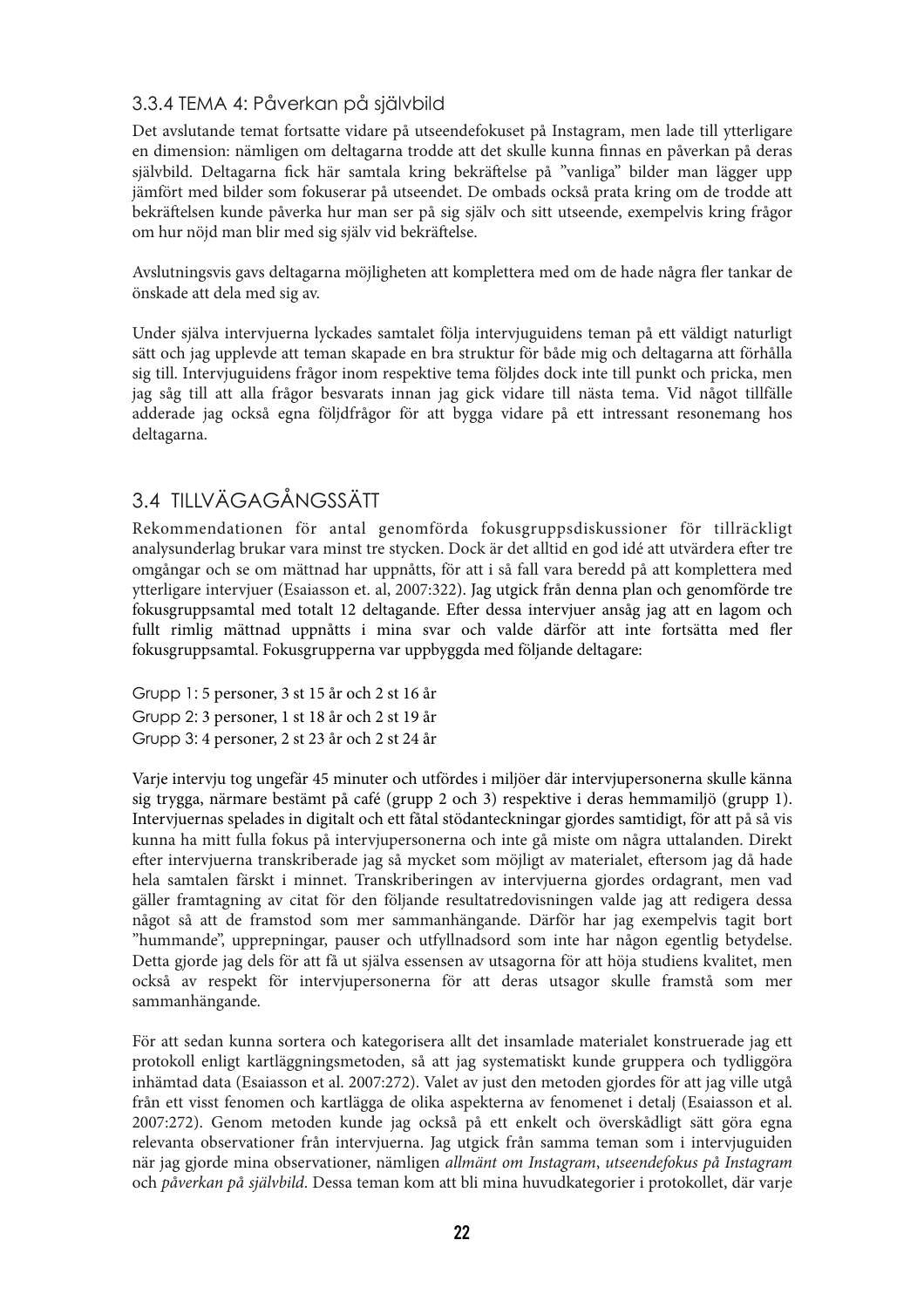huvudkategori sedan blev tilldelad ett flertal underkategorier som var i stort sett samma som frågorna i intervjuguiden. Svarskolumnerna i protokollet delades först upp i huvudkategorier, utifrån de tre åldersgrupperna, och delades därefter upp i underkategorierna efter respektive deltagare. I kodschemat antecknade jag korta sammanfattningar av svaren samt vissa egna tolkningar och kommentarer, som exempelvis handlade om svaret hade en positiv eller negativ prägel. Jag adderade även belysande citat (Esaiasson et al. 2007:272).

Avslutningsvis försökte jag identifiera det typiska, det avvikande, det extrema och spännvidden mellan ytterligheterna för varje kategori och tema innan jag började resultatsammanställningen.

## 3.5 GILTIGHET & TILLFÖRLITLIGHET

Genom enstaka fallstudier kommer denna studie samla in och göra fördjupade analyserar av information i strävan om att kunna identifiera olika samband i tankemönster och uppfattningar (Alvesson & Sköldberg 2008:54). Resultaten kommer emellertid inte kunna påstås vara generaliserbara eftersom de resultaten inte är upprepningsbara och därför kan inte resultatens rimlighet kontrolleras. Men sambanden kommer att kunna kartlägga förekomsten av olika förhållningssätt och öka förståelsen för olika resonemang (Esaiasson et al. 2007:320). Resultatet skulle också kunna fungera som "successiva utvidgningar av teorins empiriska tillämpningsområde inom en viss möjlig domän" (Alvesson & Sköldberg 2008:53). Vissa forskare, så som Dallimore, menar dock att generaliserbarhet inte nödvändigtvis måste betyda att resultateten gäller för gemene man, utan att det handlar mer om avgränsad generaliserbarhet samt att resultatens unikum och transparens istället kan representera studiens tillförlitlighet (Dallimore 2000:176-177).

Inom forskningsmetodik diskuterar man ofta studiers reliabilitet och validitet. Reliabilitet handlar om mätinstrumentets exakthet och att man mäter rätt, men eftersom detta är en kvalitativ studie är det inte applicerbart (Esaiasson et al. 2007:63). Validitet å andra sidan, handlar om att man undersöker det man avser att undersöka, vilket ju alltid kan anses vara relevant för en studie (Esaiasson et al. 2007:57). Eftersom jag vill att båda begreppen ska ha en relevans för min studie, har jag istället valt att utgå från författarna Mats Ekström och Lars-Åke Larsson som istället talar om begreppen giltighet och tillförlitlighet. De menar att man inom vetenskapen bör ha tillräckligt goda argument för att kunna hävda att något är sant. Argumenten kan påstås ha giltighet om man lyckas knyta an till ämnet (Ekström & Larsson 2010:14-15). För att resultaten i undersökningen skulle komma att betraktas som giltiga utgick jag därför från teorier som ägde relevans i förhållande till det som skulle undersökas. Förutsatt att jag lyckats tillämpa dessa teorier på materialet på ett korrekt och systematiskt sätt, göra relevanta tolkningar och hela tiden uppvisa en transparens i de tolkningar jag gör – så har jag även lyckats uppnå en tillförlitlighet, vilket innebär att studien kan anses som riktig (Ekström & Larsson 2010:14-15).

## 3.6 FORSKNINGSETISKA PRINCIPER

Enligt god sed för forskning bör varje forskare ta hänsyn till vissa etiska principer. Jag har i mina intervjuer utgått från Vetenskapsrådets forskningsetiska principer för humanistisk- och samhällsvetenskaplig forskning. Principerna har till syfte att "ge normer för förhållandet mellan forskare och undersökningsdeltagare så att vid konflikt en god avvägning kan ske mellan forskningskravet och individskyddskravet". De fyra huvudkraven omfattar informations-, samtyckes-, konfidentialitet- och nyttjandekrav (Vetenskapsrådet 2014).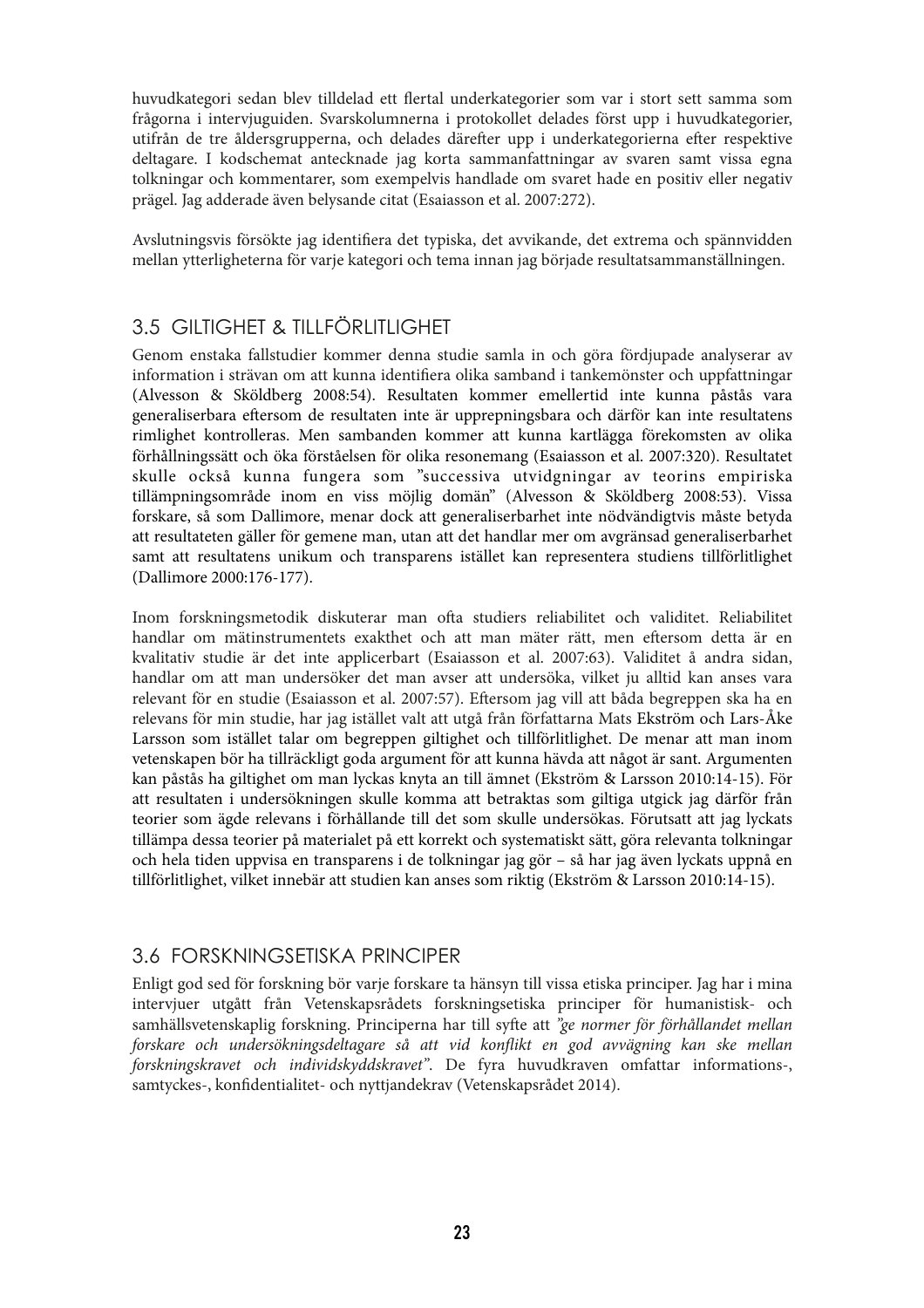## 4 RESULTAT & ANALYS

Följande kapitel kommer att presentera empirin och analysen av den. Resultaten och analysen kommer att knyta an till grundteorierna och den tidigare forskningen för studien. Kapitlet kommer att delas upp efter samma teman som blivit presenterade i både frågeställningar och i metodkapitel, närmare bestämt allmänt om Instagram, utseendefokus på Instagram och påverkan på självbild.

## 4.1 UNGA KVINNOR OM ANVÄNDNINGEN AV INSTAGRAM

#### 4.1.1 Instagram – det sociala, underhållande & tidskrävande mediet

De inledande diskussionerna kring vad Instagram innebär för de unga kvinnorna visar att respondenterna delar i stort sett samma huvudsakliga anledningar till varför de attraheras av mediet. Alla intrervjudeltagare nämner att man gillar att själv kunna dela med sig av vad man gör och samtidigt kunna se vad andra har för sig. Eftersom näst intill alla respondenters vänner !nns på Instagram, så uppger kvinnorna att Instagram därför blir ett enkelt, snabbt och roligt sätt de kan hålla kontakten med varandra på. Majoriteten av kvinnorna uppger också att det numera inte riktigt är ett alternativ att inte finnas på Instagram, eftersom man då i vissa avseenden hamnar utanför och missar aktuella händelser. Dessa konstateranden bekräftar tidigare forskning om att en positiv effekt av sociala medier är att socialiteten förstärks (Watkins 2009). Enligt teorier om symbolisk interaktionism är den sociala interaktionen en stor del av individers identitetsskapande, vilket kanske därför förklarar varför några Instagram-användare beskriver den sociala faktorn som den centrala. Instagram kan beskrivas som den sociala knytpunkt, vilken lär användarna att förstå samvaro och processer, som i sin tur hjälper individerna att forma sin egen identitet (Blumer 1986). Något som aldrig diskuterades kring var huruvida kvinnorna upplevde att deras kommunikation med vännerna på sociala medier har ersatt den vanliga interaktionen vännerna emellan. Detta menar nämligen forskare att man ska vara vaksam över, då en verklig interaktion anses mer givande för människor (Denti et al. 2012).

Förutom kontakten med befintliga vänner framhåller kvinnorna Instagrams möjligheter till att man kan träffa nya vänner. Några av respondenterna menar vidare att Instagram till och med blivit lite som en "dejting-sajt" där goda chanser ges att hitta en partner.

"Jag vet jättemånga som blivit ihop via Instagram. I framtiden kommer man säkert kunna läsa om historier om par, som berättar att "Ja, det började ju med att hon gillade min bild på Instagram...""

Det faktum att deltagarna upplever att de och andra unga kvinnor ogenerat kan kontakta nya människor på Instagram – en handling som generellt sett brukar anses kräva en hel del mod från vad som ofta kanske brukar anses som blyga och osäkra tonåringarna – tyder på att man i den aspekten känner sig tryggare "online". Att man som olika forskare hävdar känner sig friare online att i interaktion med andra ta sig an olika roller, där en viss roll kanske är en modigare version av sig själv som inte är rädd för att kontakta främlingar (Sveningsson 2009).

Särskilt intressant och anmärkningsvärt var att några av deltagarna självmant redan i början av intervjun kommer in på att samtala kring bekräftelsens betydelse för deras Instagramanvändning, även om alla i de inledande samtalen om bekräftelse inte delar åsikt. En av kvinnorna formulerade sig på följande vis:

"Jag tror att största anledningen till att alla håller på så mycket med Instagram är för att man vill ha bekräftelse. Människor i min omgivning bryr sig väldigt mycket om hur många likes man själv och andra får. Man pratar och jämför hur många och vilken typ av kommentarer man fick osv."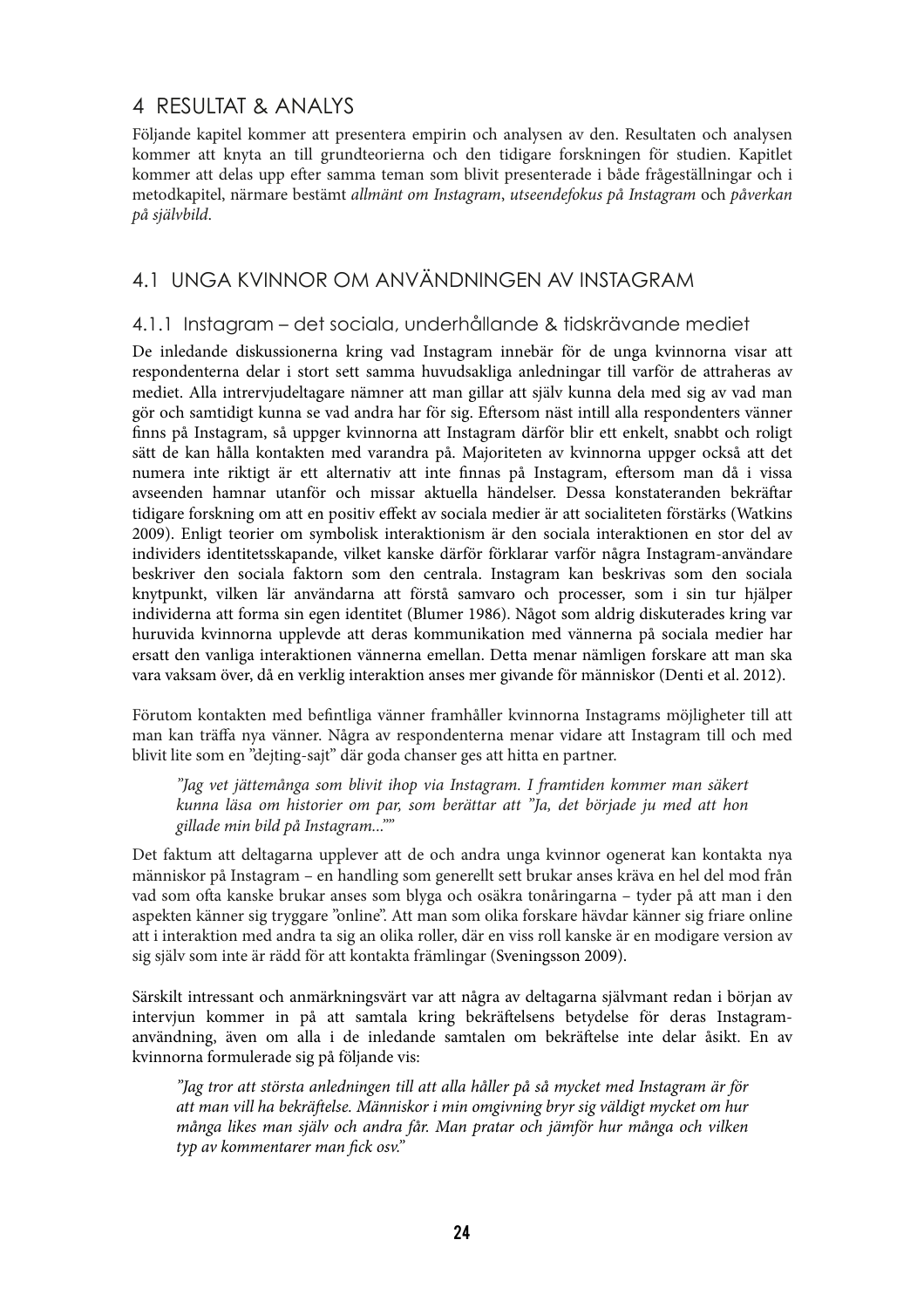Som konstaterat i inledningen av detta kapitel är kommunikationen och den sociala funktionen av stor betydelse för kvinnors Instagram-användning. Men enligt tidigare studier är också underhållning och förströelse en viktig faktor, vilket denna studiens resultat bekräftar (Haferkamp et al. 2012). Kvinnorna uttrycker att det är ett bra tidsfördriv som de vanemässigt nyttjar så fort de har en tråkig stund. Men vissa av intervjudeltagarna menar dock att deras användning kan ha tagit lite väl stora proportioner och att de upplever sig ha skapat ett besvärande beroende till Instagram. Det konstaterandet går hand i hand med Thompsons resonemang om "det medierade beroendets dubbelbindning", där bildandet av jaget har blivit beroende av ett mediesystem, i detta fall Instagram, som respondenterna egentligen inte har någon kontroll över (Thompson 1995/2001).

"Instagram är det första man kollar på morgonen när man vaknar och det sista man kollar på kvällen innan man ska sova. Man loggar liksom aldrig ut, man är ju online hela tiden."

"Ja, jag kollar säkert Instagram 200 gånger per dag. Jag skojar alltså inte, jag kollar verkligen hela tiden. Det känns inte sunt."

De unga kvinnornas upplevelser på Instagram verkar överensstämma med tidigare studier om sociala medier (Karlsson & Nilsson 2013; Denti et al. 2012) och Facebook (Chen & Lee 2013) i det att respondenterna upplever sig spendera för mycket tid på Instagram och att det har framkallat olika grader av stress. Men samtidigt som kvinnorna upplever en stress över att vara för närvarande på Instagram, upplever de också en stress över att inte hänga med. Det gör beroendeförhållandet till Instagram väldigt komplext och verkar innebära en viss negativ påverkan på välbefinnandet och självbilden oavsett hur respondenterna agerar. Förklaringen till det är att om kvinnorna upplever att de exempelvis är för aktiva så uppstår en stress över att de inte hinner med andra saker, vilket gör att de mår dåligt och känner sig som sämre människor.

#### 4.1.2 Bildpublicering

Gällande hur ofta de unga kvinnorna publicerar bilder skiljer det sig något. Hälften av intervjudeltagarna brukar lägga upp fler bilder per vecka och ibland flera per dag, medan övriga bara publicerar en bild varje eller varannan vecka. Ett genomgående mönster är dock att beteendet varierar väldigt mycket från vecka till vecka. Allt beror på om man upplever att man har något "speciellt" att visa. Exempelvis uppger de att de publicerar fler bilder när de är på semester, vid festliga tillfällen eller när de umgås med sina vänner - snarare än när de "ligger hemma i soffan själv". Vilken typ av bilder man publicerar verkar ha ett starkt samband med hur aktiv man är i sin bildpublicering. De som sällan publicerar bilder tenderar att i högre grad visa bilder från just "särskilda tillfällen", medan de mer aktiva användarna oftare tenderar att också fotografera bilder som fångar enkla vardagssituationer. Vanliga fotomotiv bland alla respondenter är vänner, familj, resor och mat. Ungefär hälften av kvinnorna, där majoriteten är i de yngre åldrarna, uppger att de brukar ta selfies, men hävdar att det är betydligt vanligare bland många andra kvinnor i samma ålder.

"Vilka typer av bilder man tar har mycket att göra med vad de i ens kompiskrets gör – man blir ju som man umgås. Vi har till exempel några i våra parallellklasser som tar selfies hela tiden. Samma personer kan också helt ogenerat be sina kompisar lägga upp en viss bild bara för att de själva såg snygga ut på fotot för att de vill att killar ska se bilderna."

Ovanstående citat tyder åter igen på att sociala beteende och identitetsskapandet på Instagram i hög grad styrs av socialisationen, där individens påverkas av samspelet med andra individer – i detta fall vännerna på Instagram (Blumer 1986).

En del av respondenterna har en ambition att alltid visa fina bilder och brukar redigera bilderna för att de ska bli mer tilltalande med högre färgkontraster och en ljusare ton. För några av intervjudeltagarna är det istället viktigt att det ska finnas något intressant eller roligt att skriva till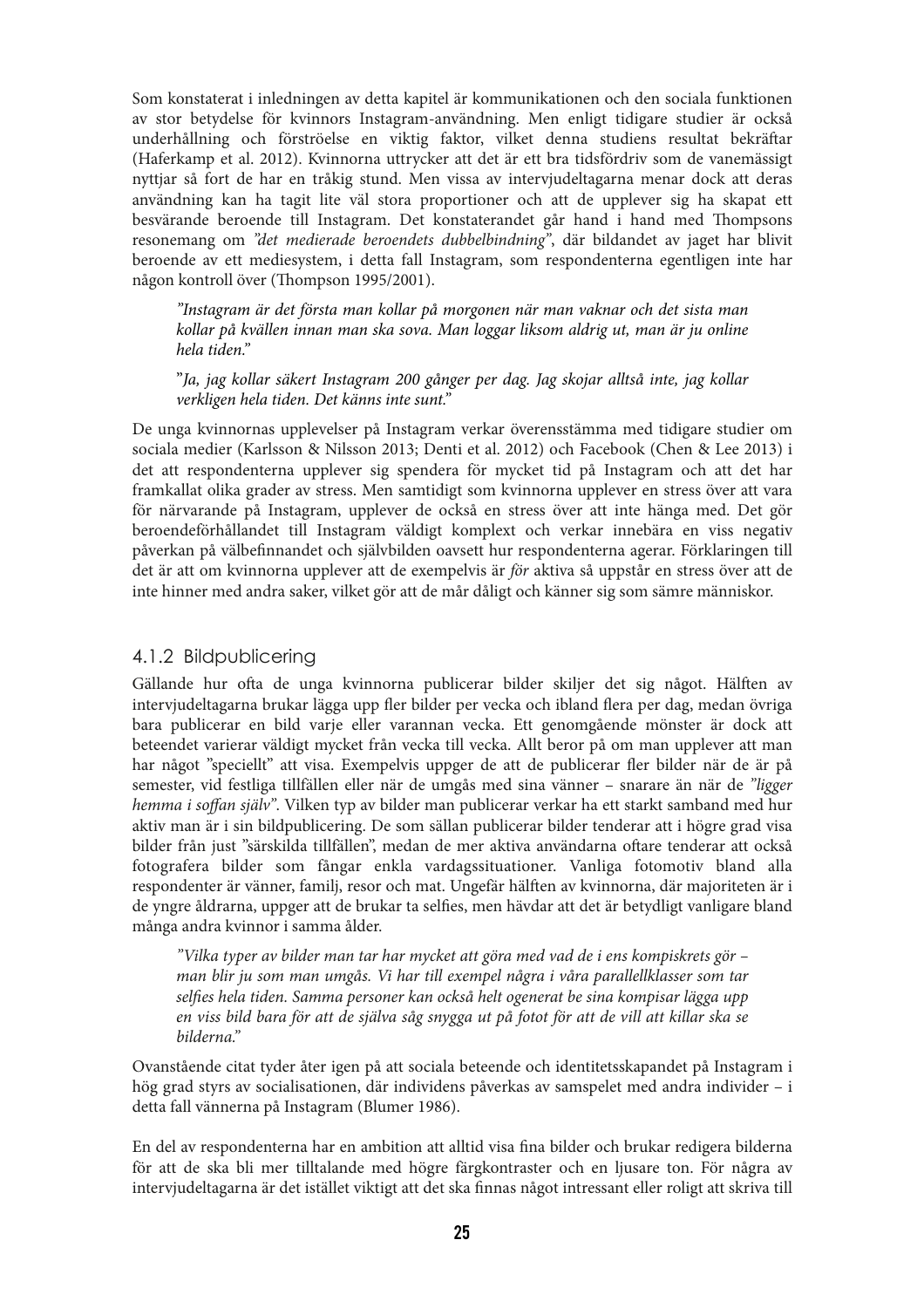bilden i form en kommentar. Ett fåtal av kvinnorna har dock inga särskilda kriterier alls när de publicerar bilder, men medger att de ändå brukar tänka igenom en extra gång innan de publicerar en bild. Goffmans teorier om självpresentation kan här appliceras på respondenternas svar då de tyder på en medvetenhet kring hur man presenterar jaget på Instagram. Kvinnornas digitala identiteter på Instagram är dels, som just konstaterat utifrån Blumers teorier, socialiserande, eftersom de anpassar sig efter i första hand vänskapskretsens och i andra hand Instagrams normer för hur och vilken typ av bilder man "ska" publicera. Kvinnornas identitet kan också påstås vara idealiserande, då de vill presentera en mer "idealisk" bild av sig själv genom att enbart eller mestadels visa bilder som visar de mer "perfekta" delarna av de själva och deras liv. Intryckskontrollerna (Goffman 1959/2006), genom vilka de reglerar Instagrampublikens uppfattning av dem, kan i det här fallet påstås vara allt ifrån valet av bilder, som selfies, till specifika fotofilter och hashtags (Boyd 2008). En risk med detta enligt respondenterna är att man lägger alldeles för mycket tid och energi på att försöka skapa den perfekta versionen av sig själv utåt. Att man förvränger sitt egentliga jag för att imponera på andra som då får en felaktig bild av vem man är – en bild som man sedan hela tiden måste kämpa för att upprätthålla.

Intervjuerna påvisar också många likheter mellan respondenterna med avseende på vilka typer av konton man följer som ung kvinna. De mest populära genren kan sammanfattas som vänner, inspiration i form av mode, mat och träning samt humor. Kvinnorna uttrycker att de uppskattar att de kan få uppdateringar och information från olika källor, så som deras vänner eller klädesbutiker, samlade på ett ställe. Något som skilde vissa av kvinnorna åt var inställningen till konton som fokuserade på träning. En av deltagarna menade att den typen av Instagram-konton var en bra källa för motivation och tips på övningar, medan andra respondenter snarare menade att den typen av träningskonton bara förmedlar en bantningshets med ouppnåeliga ideal, som ger unga kvinnor press.

"Majoriteten av alla träningskonton är så förutsebara. Det är alltid bara bilder på en fruktskål, töntiga citat och selfies på någon ursmal tjej i färgglada träningsunderkläder. Jag blir inte inspirerad av det. Tvärtom."

Tidigare forskning konstaterar att kvinnors och mäns beteende i sociala medier generellt sett skiljer sig på flera punkter, vilket också visar sig överensstämma med hur respondenterna såg olikheterna. Till att börja med anser intervjudeltagarna att unga män är betydligt mindre aktiva vad gäller både besök på Instagram och i hur ofta man publicerar bilder. Majoriteten av bilderna som män publicerar anser respondenterna ofta har något med sport, coola kläder eller deras vänner att göra. Väldigt många bilder verkar också sträva efter att uppfattas som roliga. Till skillnad från kvinnorna, verkar väldigt få killar lägga tid vid att "snygga till" bilderna med filter eller dylika redigeringsverktyg. En av kvinnorna förklarar varför männens beteende skiljer på Instagram på följande vis:

"Jag upplever det som att killar inte har lika stort behov av att visa upp sig själva och sina liv. De har andra bekräftelsebehov helt enkelt. Antingen att de inte behöver lika mycket bekräftelse eller att de får den någon annanstans."

Dessa åsikter stödjer forskning som visar att unga kvinnor tenderar att bry sig mer om hur de uppfattas av andra (Haferkamp et al. 2012).

## 4.1.3 Öppet vs. stängt konto – en fråga om öppenhet & självpresentation

På Instagram kan man genom en teknisk inställning välja om man vill godkänna vilka som ska få tillträde till sina bilder eller om man vill att vem som helst ska få tillgång. Bland de två äldre åldersgrupperna är fördelningen mellan om de har ett öppet eller stängt konto ungefär jämnt fördelad. De som valt ett privat konto har valt det då det känns tryggare. De uttrycker att det känns obehagligt att vissa skumma och främmande typer skulle ha möjlighet att se bilder på dem. Respondenterna som däremot valt ett öppet konto menar att de inte anser sig ha något att dölja och att de därför inte bryr sig om vilka som ser. En av de unga kvinnorna driver en blogg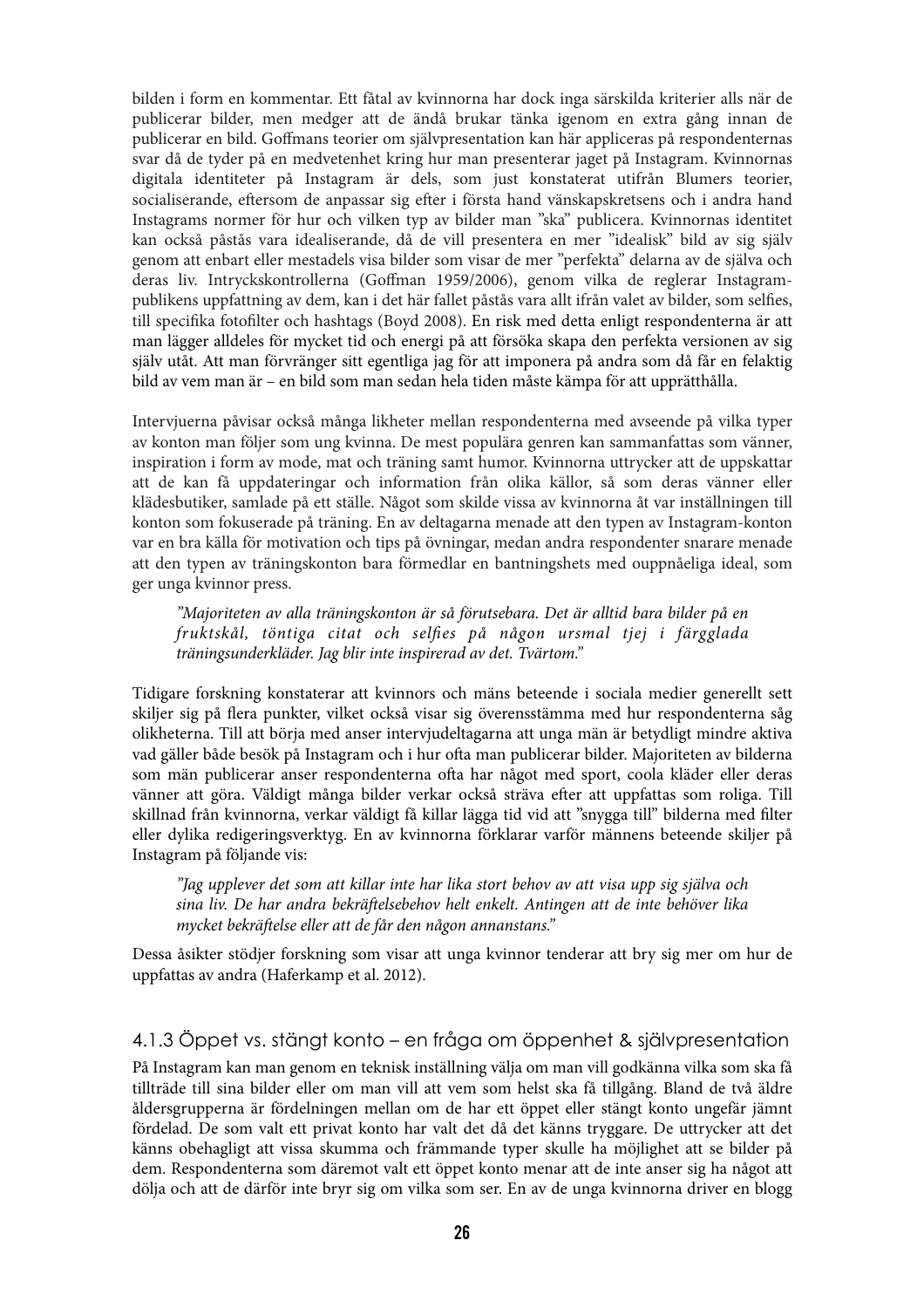och därför har hennes Instagram-konto blivit en viktig marknadsföringskanal som hon, tvärtemot de andra respondenterna, till och med uppmanar folk att besöka. En annan respondent som har ett öppet konto tillägger:

"Det är väl det som är hela syftet med Instagram - att man ska kunna ta del av allas bilder? Om jag ska snoka bland andras bilder, får jag ju också dela med mig av mina egna."

Ett fenomen som särskiljer hela den yngre åldersgruppen från övriga är att de har både ett öppet och ett stängt konto. Till en början hade de enbart haft öppna konton, men så småningom utvecklades en önskan om att oftare kunna publicera var någonstans man befann sig vid fototillfället – utan att vem som helst skulle få tillgång till den informationen. Därför startade de allihop även ett stängt konto för att där kunna dela med sig av mer privat innehåll. De unga kvinnorna är ense om att man bryr sig mindre om vilken typ av bilder man publicerar på det stängda kontot, men att man i det öppna kontot är mer eftertänksam och har en ambition att visa snygga bilder som förmedlar bilden av "ett perfekt liv". De unga kvinnorna ger ett exempel på hur de skiljer på de olika kontexterna:

"Det är som när man köpt en ny tröja. På det öppna kontot viker man den fint, lägger på en vit duk och fotar uppifrån så att det ser riktigt snyggt ut. Gärna en ljus bild med vit ram, det är fräscht."

"Och så lägger man gärna en ros bredvid kläderna på foto så att det ser extra fint ut!" "Samtidigt som man på det privata kontot lägger upp en bild där tröjan ligger ihopskrynklad i en hög."

Att ha två konton på Instagram kan beskrivas som en extremform av självpresentationen, där man inte bara skapat en utan två väldigt olika versioner av jaget – och kanske kan det ses som en form av lösning på Meads teorier om "rolltagandet". Då respondenterna sätter sig i Instagrampublikens situation !nns det två typer av publiker: vänner och övriga. Genom att skapa två skilda konton med varsin publik blir rolltagandet på så vis lättare (Mead 1934).

Resultatet tyder också på en form av missrepresentation av självet, där det privata kontot representerar den något mer sanningsenliga versionen av en själv och där det öppna kontot visar en idealiserad bild av sig själv. Studier visar att denna typ av missvisande presentationer är ett väldigt vanligt förekommande fenomen online (Gibbs et al. 2006). Fastän respondenterna verkar vara medvetna kring hur de framställer sina online-identiteter upplever de dock inte nödvändigtvis något "problem" med det. De upplever snarare, i linje med Mazzarellas forskning, att det är ett roligt och tryggt sätt för dem att forma en identitet (Mazzarella 2005).

## 4.1.4 Bristande integritet, förutfattade meningar & mobbning

Trots att de unga kvinnorna verkar positivt inställda till Instagram kan de utan problem rada upp flera negativa sidor. Ett par av deltagarna väljer att betona den bristande integriteten och att det inte känns tryggt att man genom Instagram kan få tag på väldigt mycket information endast genom att besöka någons profil.

En annan nackdel med Instagram anser respondenterna är en följd av den många gånger extrema självpresentationen som leder till att man väldigt lätt skapar förutfattade meningar om andra människor genom att enbart betrakta deras bilder.

"Jag följer en person på Instagram som bor i New York med sin kille som är hockeyproffs. Hon lägger alltid upp bilder som visar värsta glammiga lyxlivet. Väldigt många pratar om att hon verkar det leva perfekta livet. Men man har ju verkligen ingen aning. Hon kan i ju själva verket må jättedåligt, men det ser man ju inte på bilderna. Och då blir det lätt att man jämför sig med henne och känner att man inte är lika lycklig eller lyckad som person."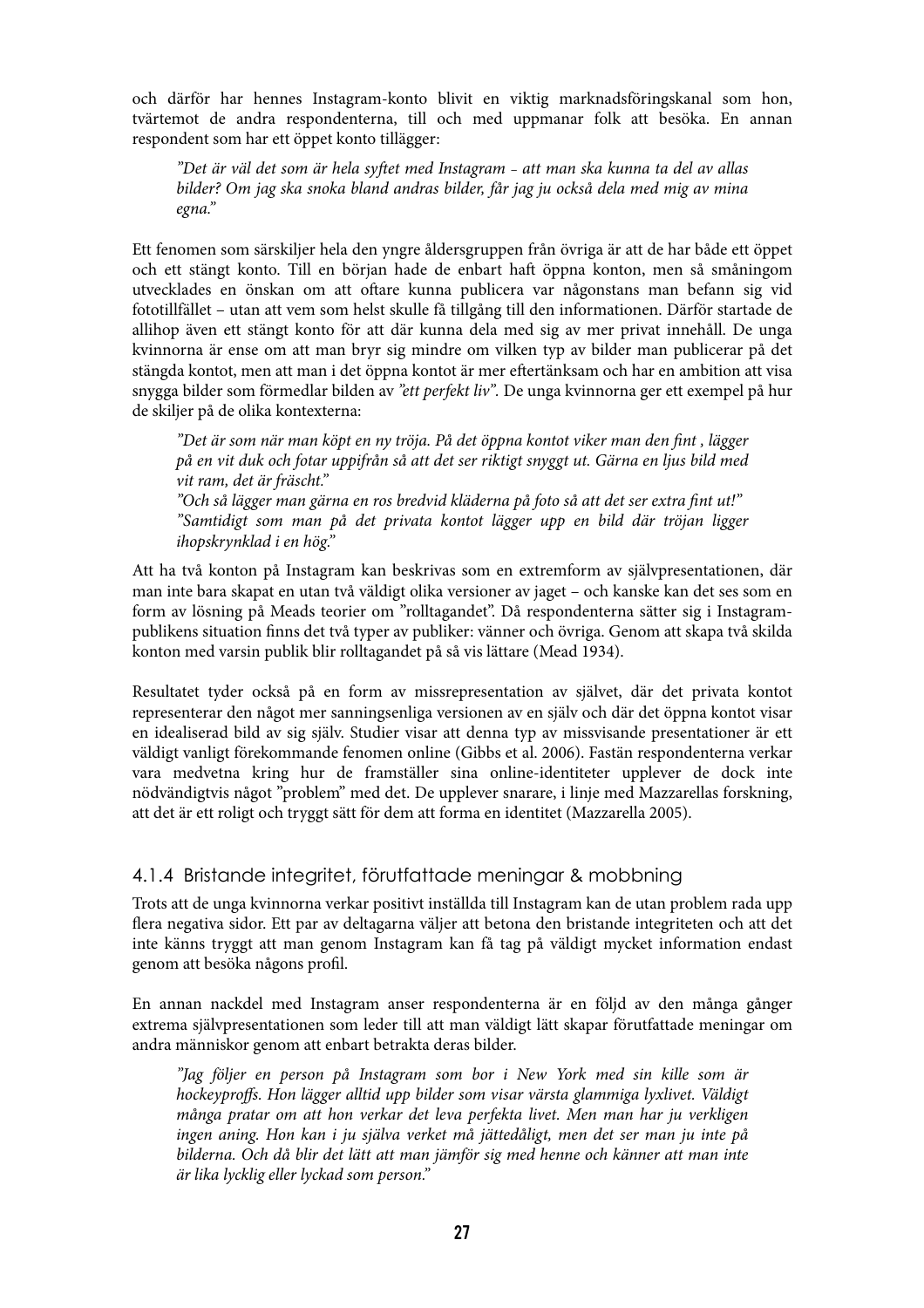Enligt boken "Möten med bilder" finns det en utbredd föreställning om att ungdomar har förmågan att göra tolkningar av bilder, men sanningen är att de ofta saknar verktygen att kunna analysera bilder på ett djupare plan (Eriksson & Göthlund 2004:17). Goffman menar att individers (ofta) förskönande framställning av jaget, där de idealiserar sig själva för att framstå i bästa möjliga dager, inte bara präglar hur omgivningen ser på individen utan också kan bli till ett slags självbedrägeri, där individen till slut själv börjar tro att den förskönade bilden är sann (Goffman 1959/2006). Enligt Goffman finns det därmed även en risk att individen utvecklar en narcissistisk personlighet som fokuserar mer på jaget och sin självpresentation än exempelvis sina medmänniskor (Goffman 1959/2006).

De yngre kvinnorna berättar också om att de ser mobbning som ett relativt vanligt förekommande problem på Instagram. De uttrycker exempelvis att det är inte är sällan människor fäller kränkande kommentarer. En historia som förklarar hur mobbningen kan ta skepnad:

"En person skapade ett anonymt skvallerkonto dit man kunde skicka bilder. På det kontot lades bilder upp på personer som bodde i samma område som oss. Till exempel om man gått på en fest och blivit för full, då fanns det bilder på det på kontot dagen efter. Många av våra kompisar blev uthängda och mådde jättedåligt över det."

Mobbningen kan ses som en konsekvens av att vi känner oss mer fria på nätet och vågar att experimentera med våra roller, och därmed kanske utagera vissa drifter i högre utsträckning (Sveningsson 2009). Det är lätt att tänka sig att många känner en större grad av mod bakom den trygga datorskärmen att säga och göra saker de inte skulle gjort i den verkliga världen. Turkle har i analysen av sin forskning om online-identiteter uttryckt en oro kring om nätanvändarna verkligen är beredda att ta ansvar för sina handlingar i den virtuella världen – och det kan ju mobbningen vara ett tecken på att alla användare inte gör (Turkle 1995:218).

## 4.2 UNGA KVNNOR OM UTSEENDEFOKUS PÅ INSTAGRAM

## 4.2.1 Ett dominerande fokus

När intervjudeltagarna ombeds reflektera kring huruvida det finns ett upplevt allmänt fokus på utseendet på Instagram råder det inga tvivel bland de unga kvinnorna om deras ståndpunkt i frågan. Alla är överens om att det inte bara finns ett utseendefokus, utan närmast en fixering vid att skildra och bekräfta utseende och skönhet. De anser inte heller att detta är något som är unikt för just deras kön och ålder, utan att det faktiskt förekommer även bland män och äldre personer – även om de är övertygade om att just unga kvinnor fokuserar på utseendet mest. Enligt Giddens är det just unga kvinnor som lägger mest fokus vid att sträva efter den åtråvärda utseendemässiga perfektionen (Giddens 1997:122). Tsëlon (1998) menar att unga kvinnor känner sig iakttagna och synliga, vilket gör att de måste lägga ned energi på att lämna ett utseendemässigt tillfredsställande intryck på sin omgivning. För att ge ett gott intryck krävs det av kvinnan att hon agerar i enlighet med samhällets uppsatta regler för de attribut som definierar kvinnan. McRobbie förklarar unga kvinnors utseendefokus med att kvinnan i det individualistiska moderna samhället har orimliga krav på sig där skönhet är ett av dem. Skönhet är också en förutsättning för att kvinnorna ska kunna nå frigörelse och jämlikhet (McRobbie 2009). Att kvinnorna har fått en större plats i rampljuset, men samtidigt allt fler krav menar McRobbie vittnar om att det fortfarande finns ett kvinnoförtryck.

Även om respondenterna utan vidare eftertanke kan konstatera att det finns ett dominerande utseendefokus på Instagram, uppger de samtidigt att det är något de sällan reflekterar över. De hävdar att det handlar om ett omedvetet beteende som de gör bara för att alla andra gör det. Kvinnornas svar tyder på ett beteende och tankesätt som etablerats och präglat deras medvetande sedan lång tid tillbaka. Tsëlon menar att kvinnan i tonåren, ibland redan tidigare,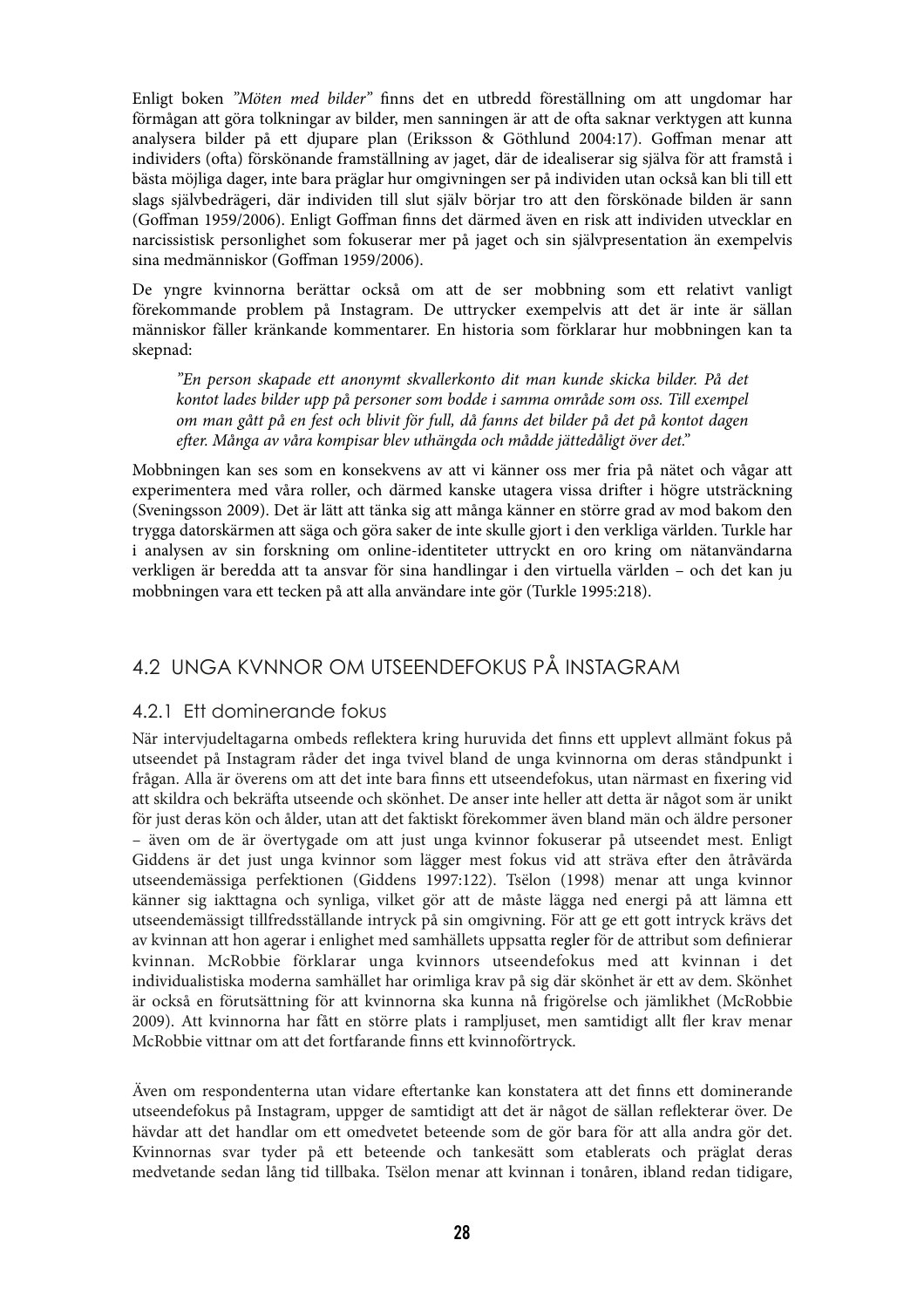leds in att följa det utseendemässiga regelverket för att kunna accepteras av omgivningen (Tsëlon 1998). Mazzarella och Björk fortsätter samma resonemang och menar att media och dess budskap som unga kvinnor matas av redan från tidig ålder har en betydande roll för hur kvinnor formas att se på sin identitet och sin kvinnlighet. Många forskare är således av samma uppfattning som respondenterna på denna punkt (Mazzarella 2007; Björk 2012).

Att det finns ett fokus på utseendet kan man enligt kvinnorna dra slutsatsen av bara genom att se till vilka Instagramkonton de själva och deras vänner följer.

"Att sidor som visar bilder på vackra kroppar och ansikten, ofta träningsbetonade, har blivit så otroligt populära på Instagram de senaste åren måste ju tyda på att det finns ett galet fokus på utseendet."

Men en ännu starkare indikation på att det råder ett utseendefokus bland kvinnor i deras ålder, menar de att man kan se till vilken typ av bilder de själva eller deras kompisar brukar publicera. Enligt respondenterna är det väldigt vanligt att unga kvinnor publicerar bilder på sig själva, som genom en viss "pose" eller ett särskilt fotofilter strävar efter att bli snygga.

"Man skulle ju aldrig lägga upp en ful bild på sig själv liksom."

Dock verkar utseendefokuset skifta i vad gäller både uttryck och betydelse för respondenterna – ett resultat som verkar ha stor koppling till deras ålder. De yngsta kvinnorna uppger att de och deras vänner i samma ålder har extremt många bilder som fokuserar på att visa ett fördelaktigt utseende.

"Jag tror att fler och fler blir lite mer medvetna kring vilka bilder man lägger upp. Många tänker nog att det ser lite konstigt ut om man bara lägger upp ego-bilder och försöker därför blanda upp med andra bilder också. Men många vill nog egentligen lägga upp mycket 'snygga ego-bilder'".

"Ja men kan inte det bero på responsen också? Alltså om vi lägger upp en ego-bild kan vi ju få flera hundra likes, men om vi lägger upp en bild på en strand får vi ju typ 70 likes. Därför lägger man hellre upp sådan bild, för man vet att man får bra respons."

Dessa kvinnor verkar ha kommit underfund med ett återkommande mönster, nämligen att en bild på ett tilltalande utseende premieras högre än bilder på annat, vilket i sin tur uppmuntrar kvinnorna att lägga mer fokus på sitt utseende. Enligt MacDonald är detta ett tecken på det individualistiska och ytliga samhälle vi lever i där utseendemässiga prestationer är viktigare än andra typer av prestationer (MacDonald 1995). Kvinnorna uppger själva att utseendet på Instagram har blivit väldigt viktigt och nästan en förutsättning för att de ska få fler vänner, bli omtyckta, få killar intresserade av dem med mera.

Kvinnorna i 18-20-årsgruppen förklarar att de inte publicerar särskilt många bilder på sig själva, men att de när det gör det nästan alltid väljer en bild där de tycker att de ser snygga ut. De menar dock att de i det avseendet är rätt unika, eftersom väldigt många unga kvinnor i deras ålder publicerar betydligt fler så kallade "ego-bilder." Den äldsta gruppens åsikter överensstämmer i hög grad med mellangruppen, men tillägger att det i deras ålder har blivit ganska tabubelagt att publicera bilder där det är väldigt uppenbart att man har försökt få till en snygg bild. Därför strävar man istället ofta efter en mer, som de uttrycker det, "spontant och naturligt snygg bild". Också detta beteende tyder på en stark medvetenhet kring sin självpresentation, där den sistnämnda, mer socialt accepterade bildtypen, kan ses som en intryckskontroll för att styra Instagram-publikens uppfattning av dem (Goddman 2006).

## 4.2.2 Könsstereotypa utseendeideal

Samtliga kvinnor delar åsikten om att normen för en typiskt snygg och utseendefokuserad bild på Instagram länge karaktäriserats av självporträttstypen selfien. Samtidigt tror de att en ökande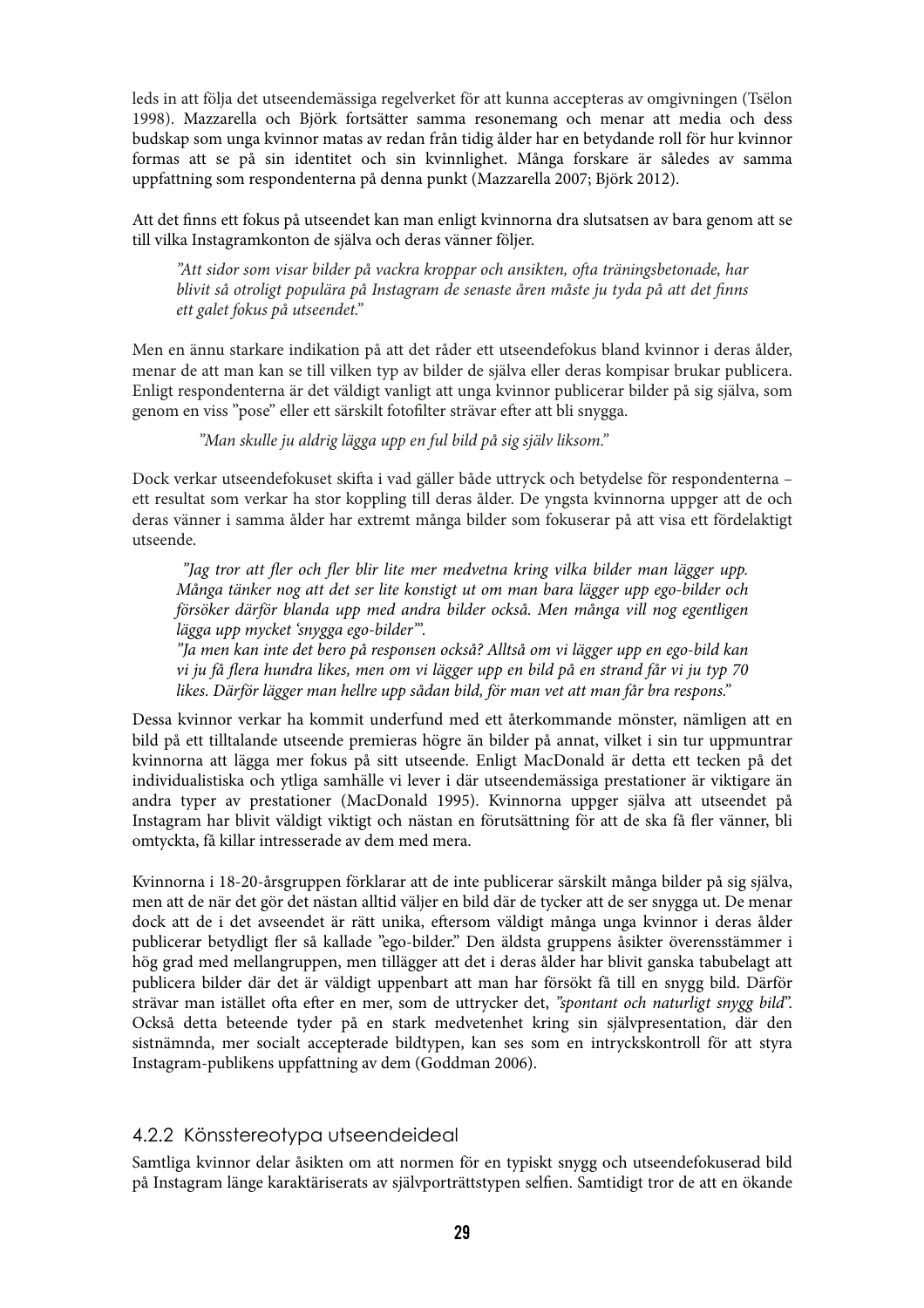träningstrend på Instagram har lett till att allt fler vill visa sina framsteg med träningen och därför publicerar bilder på sina kroppar. Enligt vissa av kvinnorna har det, precis som de äldre kvinnorna och tillgjorda "snygg-bilder", tidigare ansetts tabubelagt att fota sin kropp. Men om man fotar sin kropp i samband med träning kan man enligt respondenterna "komma undan med det". Kvinnorna tror dock att selfien kommer förbli det populäraste sättet att skildra ett fördelaktigt utseende. Denna utveckling är något intervjudeltagarna kan se hos både unga kvinnor och män, även om fokus på utseendet i bilderna skiljer sig mellan könen. Som konstaterat i kapitlets första tema, publicerar män betydligt färre bilder på sig själva och än färre bilder som fokuserar på att visa ett snyggt utseende. De utseendeideal som dock råder för männen på Instagram anser kvinnorna handla om att visa "väldefinierade muskler, brunbrända kroppar och dyra, coola kläder". Idealen som verkar dominera för kvinnor sammanfattar respondenterna med "en smal och vältränad kropp med fyllig rumpa, stora bröst och fint hår". De ideal som kvinnorna beskriver överensstämmer i hög grad med de ideal som brukar sägas råda i samhället för respektive kön (Björk 1999; Gerholm 1998; Johansson 2006). Könsstereotypa och på många sätt olika ideal, men som har den fysiskt vältränade kroppen som gemensam punkt vilket därför kan tänkas styrka att träningsrelaterade bilder har fått fler anhängare på Instagram. En av respondenterna reflekterar kring idealen för båda könen:

"Jag tror att tjejer och killar känner samma press att följa ett visst ideal, men jag tror att tjejer, särskilt unga tjejer, är mer lättpåverkade."

Vissa av kvinnorna fortsätter diskussionen med att förklara könsskillnaderna på Instagram genom att kvinnor och män av naturen helt enkelt är olika. Ett synsätt som tyder på en föreställning om de biologiska förutsättningarna som enda påverkansfaktor vad gäller bildandet av "kön". Detta tankesätt blir en motsats till allt vad feministisk teori står för, nämligen att könsroller i huvudsak formas av sociala och kulturella konstruktioner. Att könet skapas av ett genussystem som tillskriver män vissa egenskaper och normer, som överlägsenhetsnormen, och kvinnor vissa krav, som att se vacker ut (Hirdman 2002). Utifrån detta perspektiv skulle därför faktumet att kvinnor bryr sig mer än män om utseende och ideal på Instagram, förklaras med att kvinnor formats att passa in i samhällets bild av en "kvinna" som bör tycka att det är viktigt att se bra ut – snarare än att kvinnan föddes med den åsikten och strävan. Jag vill inte utpeka respondenternas uttalanden som ett tecken på att de skulle vara icke-feminister, utan tror enligt McRobbies teorier snarare att det är en fråga om ett resultat av det överdrivna individualistiska samhället, som gjort kvinnor förvirrade kring vad feminismens egentliga betydelse är och kanske också förvirrade kring vilken roll de själva egentligen skulle önska som individer (och kvinnor) i samhället (McRobbie 2009).

De unga kvinnorna anser att idealen blir förstärkta på Instagram, i jämförelse med hur de uppfattas offline. De tror också att mer eller mindre alla som finns på Instagram i någon utsträckning strävar – medvetet eller omedvetet – efter att uppnå dessa ideal.

"På Instagram ska allt vara överdrivet: man ska vara lite smalare, lite bättre, lite sexigare. I verkligheten vill folk försöka eftersträva idealet vilket man kanske bara lyckas med till viss del, men på Instagram väljer folk att bara lägga upp bilder som passar in i idealet så att det framstår som att man uppfyller idealet, det vill säga är en perfekt person."

Intervjudeltagarna åsikter enas i att de tycker att idealen på många sätt är osunda och ohållbara och tror att just unga kvinnor blir särskilt påverkade. Precis som forskning visat tror respondenterna att många kvinnor upplever att de inte själva ser ut som idealen och därför känner sig missnöjda med sitt utseende (Feingold & Mazzella; Etcoff, Orbach, Scott & D'Agostino 2004.) Trots att den äldre gruppen kvinnor tror att de själva påverkas i mindre grad av idealen, uppger samtliga kvinnor att idealen finns närvarande i deras medvetande och har en inverkan på deras synsätt kring utseende.

"Det känns omöjligt att förändra idealet, så man gör helt enkelt det som 'krävs' för att få mycket 'likes' liksom."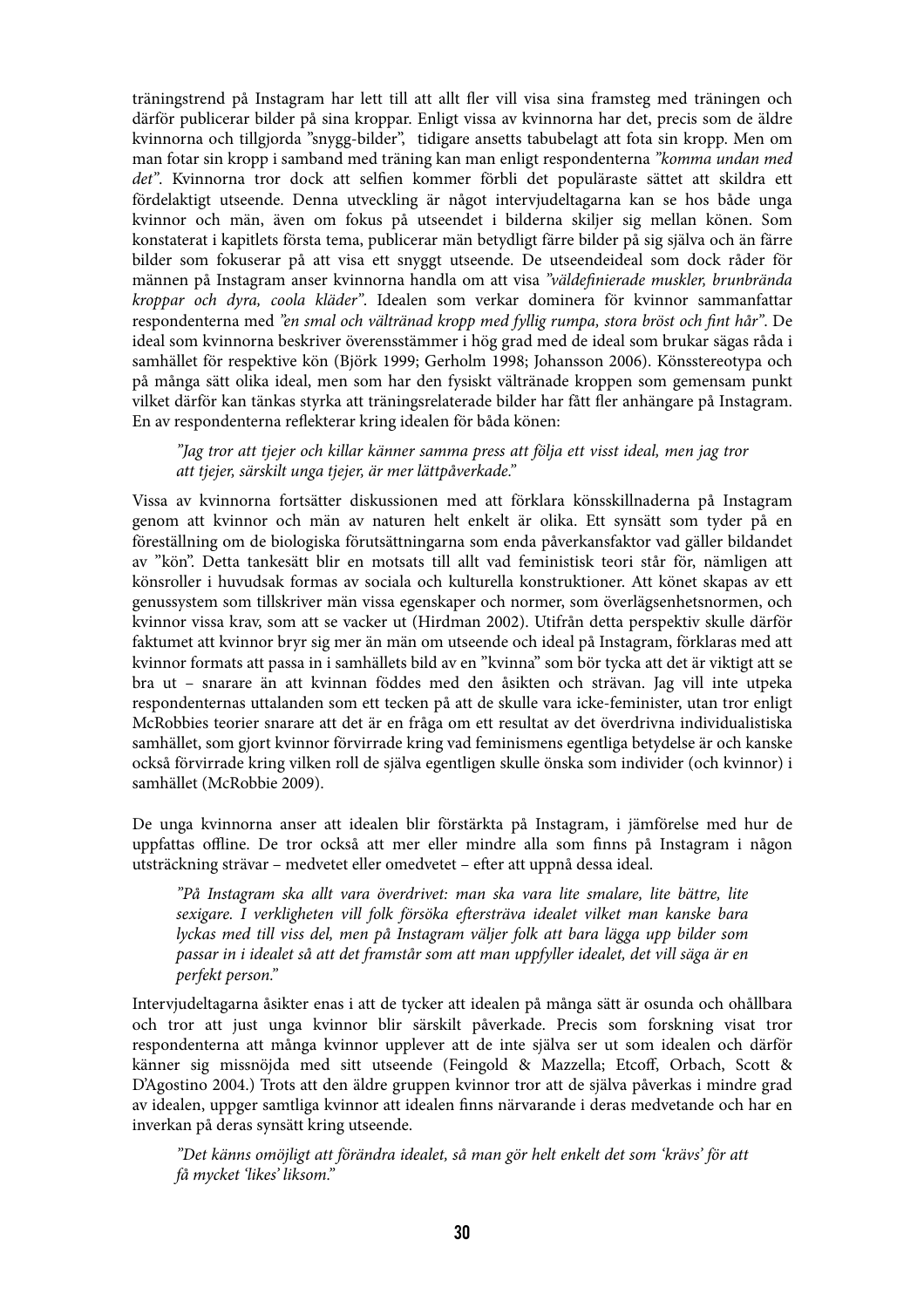Respondenterna verkar alltså nästan uppleva en hopplöshet och maktlöshet inför de ideal och förväntningar som råder på Instagram. Ett konstaterande som motsäger Dunkels teorier om att unga kvinnor skulle uppleva sig som en mediekritisk och mediekompetent grupp som inte alls betraktar sig själva som utsatta (Dunkels 2007).

Några av kvinnorna har erfarit en prestationsångest i samband med utseendefokuset och idealen på Instagram. De upplever en konstant press av att hela tiden behöva visa sig snygga, vilket verkar psykiskt påfrestande. I det avseendet bekräftar alltså kvinnornas uttalanden studiens tes och annan forskning om att ett extremt utseendefokus verkar negativt på välbefinnandet - och att unga kvinnor i detta avseende är en särskilt utsatt grupp. Några av de yngre kvinnorna förklarar att utseendet handlar mycket mer om än bara utseende. Ser man bra ut på Instagram förutsätter också människor indirekt att man också är en rolig och intressant person. Dessa föreställningar styrker resultaten från studier som visar att attraktiva människor automatiskt tillskrivs vissa (positiva) egenskaper (SVT Kärleksoden 2014).

"Det är mest snygga människor på Instagram som blir bjudna på fester och lägger man inte upp snygga bilder då kanske man inte blir bjuden. Det blir därför svårare för personen att visa vem man egentligen är som person, eftersom allt blir så fokuserat på utseendet."

## 4.2.3 Ökad medvetenhet, ökad stress

Diskussionen kring om kvinnorna tror att Instagram har påverkat om hur man ser på sitt utseende offline ger spridda svar. Vissa anser att det är väldigt svårt att uttala sig om, mycket på grund av att det kan vara svårt att isolera Instagram som enda orsak till ett visst beteende. De tror snarare att hela medias rapportering om utseende och faktumet att utseendefokuset finns i så många olika medier har gjort att de blivit mer måna om sitt utseende. En av kvinnorna tror däremot att vi människor har en viss bekräftelsedos, där bekräftelsen kring utseendet är en del, som vi måste få uppfylld. Om man exempelvis inte får behovet stimulerat på Instagram hade man bara sökt bekräftelsen på annat håll.

En konsekvens av utseendefokuset på Instagram, anser några av respondenterna har lett till att de ofta fixar till sig lite extra när de ska träffa människor utifall att någon skulle ta ett foto och publicera på Instagram.

"Jag kan till och med komma på mig själv med att göra vissa saker, typ lägga upp maten på ett visst vis eller köpa en snygg t-shirt, bara för att jag ska kunna visa upp det på min Instagram sen."

Det påståendet håller dock inte alla kvinnor med om. Någon av kvinnorna i mellanåldrarna gav exemplet att om hon skulle på en fest hade hon gjort sig fin för festen, inte för att hon kanske skulle komma att hamna på Instagram.

Överlag verkar samtliga intervjudeltagare ha svårt att peka ut några förtjänster med det enligt dem utbredda utseendefokuset på Instagram. Några respondenter menar att en lagom dos av utseendefokuset skulle kunna verka peppande och bekräftande på ett positivt sätt. De ger som exempel om man vill bli motiverad att träna mer, så kan bilder som visar en persons fysiska framgångar verka positivt på betraktaren. Men alla respondenter har den samlade uppfattningen att det lätt går överstyr. De menar att det finns en risk att man utvecklar ett bekräftelsebehov där bekräftelsen om en snygg, vältränad kropp motiverar de mer än träna av hälsomässiga skäl. Intervjudeltagarna tror också att man lätt börjar jämföra sin kropp med andras, vilket kan leda till försämrat självförtroende.

"Många bilder är ju väldigt redigerade och kropparna som visas på tjejer är ju väldigt ofta nästan onaturligt smala... Man blir ju påverkad på något sätt när man matas av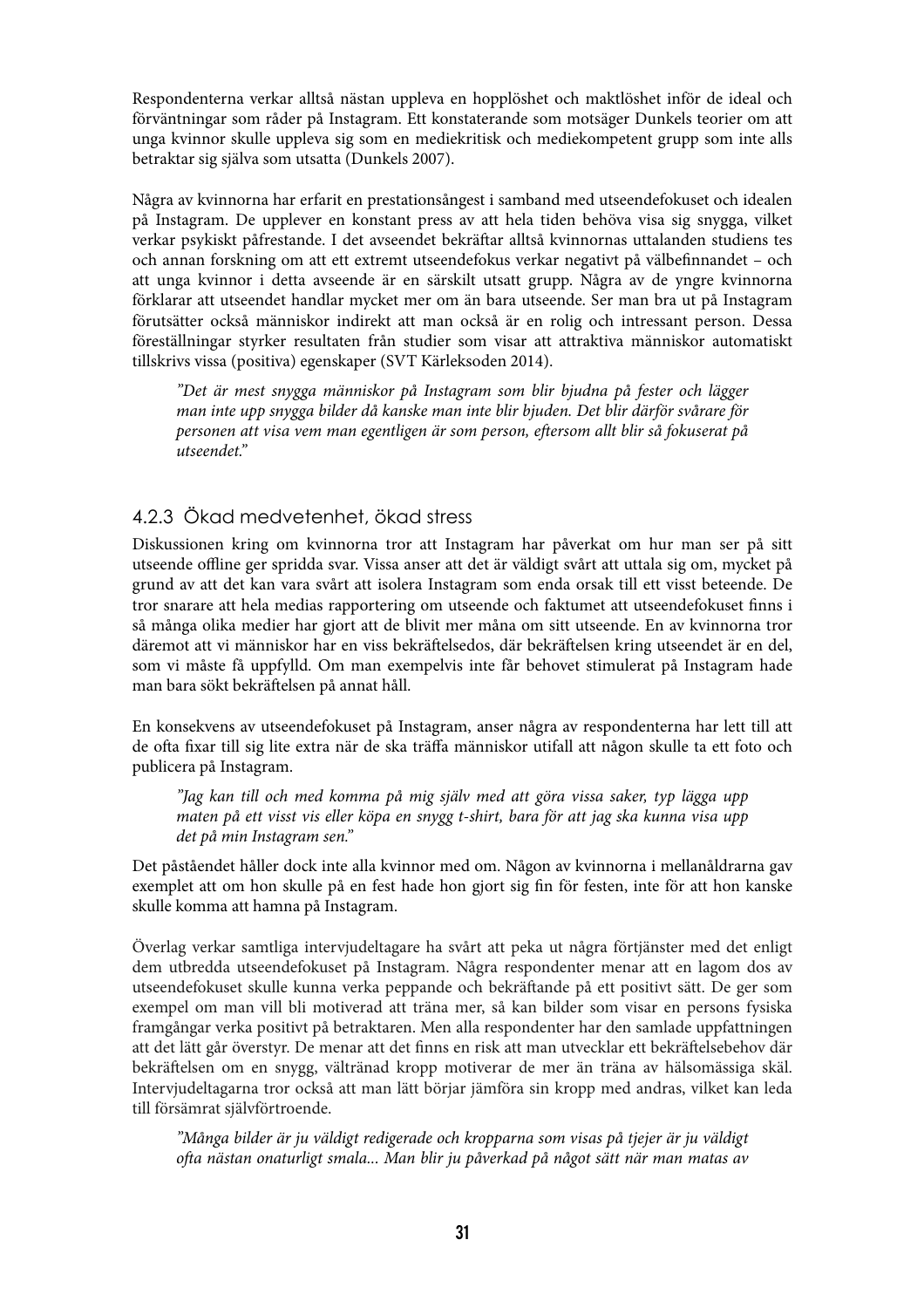sådana bilder. Kanske gör att man själv börjar utveckla den relationen till sin kropp, får för sig att sluta äta osv..."

Giddens menar att denna kroppskontroll som respondenterna pratar om, är viktig för idenitetsskapande och kan under rätt former hjälpa individen att vårda sin kropp och hälsa. En risk, som kan sägas vara särskilt hög bland tonåringar som fortfarande är förvirrade kring sina värderingar, är dock att individen utvecklar en kroppsbesatthet, med exempelvis ätstörningar och självskadebeteende (Giddens 1997). Respondenternas reflektioner kan därför sägas hänga ihop med Frosts teori om att kvinnor i jakten på "den maximerade skönheten" ofta slutar i en osund och negativ relation till sin kropp (Frost 2001).

Sammanfattningsvis i det andra temats samtal om utseendefokus och dess negativa följder var många av de intervjuade ense om att det på många sätt hade varit bättre om inte Instagram fanns. Men samtliga kvinnor uppger samtidigt att de antagligen inte kommer att sluta förrän Instagram slutar bli populärt. En majoritet av kvinnorna tror att det enda mediet som skulle kunna ersätta Instagram vore något som fokuserar på bilder och/eller videos, eftersom deras generation anser att skriva och läsa tar för lång tid. De tror också att utseendet (tyvärr) kommer ha en central del även i nästa populära medium.

## 4.3 UNGA KVINNOR OM PÅVERKAN PÅ SJÄLVBILD

#### 4.3.1 Allmän bekräftelse på Instagram

(Diskussion mellan två av de 15-åriga kvinnorna) "Jag bryr mig inte så mycket om bekräftelse. Det är mest roligt om man får det. Jag lägger därför inte upp bilder med syftet att få likes liksom." "Men varför lägger vi upp bilder då?" "Jag vet inte...För att man vill visa upp sig och sitt liv." "Ja och man vill ju visa upp det i hopp om att få likes?" "Nej, jag vet inte om jag ser det så... Eller jaa... Nu blir jag osäker" "Jag tror att det är så, och jag tror att alla, kanske omedvetet, tänker så. Bara att de inte vill erkänna det. För att det är ju inget man är stolt över. Det är precis som att jag aldrig skulle erkänna för massa människor att jag i viss mån är ytlig, men det är jag ju."

Ovanstående samtal vittnar om att bekräftelsen på Instagram kan vara svår att diskutera kring. Detta då beteendet dels i hög grad kan tänkas vara omedvetet och dels eftersom det kan anses som genant att erkänna att man söker bekräftelse. Jag märkte en tydlig skillnad i samtalet då vi flyttade fokus från att prata om respondenternas egna erfarenheter till istället prata om andra unga kvinnor i deras ålder. Då hade deltagarna mycket lättare att generalisera och enas om hur man generellt sett tänker. Intervjudeltagarna menar att unga kvinnor på Instagram bryr sig väldigt mycket om bekräftelsen, i synnerhet om man är yngre.

"Om jag ser på min syster som är några år äldre, så bryr ju hon sig liksom mindre.Tror man mognar med åldern. Men så länge man går i skolan, träffar mycket nya människor och så vidare, så kommer man vara fast i bekräftelseträsket."

Nästan alla respondenter höll med om det resonemanget och hävdar att det även är så offline. En av de äldre kvinnorna förklarar det faktum att man bryr sig mindre när man är äldre med att man dels gått igenom en personlig mognad och är mer medveten om sitt eget värde, men också för att man söker mer bekräftelse på annat håll, exempelvis via arbete, partners och vänner. Forskning visar likt studiens resultaten att eftersom identitetsskapandet har sin kritiska period i tonåren är sökandet efter bekräftelse under den perioden särskilt stort (Bunkholdt 1995:84-85; Cullberg Weston 2005:47-48; 54; Johansson 2006:139). En intressant tes i sammanhanget, som en av de äldre respondenterna bidrog med, är om man utgår ifrån att Instagram och andra sociala medier skapar och göder vårt bekräftelsebehov. Så kan en förklaring till att den äldre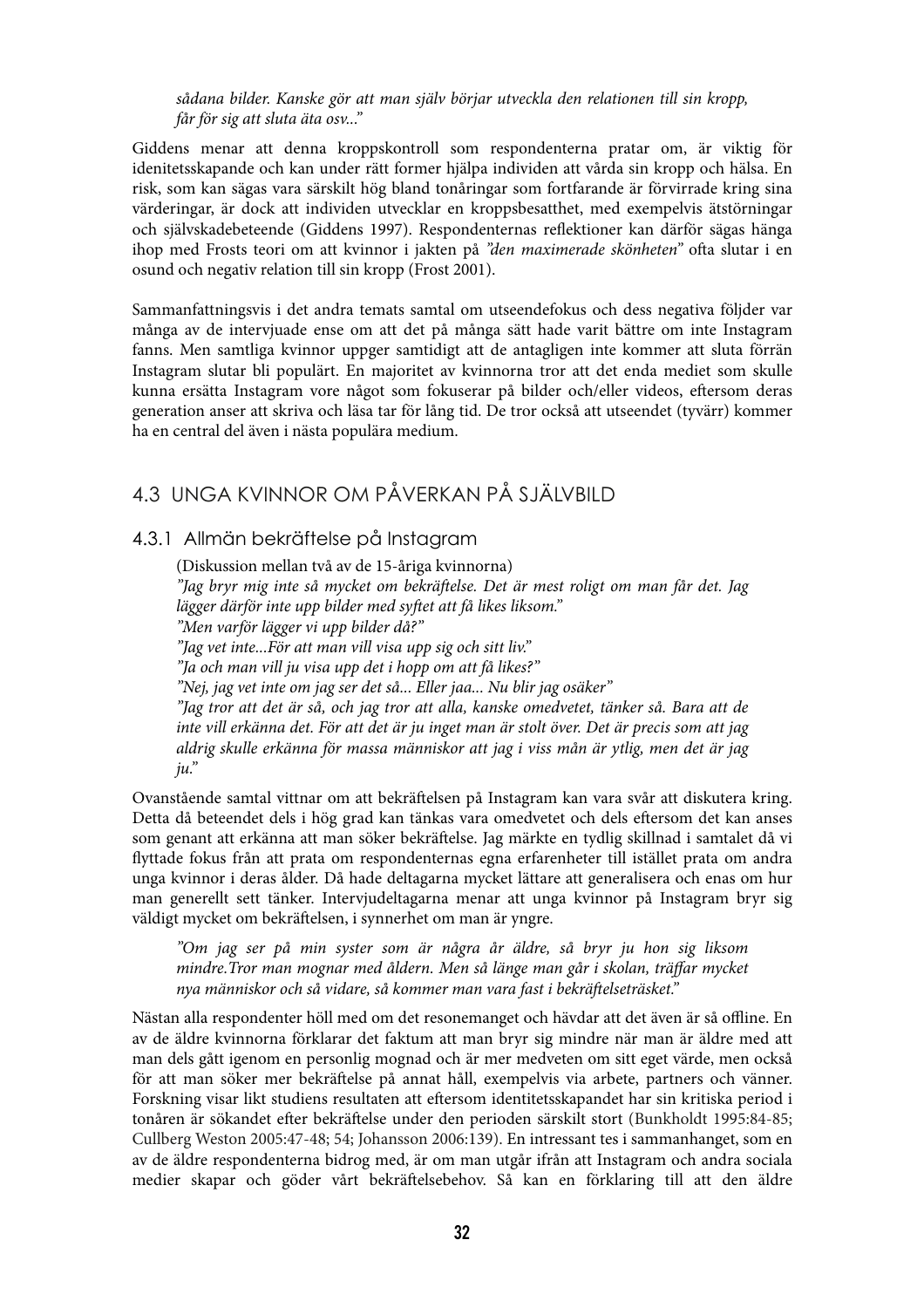åldergruppen inte har lika stort bekräftelsebehov finnas i att de inte haft sociala medier närvarande under alla deras tonårsår – och därför har lärt sig att hålla en större grad av distans till bekräftelsefenomenet. Ett konstaterande, vilket jag som 24-åring och som inte alltid haft sociala medier, verkligen kan relatera till och hålla med om.

Som exempel på hur bekräftelsen kan ta sig i uttryck bland unga kvinnor nämner respondenterna att vissa unga kvinnor publicerar bilder vid särskilda tider då de vet att många är inne på Instagram, så att chanserna ökar att få många likes och kommentarer. Någon av kvinnorna uttrycker till och med att de ofta ser andra eller också själva ibland tar bort bilder som inte fått "tillräckligt många" likes eller kommenterar.

Men trots att kvinnorna i stort sett har lika åsikter kring andra unga kvinnors bekräftelsebehov i olika åldrar, skiljer deras individuella förhållningssätt till bekräftelsen. För några av respondenterna är bekräftelsen mer som en bonus. De publicerar bilder för att det tycker att det är roligt, men om responsen är dålig skulle de inte det göra så mycket. Bland de yngre kvinnorna handlar bekräftelsen väldigt mycket om hur populär och omtyckt man är. De uppger att de ofta jämför sig med sina vänner och andra unga kvinnor vilken respons de får och att det nästan blir som en tävling. Två av de yngre intervjudeltagarna förklarar hur bekräftelsen har kommit till att bli en statussymbol:

"Det här bekräftelsebehovet kom ju liksom inte över en dag. Det har smugit sig på gradvis. Från början brydde man sig inte så mycket, men sedan började man få fler följare och mer respons, vilket i sin tur gjorde att man fokuserade mer på fota snygga bilder. Till slut har man ganska mycket att leva upp till."

"Man kan utifrån hur många följare, likes och kommentarer en person har, se vilken status den personen har. Exempelvis har vi en kompis som får flera hundra likes och kommenterar på sina bilder. Det blir ju väldigt stor hype på en sådan person."

Dessa tankar om vad som kännetecknar status och identitet för unga kvinnor nuförtiden stödjer Gripruds teorier (Gripsrud 2002) om att klasstillhörighet och social status i samband med internets genomslag har tappat sin betydelse. Socialt bestämd identitet har ingen statusfaktor på Instagram, utan bekräftelsen på Instagram är det som räknas.

Kvinnornas sammantagna åsikt kring bekräftelsen på Instagram är att den i hög grad kan påverka hur man ser på sig själv. De argumenterar för att man kan få ett något förbättrad självförtroende och därmed en positivare självbild för stunden om man lägger upp en bild som får positiv respons. Men de tror att bristen på bekräftelse eller rentav en negativ respons på Instagram ger större effekt på självbilden, vilket går hand i hand med studiens antagande.

"Allt i sociala medier handlar väl om att vi ska få bekräftelse och känna oss uppskattade. Och får man inte det då blir man nog lite mindre nöjd med sig själv."

## 4.3.2 Utseendefokuserad bekräftelse på Instagram

Intervjuernas resultat visar vidare att majoriteten av de yngre kvinnorna tycker att det är viktigare att få god respons på utseendefokuserade bilder (på en själv) jämfört med bilder på andra motiv. Förklaringen till det är enligt respondenterna att man ofta ansträngt sig mer för att få till en bra bild på sig själv och att det blir mer personligt med bilder på sig själv. Om man utgår från ett feministiskt perspektiv kan man förklara respondenternas tankar med att kvinnor på grund av det etablerade genussystemet i samhället, lärt sig att deras värde mäts i utseende – vilket därför gör uppskattningen kring deras utseende särskilt viktigt (Sveningsson 2009). Utifrån samma perspektiv skiljer det utseendemässiga bekräftelsebehovet mellan könen, eftersom männen enligt könsmaktshierarkin inte alls har samma förväntningar på sig. En teori som överensstämmer med hur respondenterna ser på männens bekräftelse generellt och specifikt för utseendet på Instagram, där man anser att män i viss mån nog blir påverkade – men inte alls i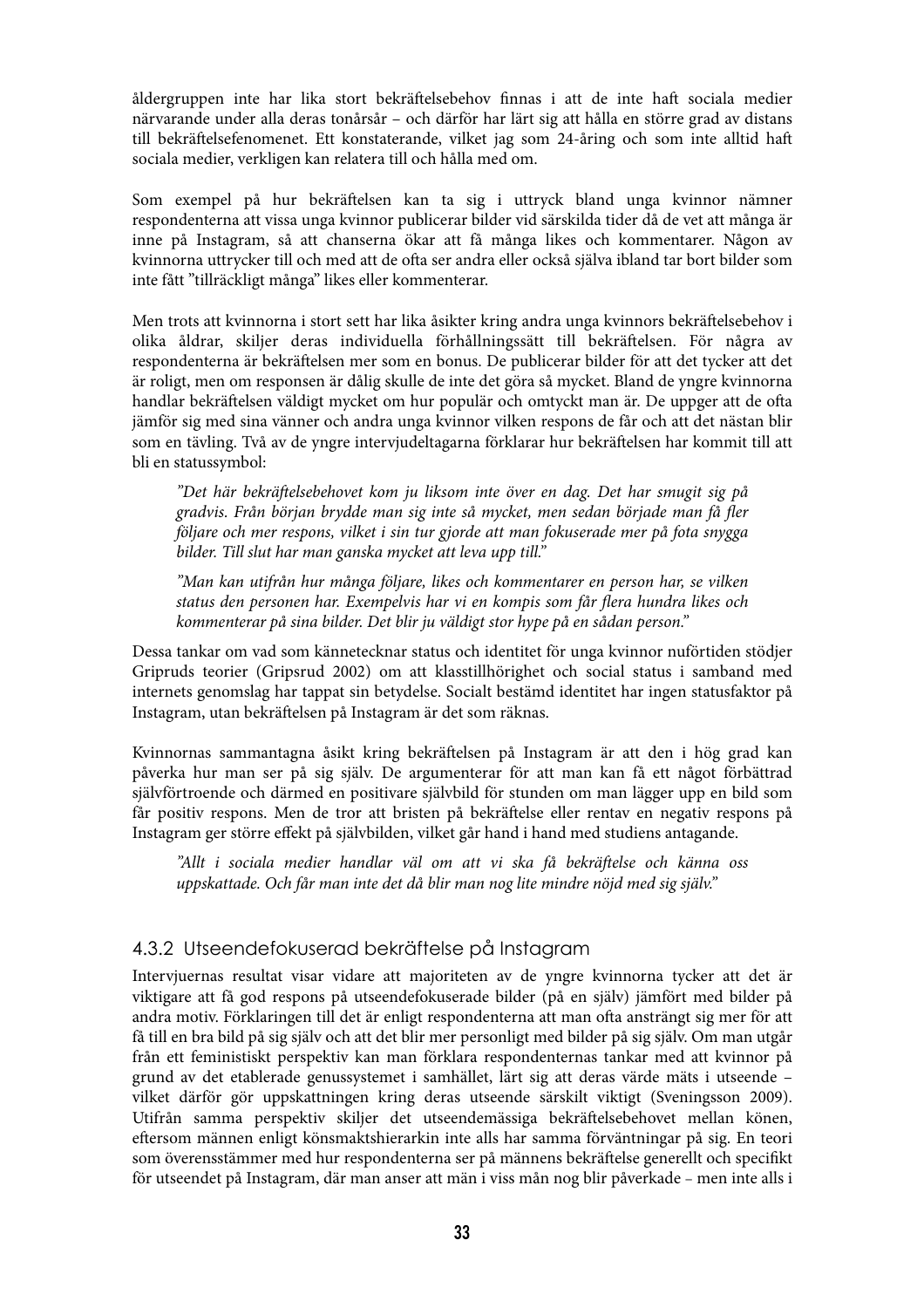samma utsträckning som kvinnor. Intervjudeltagarna tror att män som publicerar bilder är intresserade av god respons, men inte nödvändigtvis för deras utseende utan kanske lika mycket för att de är roliga eller coola – värden som könsstereotypt sett är mer eftersträvansvärda för män (Forsman 2014).

Enligt Simmel symboliserar ansiktet människans hela personlighet och karaktär och kanske är det därför kvinnorna uppger att bekräftelse på en selfie är extra viktig jämfört med en helkroppsbild. Simmel menar att fascinationen för ansikten förr i tiden syntes på att man målade upp på vackra konstverk på väggarna, men att den numera kan återfinnas i modernitetens version av konstgalleri (Simmel 1965). Sociala medier, i synnerhet Instagram med en dominerande andel selfies, gör därför Simmels teorier ytterst relevanta.

Svaren på om de anser att bekräftelsen på Instagram påverkar hur nöjd man är med sig själv eller sitt utseende varierar mellan respondenterna. Några av dem menar att vem som helst kan få till en bra eller dålig bild och att det därför inte betyder så mycket. Samtidigt anser vissa av de andra kvinnorna att bekräftelsen antagligen påverkar mer än de inser, särskilt om en samma tvp av bekräftelse eller brist på bekräftelse sker ofta.

"Om det skulle vara flera tillfällen då jag knappt fick några likes på en selfie, då hade det nog påverkat mig i längden. Det är ju samma sak som om mina vänner hade slutat ge mig beröm och komplimanger offline, då hade man ju reagerat på det också. Och tvärtom om jag hade fått väldigt bra feedback på Instagram, då hade det nog boostat mitt självförtroende och gjort att jag kände mig lite snyggare."

En av respondenterna har en tes om att det framför allt är osäkra människor som söker sig till Instagram, för att få bekräftelse och bättre självförtroende. Och om man inte får det blir konsekvensen att man blir ännu mer osäker, känner sig missnöjd med sig själv och mår dåligt. En synnerligen intressant iakttagelse av intervjudeltagaren, med tanke på att forskning har bevisat att just personer med låg självkänsla och negativ självbild lägger särskilt stor vikt vid att få bekräftelse i sociala medier, i synnerhet bekräftelse för deras utseende (Anderson et. al. 2012).

Avslutningsvis uttrycker respondenterna att det kan vara positivt med bekräftelsens påverkan på självbilden, specifikt för utseendet, om det kan få en människa att känna sig mer nöjd med sig själv eller få personen att känna sig vacker som han eller hon är. Men de menar samtidigt att ett sådant beteende skapar en väldig bekräftelsetörst, där man hela tiden måste få någon annans bekräftelse för att känna sig tillräcklig. De hävdar att detta fenomen är särskilt relevant och aktuellt vad gäller utseendefokuserad bekräftelse:

"Instagram gör att utseendet blir viktigare. Det har nästan gått överstyr. Att utseendet har blivit så mycket viktigare än allt annat. Att det styr vilka man umgås med, vad man ska ha på sig... Att det styr om man är en ser sig själv som en bra människa eller inte. Det är inte okej."

Om vi ska utgå ifrån Eriksons definition av välbefinnande för att analysera studiens slutresultat kan sägas att det upplevda utseendefokuset där vissa skönhetsideal dominerar i hög grad äventyrar unga kvinnors möjlighet att uppnå en känsla av att de trivs i deras kroppar på Instagram. Vidare kan både bekräftelsebehovet och utseendefokuset, som verkar mer eller mindre utbrett bland kvinnorna på Instagram, tänkas påverka kvinnornas känsla av inriktning i livet. Här har faktumet om det är en positiv eller negativ riktning en avgörande betydelse för välbefinnandet. Slutligen är bekräftelsenivån och graden av socialisation av stor betydelse för känslan av att kvinnorna betyder något för de viktiga personerna i deras närhet (Kroger 2006).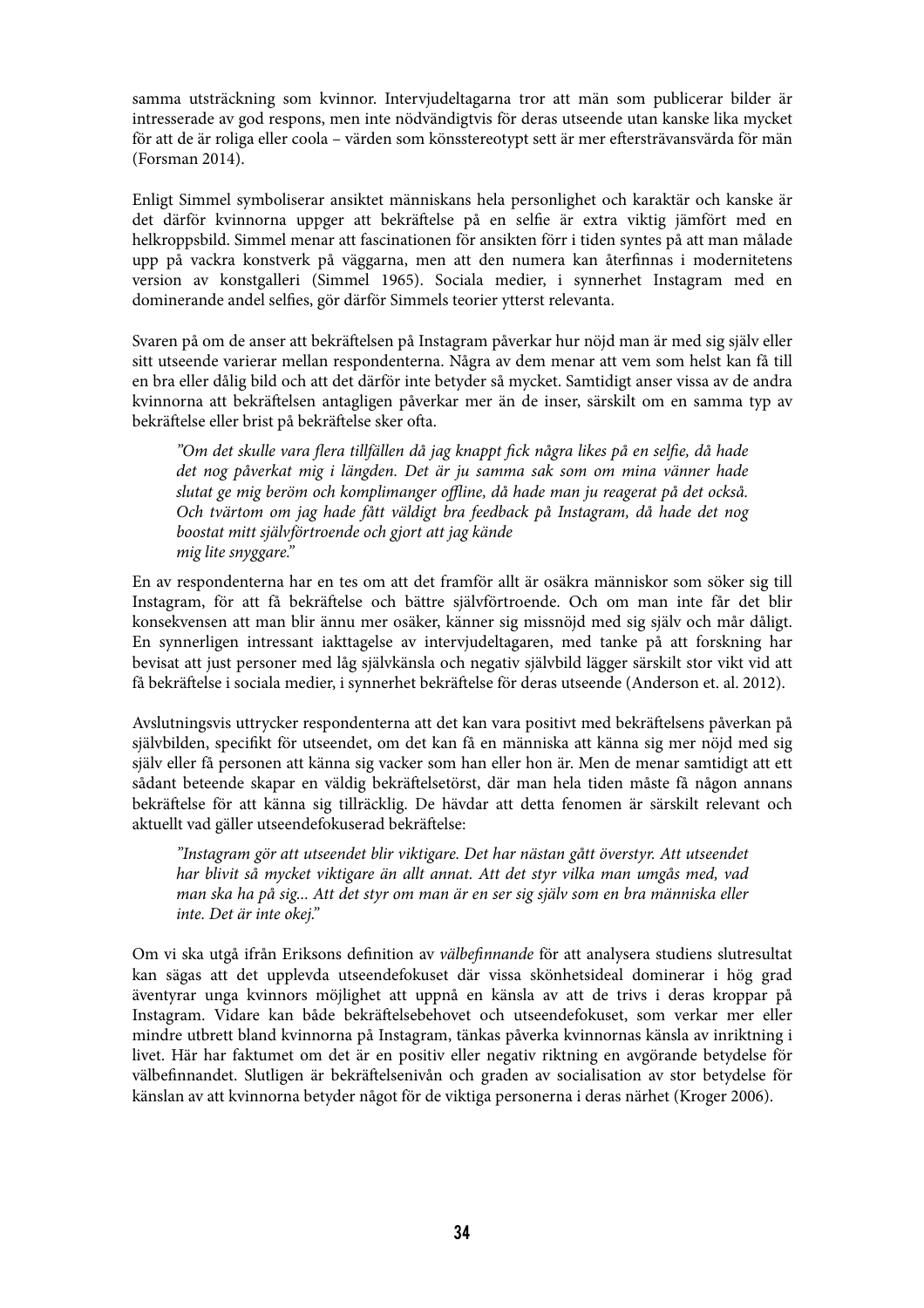## 5 SLUTDISKUSSION

I denna uppsats har jag velat undersöka vad unga kvinnor har för uppfattningar om och erfarenheter kring utseendefokus på Instagram och om de anser att det kan finnas en påverkan på deras självbild. Mitt antagande var att utseendefokuset är utbrett på Instagram bland unga kvinnor och att det påverkar deras självbild negativt. Ett tillägg till det antagandet var också att utseendefokuset innebär förstärkta skönhetsideal och en stress för unga kvinnor som även påverkar deras välbefinnande negativt. Dessa antaganden tillsammans med syftet besvarades utifrån tre frågeställningar tillika teman: allmänt om Instagram, utseendefokus på Instagram och påverkan på självbild. Det som kan konstateras är att de unga kvinnorna inte bara upplever ett fokus på utseendet på Instagram, utan närmast en utseendefixering, men att deras beteende och självbild påverkas i olika grad av detta, beroende på framför allt ålder.

De främsta förtjänsterna med Instagram är föga förvånande den sociala interaktionen – att man på ett enkelt, snabbt och roligt sätt kan hålla kontakten med sina vänner. Kvinnorna framhåller också underhållning och tidsfördriv som viktiga funktioner med Instagram. Samtidigt som kvinnorna upplever en frihet på Instagram att kunna kontakta nya människor och via sina bilder skapa en önskvärd version av sig själva utåt, känner de en stress över att antingen spendera för mycket tid i mediet eller att tvärtom hamna utanför för att de inte hängt med i vad som hänt. Vidare beskrivs Instagram innebära en bristande integritet, en medskapare av förutfattade meningar och en arena för mobbning. Vad som förvånade mig var att kvinnorna trots ovanstående konstaterande överlag ändå framhäver en positiv inställning till mediet och menar att de avser att i framtiden finnas kvar på Instagram. En tänkbar förklaring till det är att ingen av de unga kvinnorna själva verkar ha blivit utsatta för exempelvis mobbning eller haft extremt dåliga erfarenheter av utseendefokus på Instagram. Om så hade varit fallet, hade det säkert påverkat kvinnornas inställning till Instagram och därmed slutresultatet. Den här dubbelheten och komplexa relationen till Instagram är hur som helst något som har varit närvarande i stora delar av intervjusamtalen. Dessa ibland motsägelsefulla uttalanden har stundtals gjort det svårt att utröna vad kvinnorna faktiskt tycker.

Utmärkande för kvinnornas bildpublicering, oavsett frekvens, är att de främst publicerar bilder då de har något "särskilt" att visa. Fastän kvinnorna har olika beteenden på Instagram påvisar samtliga en viss medvetenhet kring hur de framställer sig på Instagram. En medvetenhet som i huvudsak tas i uttryck via genomtänkta fotomotiv, en viss redigering bakom bilderna eller fyndiga kommentarer. Allt för att framställa en idealiserad bild av sig själv – något som de hävdar att mer eller mindre alla unga kvinnor på Instagram gör. En stor påverkansfaktor för dessa sociala beteenden och presentationer av jaget verkar i huvudsak styras av socialisationen, det vill säga hur normerna för bildpublicering ser ut i deras vänskapskrets.

Kvinnorna uppvisar skilda publiceringsfrekvenser för utseendefokuserade bilder, men gemensamt för samtliga är att det finns en vilja att uppfattas som attraktiv. Här tycks studien peka på att särskilt kvinnor med öppna konton i de yngre åldrarna bryr sig mer än övriga. Ett genomgående mönster som jag uppfattar genomsyrar hela Instagram-mediet verkar vara att utseenderelaterade prestationer premieras högre än alla andra typer av bilder, då de får mest och bäst respons i form av likes och kommentarer. En del av detta utseendefokus har också gjort att man tenderar att tillskriva attraktiva personer positiva personlighetsegenskaper. Mina förväntningar på resultaten stämde i det att utseendenormerna enligt kvinnorna är en cementerad version av de skönhetsideal som annars råder i samhället. Normer som jag tror har etablerats i kvinnornas medvetande redan i tidigt ålder och därför i hög grad omedvetet präglar hur kvinnorna ser på sitt eget och andras utseende på Instagram. Kvinnorna upplever en, om än i olika grad, underliggande prestationsångest inför och närmast ett krav på att leva upp till idealen och alltid visa sig snygga, vilket tenderar att påverka deras välbefinnande negativt. Värt att tillägga är att pressen på att se bra ut också påverkat vissa av kvinnorna att bli mer medvetna om sitt utseende även offline. En fara med det sistnämnda är alltså att utseendefokuset inte bara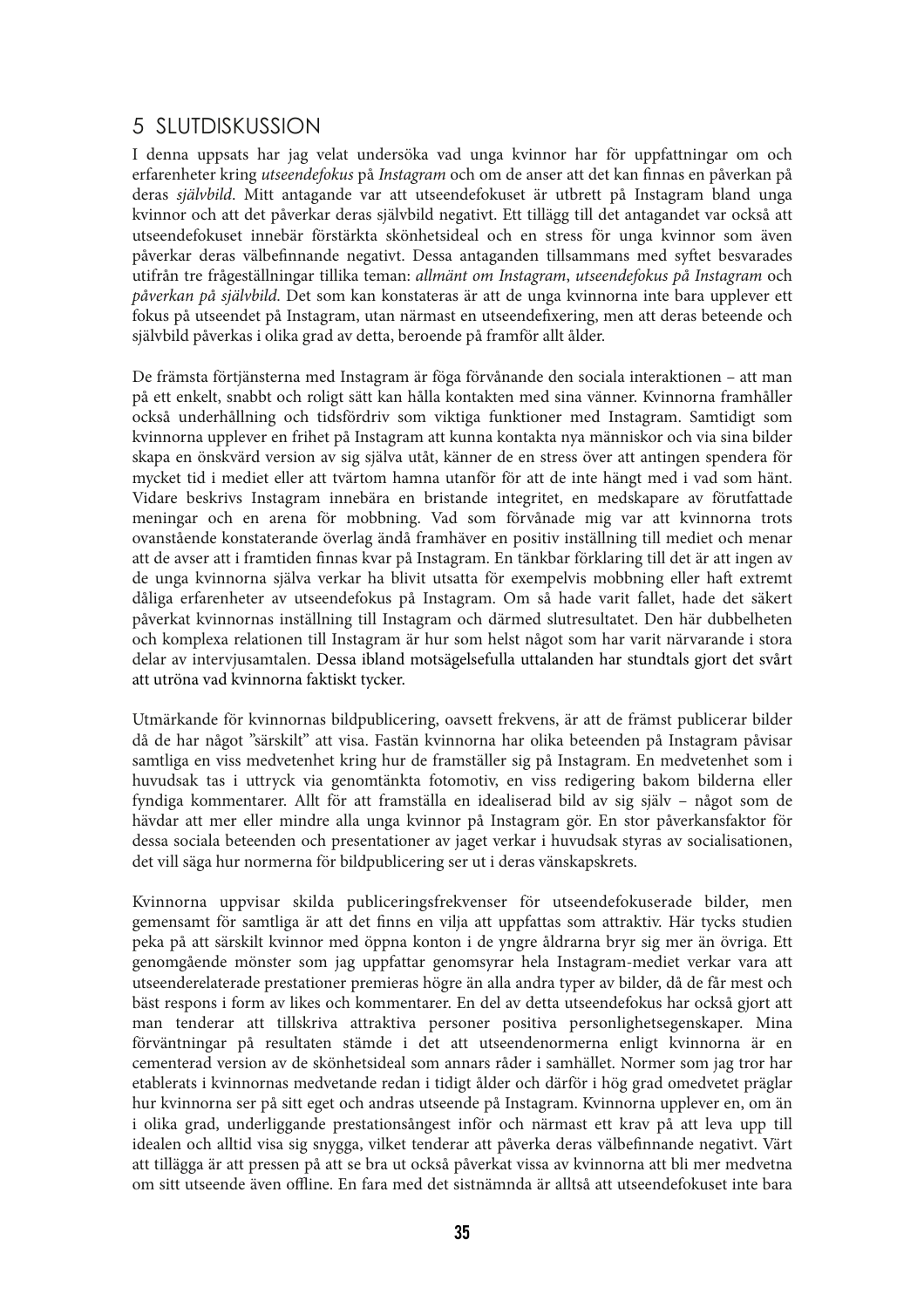tenderar att påverka kvinnornas förhållande till sitt utseende på Instagram, utan blir en konstant påminnelse i vardagen för kvinnorna: nämligen att deras värde mäts i utseende. Blotta tanken på att detta tankesätt även skulle, eller kanske till och med redan har, spridit sig till de ännu yngre åldrarna är minst sagt skrämmande.

Normen för en ung kvinnas beteende på Instagram är att hon är mer aktiv i sin bildpublicering (av särskilt selfies och bilder där kroppen är i fokus) samt tenderar att bry sig mer om utseenderelaterade bilder och bekräftelse än mannen. Förenklat innebär idealen på Instagram att män ska vara roliga och coola, medan kvinnor förväntas vara snygga, inte sällan snygga för just männen. "Snygg" som för kvinnor innebär "en smal och vältränad kropp med fyllig rumpa, stora bröst och fint hår". Dessa ideal anser jag tyder på att Instagram har blivit ett hinder och kanske till och med ett tillbakasteg för jämställdhetsutvecklingen, där könsstereotypa och "gamla", ickefeministiska normer dominerar. Det gör Instagram till en plats där särskilt unga kvinnor tenderar att bli utsatta, även om majoriteten av de unga kvinnorna på Instagram kanske inte skulle hålla med om det själva. Det verkar som att när den moderna, digitala kommunikationen allt mer går från textbaserat till, den kanske starkare uttrycksformen, bilden förstärks och förenklas alla intryck och budskap – och blir därför ett lätt offer för stereotypa och något extrema framställningar av exempelvis skönhet eller "kvinnligt" och "manligt". Som Instagramanvändare innebär det mer konkret att man hela tiden måste överdriva lite för att kunna sticka ut i bildbruset.

Det råder delade meningar mellan kvinnorna om hur självbilden kan tänkas påverkas av bekräftelsen på Instagram. Några anser att den är mer som en bonus men utan nämnvärd betydelse och några hävdar att det nästan blivit en bekräftelse-tävling med en avgörande betydelse för om man blir en omtyckt person med status. Åter igen nämns åldern som en viktig faktor för hur man ser på bekräftelsen, där de yngre påstås bry sig mer. En rimlig förklaring till det anser jag är att identitetsskapandet går igenom en särskilt kritisk period under tonåren, vilket ger osäkerhet och en svagare självbild till följd, som i sin tur ger ökat bekräftelsebehov. Särskilt stor påverkan sägs utseenderelaterad bekräftelse få. Några kvinnor påpekar visserligen att bekräftelsen av utseendefokuset kan ha som positiv effekt att verka uppmuntrade för mottagaren och därmed positivt för deras självbild, men tillägger samtidigt att det ofta finns en risk att man utvecklar ett bekräftelsebehov med narcissistiska tendenser och ett osunt förhållande till sitt utseende, som tvärtom kan sluta i en negativ självbild.

Så vad kan man då säga om studiens resultat i relation till syftet? Utseendefokuset på Instagram är ett faktum enligt denna skara unga kvinnor, vilket bekräftar studiens antagande. Utseendefokuset och bekräftelsens påverkan på självbilden å andra sidan har visat givit ett mindre självklart svar. Det tycks inte vara något som *nödvändigtvis* påverkar de unga kvinnor på samma sätt och i samma omfattning på Instagram – men, studiens resultat pekar på att utseendefokuset försämrar kvinnornas förutsättningar att uppnå en känsla av att de trivs i deras kroppar och med sig själva som personer. Något som i sin tur påverkar hur bra kvinnorna mår.

## 5.1 REFLEKTIONER KRING METOD & GENOMFÖRANDE

I det stora hela måste jag medge att jag är nöjd med genomförandet av och slutresulatet med studien. I samtliga tre frågeställningar tillika teman upplevde jag en mättnad och giltlighet i svaren. Resultaten påvisar dels många likheter i åsikter, vilket bekräftade studiens relevans och antaganden. Men svaren visade även en hel del olikheter, som kan tyda på att intervjudeltagarna vågade stå upp för sina åsikter, vilket bidrag till en mer mångfacetterad bild till studien.

Något jag dock hade haft i åtanke om jag skulle gjort om studien hade varit att försöka konstruera mer likartade intervjusamtal. En nackdel med studiens metodval blev att fokusgruppsdiskussionen kanske blev aningen för ostrukturerad. Något som fick till konsekvens att olika ämnen behandlas olika mycket i respektive gruppintervju, som innebar en viss obalans i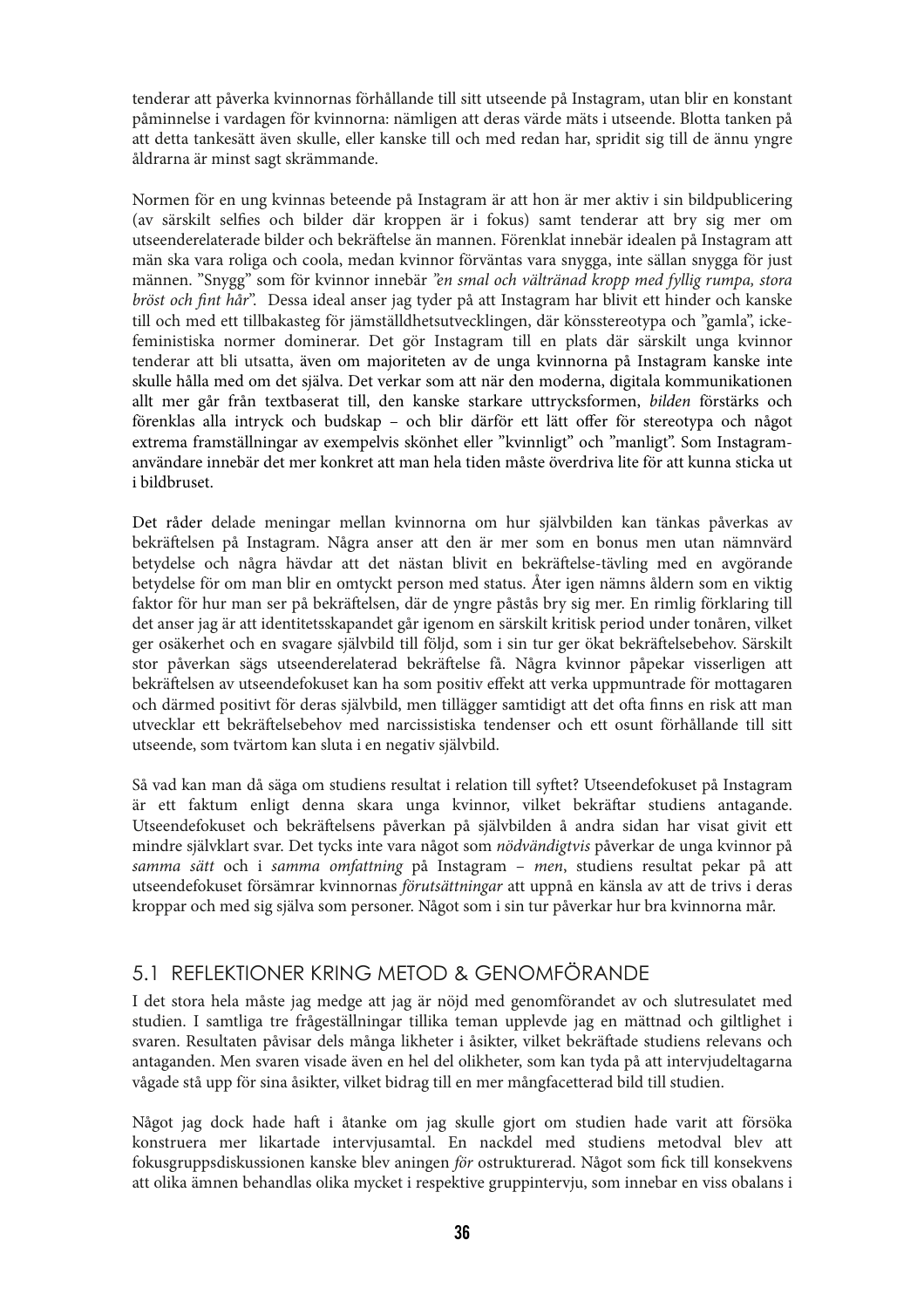materialet. Å andra sidan hade en mer strukturerade intervju kunnat ha en negativ inverkan på intervjudeltagarnas "naturligt flöde" i samtalet.

Med facit i hand hade jag också kunnat tänka mig att samtala mer om bakomliggande orsak till rådande ideal och andra angränsande områden som berör genus- och feminismfrågor och hur de kan identifieras på Instagram. Jag kan också se att det hade varit fruktbart för studien om jag hade diskuterar mer kring kvinnornas egen roll och ansvarstagande i skapande av eller påverkan på idealen på Instagram. Detta då jag i efterhand upplevt att jag nog omedvetet många gånger tillskrivit kvinnorna någon form av "offer-roll".

Resultaten jag har kommit fram till är inte generaliserbara, men de ger enligt min mening en intressant inblick i några unga kvinnors relation till Instagram.

## 5.2 FÖRSLAG TILL FORTSATT FORSKNING

Med bakgrund i de konstateranden studien gör om att ett utbrett utseendefokus råder på Instagram med förstärka, könsstereotypa skönhetsideal som i viss grad verkar negativt på självbilden och välbefinnandet, ställer jag mig frågan vem som bär ansvaret för detta? Förväntas den "fria" kvinnan i nutidens individualistiska samhälle kunna ta eget ansvar för hur hon är medskapare av och påverkas av idealen? Eller är det i ett starkt medialiserat och ännu inte jämställt samhälle mediernas (och kanske också andra institutioners) ansvar att styra vilka ideal som förmedlas? Detta hade varit väldigt intressant och viktigt att undersöka vidare tror jag. Dels vad unga kvinnor har för åsikter i frågan, men också kanske undersöka hur personer med maktpositioner inom olika medier ser på ansvarstagandet.

Som tidigt konstaterat i denna uppsats är sociala medier och i synnerhet Instagram dels väldigt nya och fortfarande outforskade medier, men samtidigt också fenomen som ständigt präglas av uppdateringar och förändringar. Idag är Instagram det hyllade mediet bland många svenskar – men imorgon kan lika gärna ett nytt medium har slagit igenom som gör mina resultat mindre aktuella. Därför finns det goda anledningar att ständigt bedriva studier och tillföra nytt material till forskningsområdet.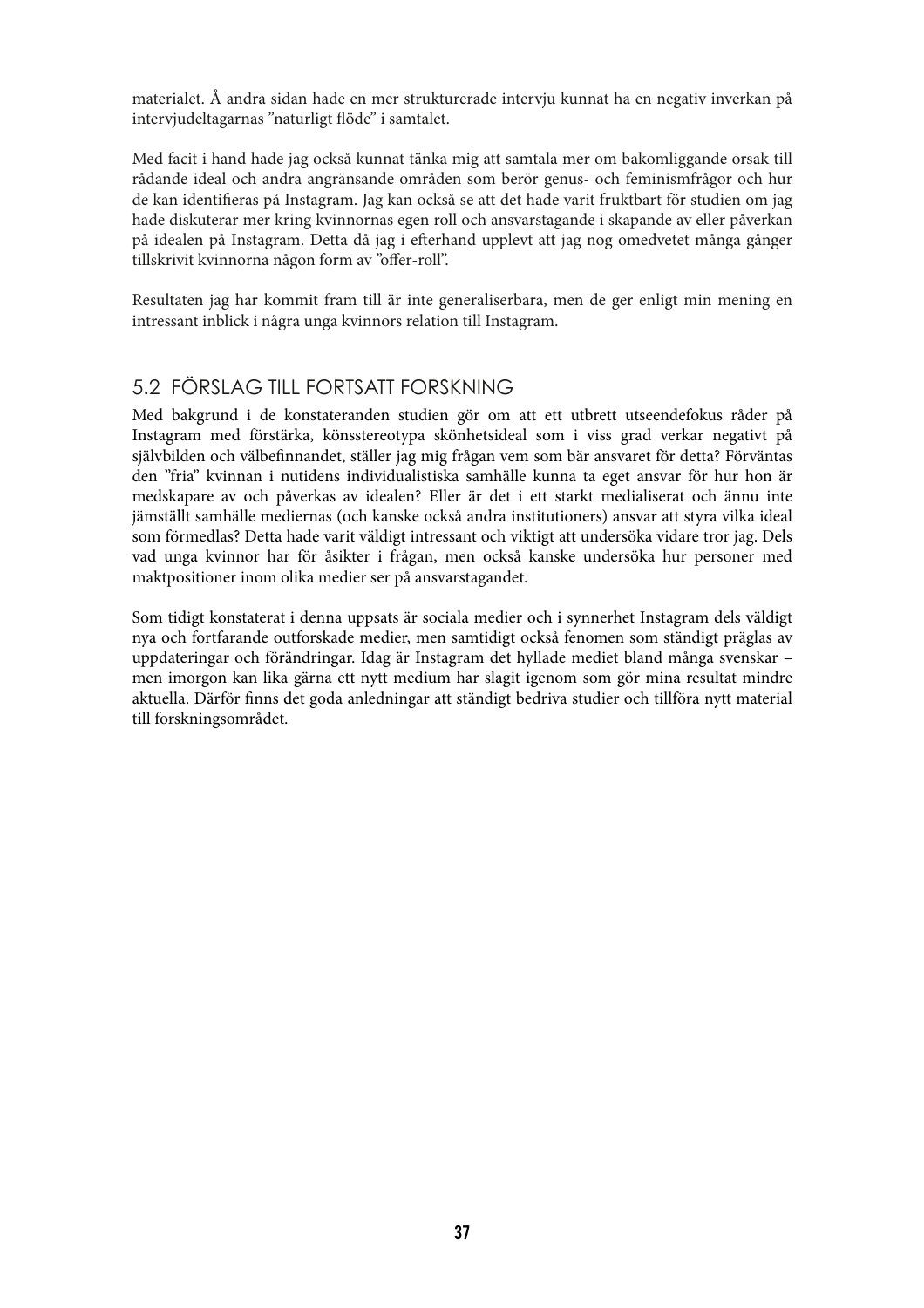## 6 REFERENSER

Almqvist Terán, C. (2014) "Selfien - Narcissism eller identitetsarbete?" i Sydsvenskan (hämtad 2014-04-23) http://www.sydsvenskan.se/inpa-livet/selfien---narcissism-eller-identitetsarbete/

Alvesson, M. & Sköldberg, K. (2008). "Tolkning och reflektion. Vetenskapsfilosofi och kvalitativ metod". (2. Upplaga) Lund: Studentlitteratur.

Anderson, B.; Chamorro-Premuzic, T., Fagan, P. & Woodnutt, T. (2012) "Facebook psychology: Popular questions answered by research". Journal of Psychology of Popular Media Culture, American Psychological Association (Vol. 1, Nr. 23-27).

Balcetis, E..; Cole, S.B: Chelberg, M. & Alicke, M. (2013) "Searching Out the Ideal: Awareness of Ideal Body Standards Predicts Lower Global Self-esteem in Women". Publication. New York: New York University, Psychology Department.

Barbour, R. (2007) "Doing Focus Groups - Qualiative Research Kit". (Upplaga 1:1) Thousand Oaks, California: Sage Publications.

Bengs, C. (2000) "Looking Good: A Study of Gendered Body Ideals Among Young People". Doktorsavhandling. Umeå: Umeå University.

Björk, N. (2012) "Sireners sång". Stockholm: Wahlström & Widstrand.

Blumer, H. (1986) "Symbolic interactionism - Perspectives and method". Berkeley: University of California press.

Boyd, D. (2007) "Why youth (heart) social network sites: The role of networked publics in teenage social life" i "MacArthur Foundation Series on Digital Learning – Youth, Identity, and Digital Media Volume" (ed. David Buckingham). Cambridge, MA: MIT Press.

Boyd, D. (2010) "Social Network Sites as Networked Publics: Affordances, Dynamics, and Implications" i Papacharissi, Zizi (red) "Networked Self: Identity, Community, and Culture on Social Network Sites". New York: Routledge.

Bradley, B. (2009) "Well-being and Death". Oxford: Oxford University Press.

BRIS, Barnens rätt i samhället (2012) "Bris rapporten 2012". Stockholm: BRIS.

BRIS, Barnens rätt i samhället (2013) "Bris rapporten 2013". Stockholm: BRIS.

Bunkholdt, V. (1995) "Från födsel till pubertet". Lund: Studentlitteratur.

Butler, J. (1990) "Gender trouble. Feminism and the Subversion of Identity". New York: Routledge.

Chen, W. & Lee, K.H. (2013) "Sharing, Liking, Commenting, and Distressed? The Pathway Between Facebook Interaction and Psychological Distress" i "Cyberpsychology, Behavior, and Social Networking". (Vol. 16, No. 10). Mary Ann Liebert, Inc.

Cullberg Weston, M. (2005) "Ditt inre centrum". Stockholm: Natur och Kultur.

Dallimore, E. J. (2000) "A feminist response to issues of validity in research" i "Women's studies in Communication" (Vol. 23, No 2) Boston: Northeasten University.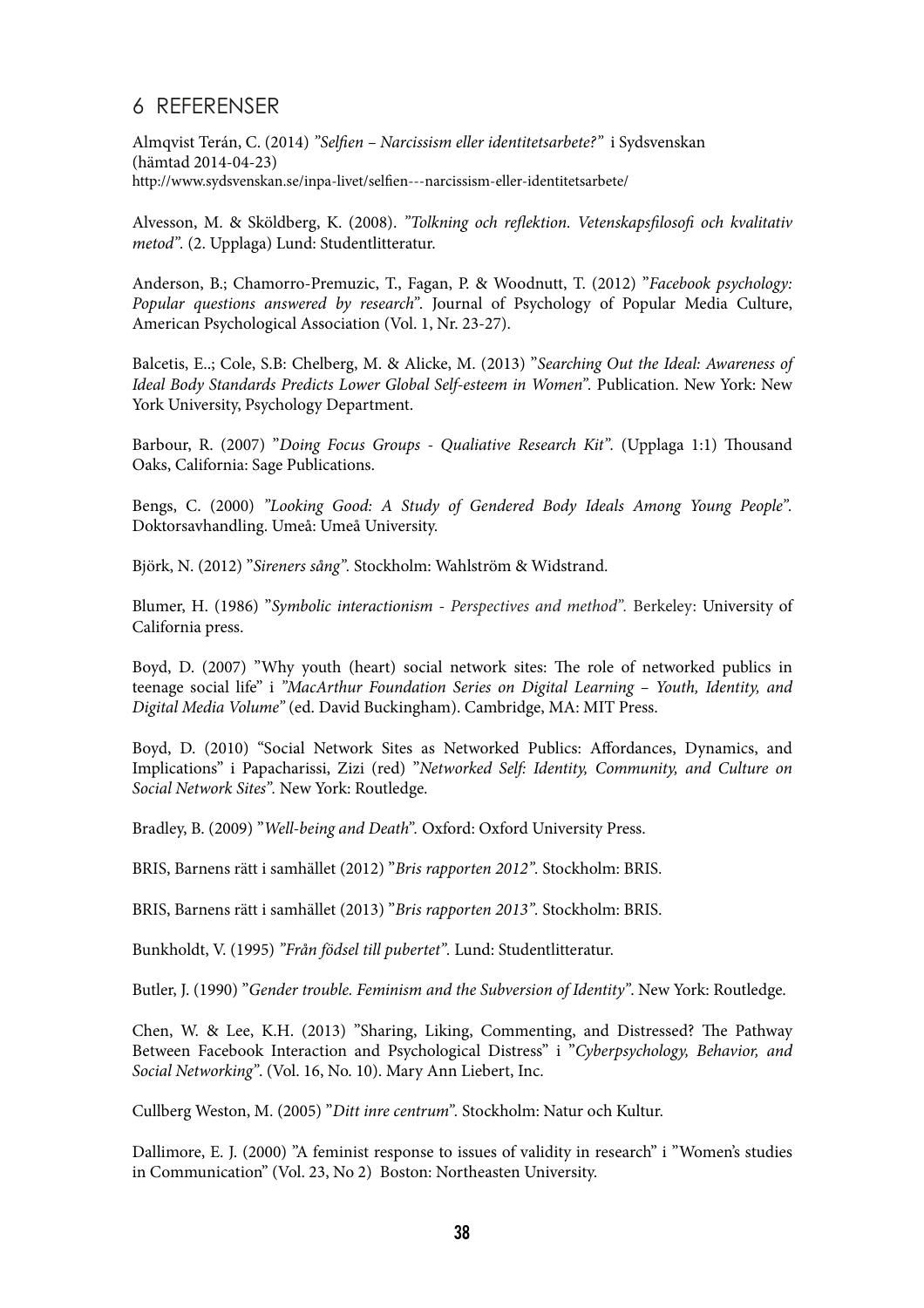Denti, L.; Barbopuolos, I.; Nilsson, I.; Holmberg, L.; Thulin, M.; Wendeblad, M.; Andén, L. & Davidsson, E. (2012). "Sweden's largest Facebook study" (GRI-rapport, 2012:3). Göteborg: Gothenburg Research Institute. (hämtad 2014-05-19)

Dickerson, V. C. (2004) "Young Women Struggling for an Identity" i "Family Process" (2004) (Vol. 43) Blackwell Publishing Limited.

Dunkels, E. (2013) "Unga kvinnor på nätet är inga offer" i ["Sociala skillnader i unga kvinnors](http://media1.kvinnorkan.se/2013/10/Sociala-skillnader-i-unga-kvinnors-h%C3%A4lsa.-KvinnorKan-Rapport-2013.pdf) [hälsa.](http://media1.kvinnorkan.se/2013/10/Sociala-skillnader-i-unga-kvinnors-h%C3%A4lsa.-KvinnorKan-Rapport-2013.pdf)" (2. Upplaga) Stockholm: Kvinnor Kan.

Dunkels, E. (2007) "Bridging the Distance - Children's Strategies on the Internet" Doktorsavhandling i pedagogiskt arbete. Umeå: Umeå University.

Ekström, M. & Larsson, L-Å. (red.) (2010) "Metoder i kommunikationsvetenskap" Studentlitteratur AB, Lund.

Eriksson, Y. & Göthlund, A. (2004) "Möten med bilder". Studentlitteratur, Lund 2004.

Esaiasson, P.; Gilljam, M.; Oscarsson, H. & Wängnerud, L. (20012) "Metodpraktikan: Konsten att studera samhälle, individ och marknad". (4. Upplagan) Stockholm: Norstedts Juridik AB.

Etcoff, N.; Orbach, S.; Scott, J. & D'Agostino, H. (2004). "The Real Truth About Beauty: A Global Report". Harvard University, London School of Economics, StrategyOne: Commissioned by Dove.

Fagrell, B. & Nilsson, P. (red.) (1998) "Talet om kroppen. En antologi om kropp, idrott och kön." Stockholm: HLS Förlag.

Feingold, A. & Mazzella, R. (1998) "Gender differences in body image are increasing" i (1998) "Psychological Science". (Vol 9, Nr 3). Yale University & Flushing, New York.

Findahl, O. (2013) "Svenskarna & Internet 2013" (Version 1.0) Stockholm: .SE (Stiftelsen för internetinfrastruktur).

Forsman, M. (2014) "Duckface/Stoneface - Sociala medier, onlinespel och bildkommunikation bland killar och tjejer i årskurs 4 och 7" Stockholm: Statens Medieråd.

Frey, J. H. & Fontana, A. (1993) "The group interview in social research." i D. L. Morgan (Ed.). (1993) "Successful Focus Groups. Advancing the state of the art". Newbury Park: Sage Publications.

Frost, L. (2001) "Young Women and the Body: A Feminist Sociology". Basingstoke: Palgrave Macmillan.

Ganetz, H. (1992): "Butiken, hemmet och kvinnligheten som maskerad. Drivplatser och platser för kvinnligt skapande" i Fornäs, J.; Boëthius, U.; Ganetz, H. & Reimer, B (red.), "Unga stilar och uttrycksformer". FUS-rapport (Nr. 4). Stockholm/Stehag: Bruno Östlings förlag Symposion.

Gemzoë, L. (2002) "Feminism". Stockholm: Bilda Förlag.

Gerholm, L. red. (1998). "Behag och begär - Kulturella perspektiv på kroppens intimitetens och sexualitetens transformationer". Stockholm: Carlsson Bokförlag.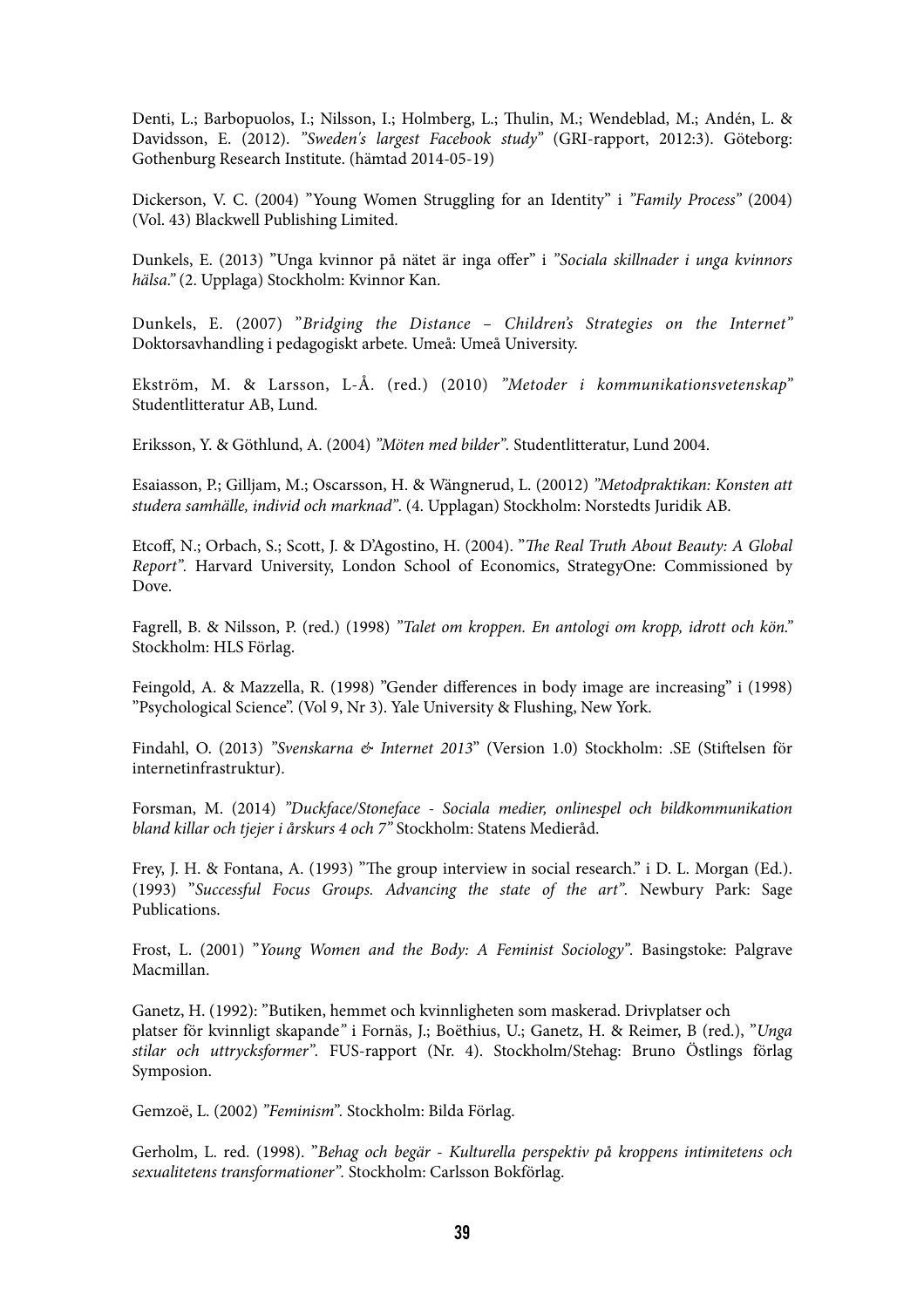Gibbs, J. L.; Ellison, N. B. & Heino, R. D. (2006) "Self-Presentation in Online Personals: The Role of Anticipated Future Interaction, Self-Disclosure, and Perceived Success in Internet Dating." i "Communication Research" (Vol 33, Nr 2) Rutgers University, Michigan State University & Georgetown University.

Giddens, A. (1997) "Modernitet och självidentitet – Självet och samhället i den senmoderna epoken". Uddevalla: Daidalos AB.

Goffman, E. (1959/2006) "Jaget och maskerna: En studie i vardagslivets dramatik" (Upplaga 6, Stockholm: Norstedts Akademiska Förlag. (Originalverk, (1959): "The presentation of Self i Everyday Life").

Gripsrud, J. (2002) "Mediekultur, mediesamhälle". Göteborg: Bokförlaget Daidalos AB.

Haferkamp, N.; Eimler, S. C.; Papadakis, A-M. & Kruck, J. V. (2012) "Men Are from Mars, Women Are from Venus? Examining Gender Differences in Self- Presentation on Social Networking Sites." i "Cyberpsychology, Behavior & Social Networking". (Vol. 15, No. 2) Mary Ann Liebert, Inc.

Hongladarom, S. (2011)"Personal Identity and the Self in the Online and Offline World". Springer Science + Business Media B.V.

Hirdman, A. (2006) "Tilltalande bilder". Stockholm: Atlas.

Hirdman, Y. (1988) "Genussystemet – reflexioner kring kvinnors sociala ordning". (Nr.3). Kvinnovetenskaplig tidskrift.

Hirdman, Y. (2002) "Genus – om det stabilas föränderliga former". Malmö: Liber AB

Hylander, I. (1998, rev. 2001) "Fokusgrupper som kvalitativ datainsamlingsmetod". Linköpings universitet, Institutionen för beteendevetenskap: Forum för organisations- och gruppforskning, FOG-RAPPORT (Nr 42).

Johansson, T. (1999)"Socialpsykologi - Moderna teorier & perspektiv". Lund: Studentlitteratur.

Johansson, T. (2006) "Makeovermani: om Dr Phil, platskirurgi och illusionen om det perfekta jaget". Stockholm: Natur och Kultur.

Karlsson, L. & Nilsson, R. (2013) "Flickor och sociala medier - En kvantitativ studie kring hur flickor påverkas av de sociala medierna Facebook och Instagram". (B-uppsats) Umeå: Umeå Unviersitet, Institutionen för socialt arbete.

Kitzinger, J. (1994) "The methodology of Focus Groups: The importance of interaction between research participants." i "Sociology of health & illness" (Vol. 16, No. 1). Glasgow University Media Group.

Konsumentverket (2012) "Vacker och lycklig? Om identitet, konsumtion och risk". Publikationer: Forskarseminarium. Karlstad: Konsumentverket.

Kreuger, R. A. (1994) "Focus groups: A practical guide for applied research" (2. Upplagan) Thousands Oaks: Sage.

Kroger, J. (2006) "Identitetsutvecklingen i de tidiga vuxenåren" i Frisén, A. & Hwang, P. (red.) (2006) "Ungdomar och identitet" (kap 7) Stockholm: Natur och Kultur.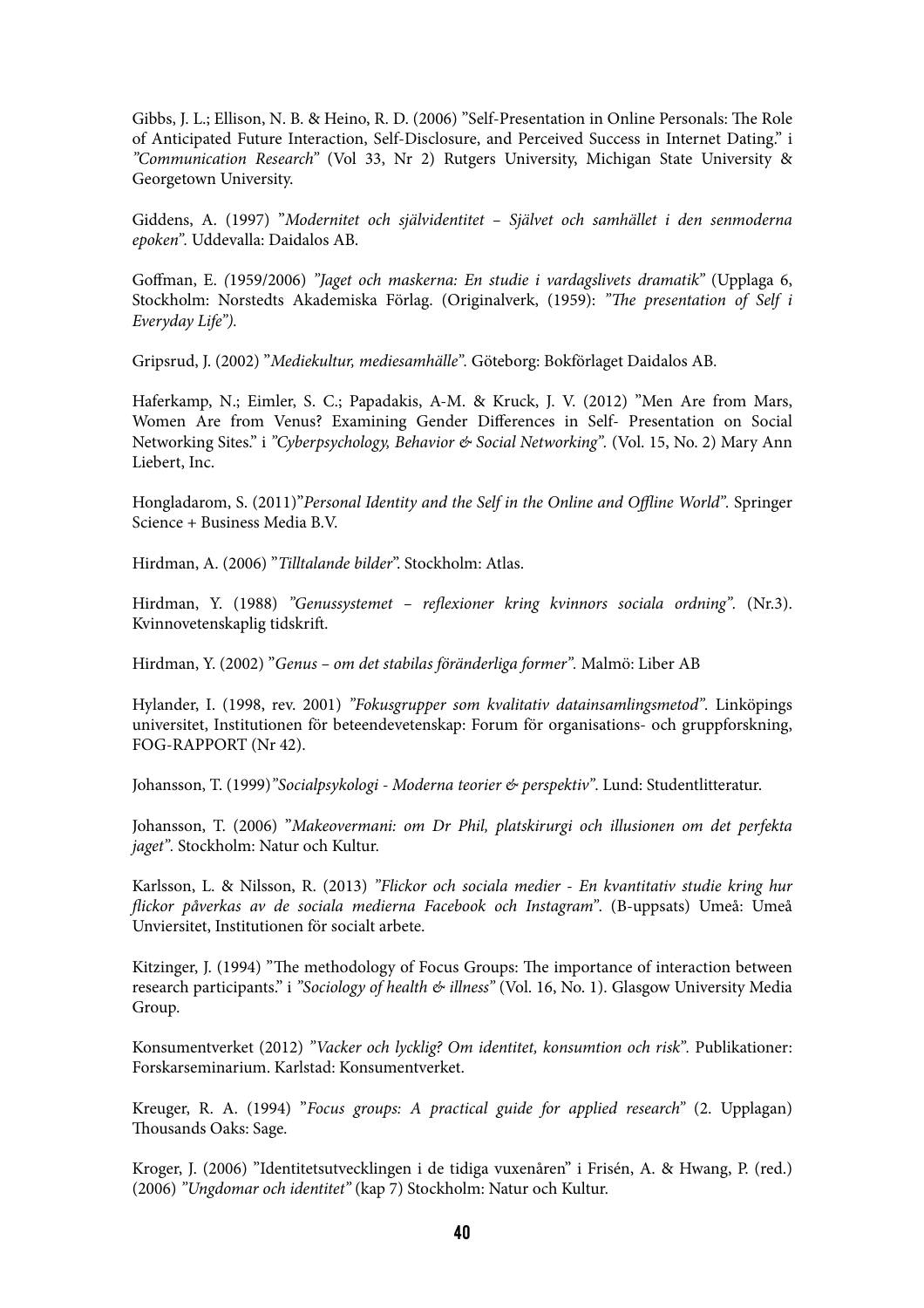Krämer, N. C., & Winter, S. (2008) "Impression Management 2.0 The Relationship of Self-Esteem, Extraversion, Self-Efficacy, and Self-Presentation Within Social Networking Sites." i "Journal of Media Psychology: Theories, Methods & Applications" (Vol. 20, Nr. 3)

Kvale, S. & Brinkmann, S. (2009) "Den kvalitativa forskningsintervjun". Lund: Studentlitteratur AB.

Lagercrantz, Agneta (2014) "Självbilder styr hur vi mår i livet" i Svenska Dagbladet. (hämtad 2014-04-24) [http://www.svd.se/nyheter/idagsidan/psykologi/sjalvbilder-styr-hur-vi-mar-i-livet\\_477467.svd](http://www.svd.se/nyheter/idagsidan/psykologi/sjalvbilder-styr-hur-vi-mar-i-livet_477467.svd)

Lundin, S. & Åkesson, L. (1994) "Kroppens tid, om samspelet mellan kropp, identitet och samhälle." Borås: Natur och Kultur.

MacDonald, M. (1995) "Representing women: Myths of femininity in the popular media". London: Arnold.

Mazzarella, S. R. (2005) "Girl wide web: Girls, the Internet and the Negotiation of Identity." New York: Peter Lang Publishing.

Mazzarella, S. R. (2010) "Revisiting Girls, the Internet and the Negotiation of Identity" New York: Peter Lang Publishing.

McRobbie, A. (2009): "The Aftermath of Feminism". London: Sage Publications.

Mead, G. H. (1934) "Mind, Self and Society: From the standpoint of a social behaviorist". Chicago: University of Chicago Press

Mellin, Hanna (2013) "Se på mig" i Dagens Nyheter (hämtad 2013-09-15) <http://www.hannamellin.se/se-pa-mig-dn-sondag/>

Merton, R. K.; Fiske, M. & Kendall, P. (1990) "The Focused Interview. A Manual of Problems and Procedures". (2. Upplaga) New York: The Free Press.

Milton, E. (2014) Mental coach, "Inner image", Fillial till Livspusslet Ltd. (hämtad 2014-04-24) <http://www.innerimage.se/Sjalvbild.html>

Moreau, E. (2014) "What is a Selfie? Exploring the 'Selfie' Trend." i "Webtrends" (hämtad: 2014-04-29) http://webtrends.about.com/od/Mobile-Web-Beginner/a/What-Is-A-Selfie.htm

Morgan, D. L. (1997) "Focus groups as qualitative research" i "Qualitative Research Methods Series" (2. Upplagan). Thousands Oaks: Sage.

Myndigheten för ungdoms- och civilsamhällsfrågor (2013) "Ung idag 2013: En beskrivning av ungdomars villkor" Stockholm: Myndigheten för ungdoms- och civilsamhällsfrågor.

Nationalencyklopedin (2014) (hämtad 2014-04-29) <http://www.ne.se/symbolisk-interaktionism>

Nordicom-Sverige (2013) "Mediebarometer 2013" Göteborgs Universitet. (hämtad 2014-04-01) http://nordicom.gu.se/sites/default/files/mediefakta-dokument/Mediebarometern/Mbar\_Tema\_rap/ [meg2014.pdf](http://nordicom.gu.se/sites/default/files/mediefakta-dokument/Mediebarometern/Mbar_Tema_rap/meg2014.pdf)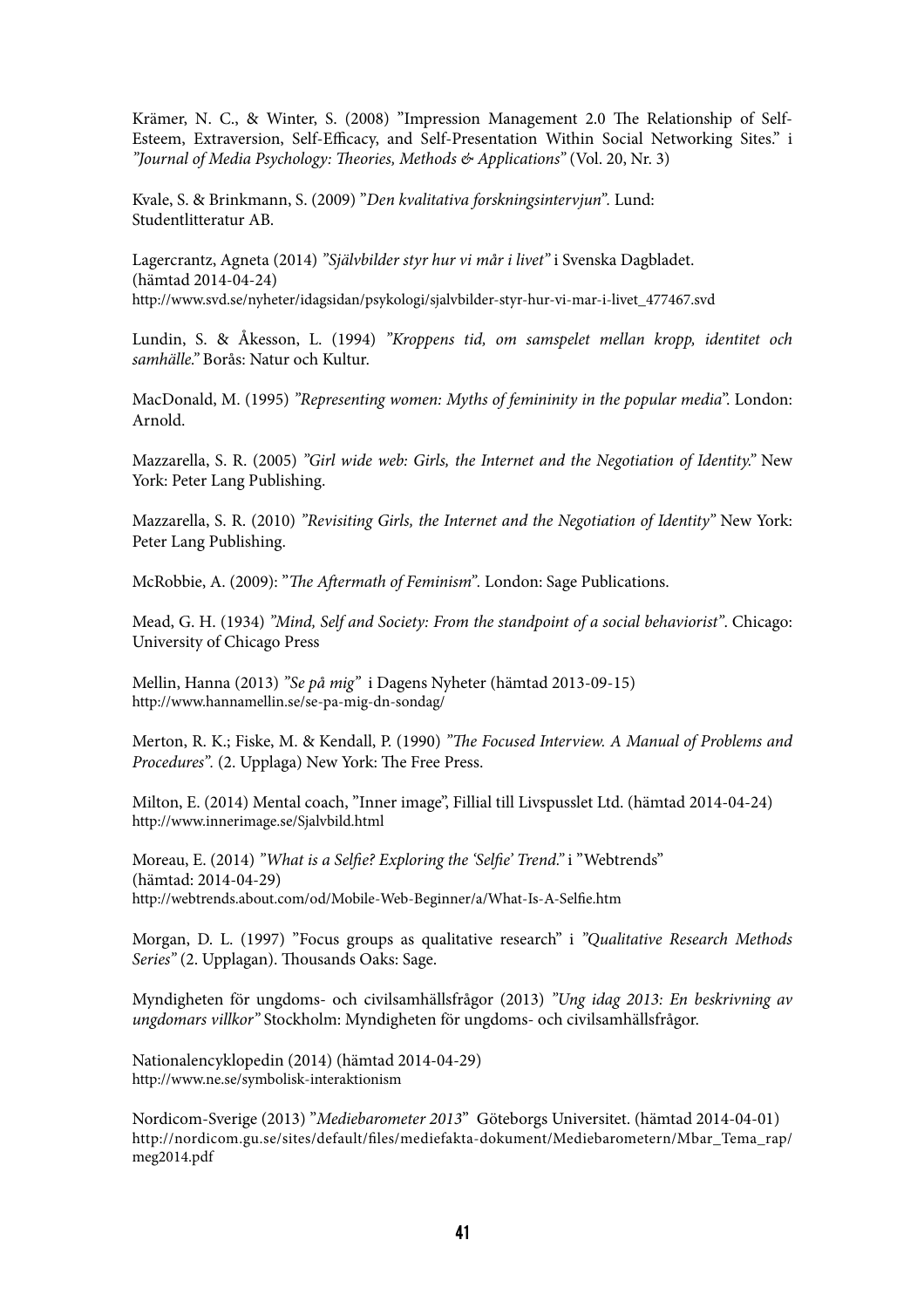Nordlund, L. (2013) "Sociala mediers påverkan på ungdomars hälsa". (C-uppsats) Avdelningen för arbets- och folkhälsovetenskap. Gävle: Högskolan i Gävle.

Olsson Jeffery, M. (2014) "Med öga för Instagrams användare över världen" i Svenska Dagbladet. (hämtad 2014-03-26)

http://www.svd.se/naringsliv/digitalt/instagram-skulle-inte-finnas-utan-stod-fran-facebook\_8796988.svd

Østbye, H.; Knapskog, K.; Helland, K. & Larsen, L-O. (2003) "Metodbok för medievetenskap". Malmö: Liber.

[P. McLean, C.](http://www.ncbi.nlm.nih.gov/pubmed/?term=McLean%20CP%5Bauth%5D); [Asnaani, A.](http://www.ncbi.nlm.nih.gov/pubmed/?term=Asnaani%20A%5Bauth%5D) [T. Litz,](http://www.ncbi.nlm.nih.gov/pubmed/?term=Litz%20BT%5Bauth%5D) B. & [G. Hofmann](http://www.ncbi.nlm.nih.gov/pubmed/?term=Hofmann%20SG%5Bauth%5D), S. (2012) "Gender Differences in Anxiety Disorders: Prevalence, Course of Illness, Comorbidity and Burden of Illness". Boston: Boston Unviersity/Boston Healthcare System.

Rosander, M. (2003) "Groupthink: An Inquiry Into the Vicissitudes of Regressive Group Processes" (Avhandling). Linköping studies in eduaction and psychology. Linköping: Linköpings Universitet, Institutionen för beteendevetenskap.

Rylander, S. (2007) "Om den egna kroppsuppfattningen och dess påverkan på självbilden". (Examensarbete) Institutionen för estetiska ämnen. Umeå: Umeå Universitet.

Seidah, A. & Bouffard, T. (2007) "Being Proud of Oneself as a Person or Being Proud of One's Physical Appearance: What Matters for Feeling Well in Adolescence?" i (2007) "Social Behavior and Personality" (Vol. 35, No. 1) Palmerston North.

Simmel, G. & Wolff, K. (red.) (1965) "Essays on Sociology, Philosophy and Aesthetics". New York: Harper.

Sivulka, J. (2009) "Ad Women: How they impact what we need, want and buy". New York: Prometheus

Skeggs, B. (1999) "Att bli respektabel – konstruktioner av klass och kön". Göteborg: Bokförlaget Daidalos AB.

Socialstyrelsen (2013) "Barns och ungas hälsa, vård och omsorg". Västerås: Edita Västerås Aros.

Socialstyrelsen & Statens Folkhälsoinstitut (2013) "Folkhälsan i Sverige. Årsrapport 2013" (hämtad 2014-04-01)

<http://www.socialstyrelsen.se/Lists/Artikelkatalog/Attachments/19032/2013-3-26.pdf>

Sveningsson, M. (2009) "Teenagers get undressed on the internet. Young People's Exposure of Bodies in a Swedish Internet Community." i (2009) "Nordicom Review 2" Göteborgs Universitet.

Svenska Dagbladet (2014) "Din självbild styrs av vad andra tycker" (hämtad 2014-04-24) [http://www.svd.se/nyheter/idagsidan/psykologi/din-sjalvbild-styrs-av-vad-andra-tycker\\_480247.svd](http://www.svd.se/nyheter/idagsidan/psykologi/din-sjalvbild-styrs-av-vad-andra-tycker_480247.svd)

Sveriges Riksdag (2012/2013) "Psykisk ohälsa och psykiatri" (Motion 2012/13: SO268) (hämtad 2014-05-18)

[http://www.riksdagen.se/sv/Dokument-Lagar/Forslag/Motioner/Psykisk-ohalsa-och](http://www.riksdagen.se/sv/Dokument-Lagar/Forslag/Motioner/Psykisk-ohalsa-och-psykiatri_H002So268/?text=true)[psykiatri\\_H002So268/?text=true](http://www.riksdagen.se/sv/Dokument-Lagar/Forslag/Motioner/Psykisk-ohalsa-och-psykiatri_H002So268/?text=true)

ompson, J. B (1995/2001) "Medierna och moderniteten". Göteborg: Bokförlaget Daidalos AB.

Trost, J. & Levin, I. (1996) "Att förstå vardagen: med ett symbolisk interaktionistiskt perspektiv". Lund: Studentlitteratur.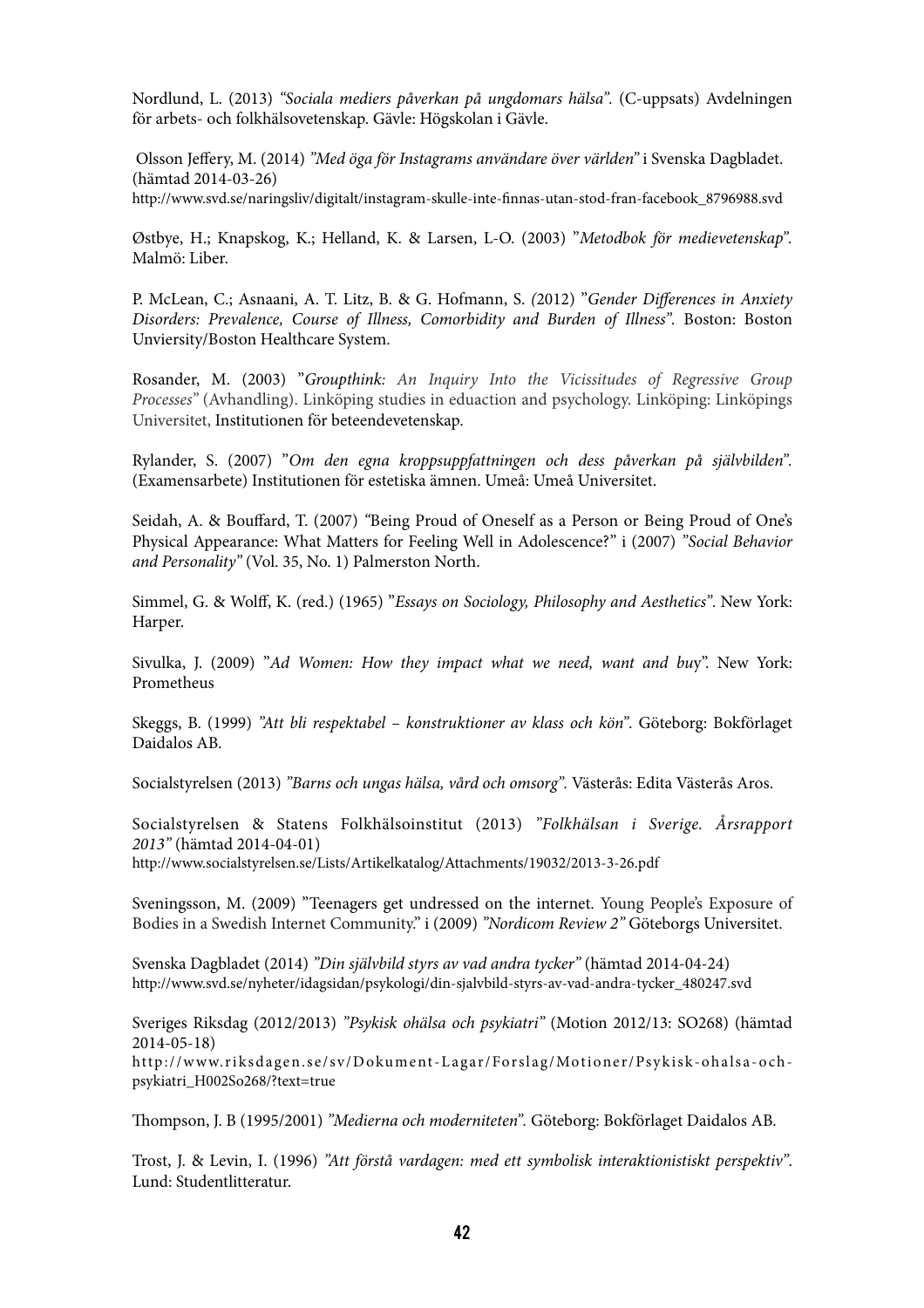Tsëlon, E. (1998) "Kvinnan och maskerna". Lund: Studentlitteratur.

Turkle, S. (1997) "Leva. Online." Stockholm: Norstedts.

Udovic, A.: (2014) "Generation Ego: Att fostras i en narcissistisk kultur". Stockholm: Ordfront Förlag.

Ungdomsstyrelsen (2007). "Fokus 07 – en analys av ungas hälsa och utsatthet". Stockholm: Ungdomsstyrelsen.

University of Helsinki (2014) "Sociologisk teori - Symbolisk interaktionism" (hämtad 2014-04-15) http://www.mv.helsinki.fi/home/mhelande/socteo2.htm

Urban Dictionary (2014) (hämtad 2014-04-29) http://www.urbandictionary.com/define.php?term=selfie

Vetenskapsrådet (2014) "Forskningsetiska principer inom humanistisk-samhällsvetenskaplig forskning" (hämtad 2014-05-07) <http://www.codex.vr.se/texts/HSFR.pdf>

Watkins, S. C. (2009) "The Young and the Digital: What the Migration to Social Networks Sites, Games, and Anytime, Anywhere Media Means for our Future". Boston: Beacon Press.

Webstagram (2014) (hämtad: 2014-03-26) <http://web.stagram.com/hot/>

Wikipedia (2014) (hämtad 2014-04-23) <http://sv.wikipedia.org/wiki/Instagram>

# ÖVRIGA KÄLLOR

SVT, Sveriges Television (2014) "Kärlekskoden" (hämtad 2014-05-19) <http://www.svtplay.se/video/1958369/avsnitt-2>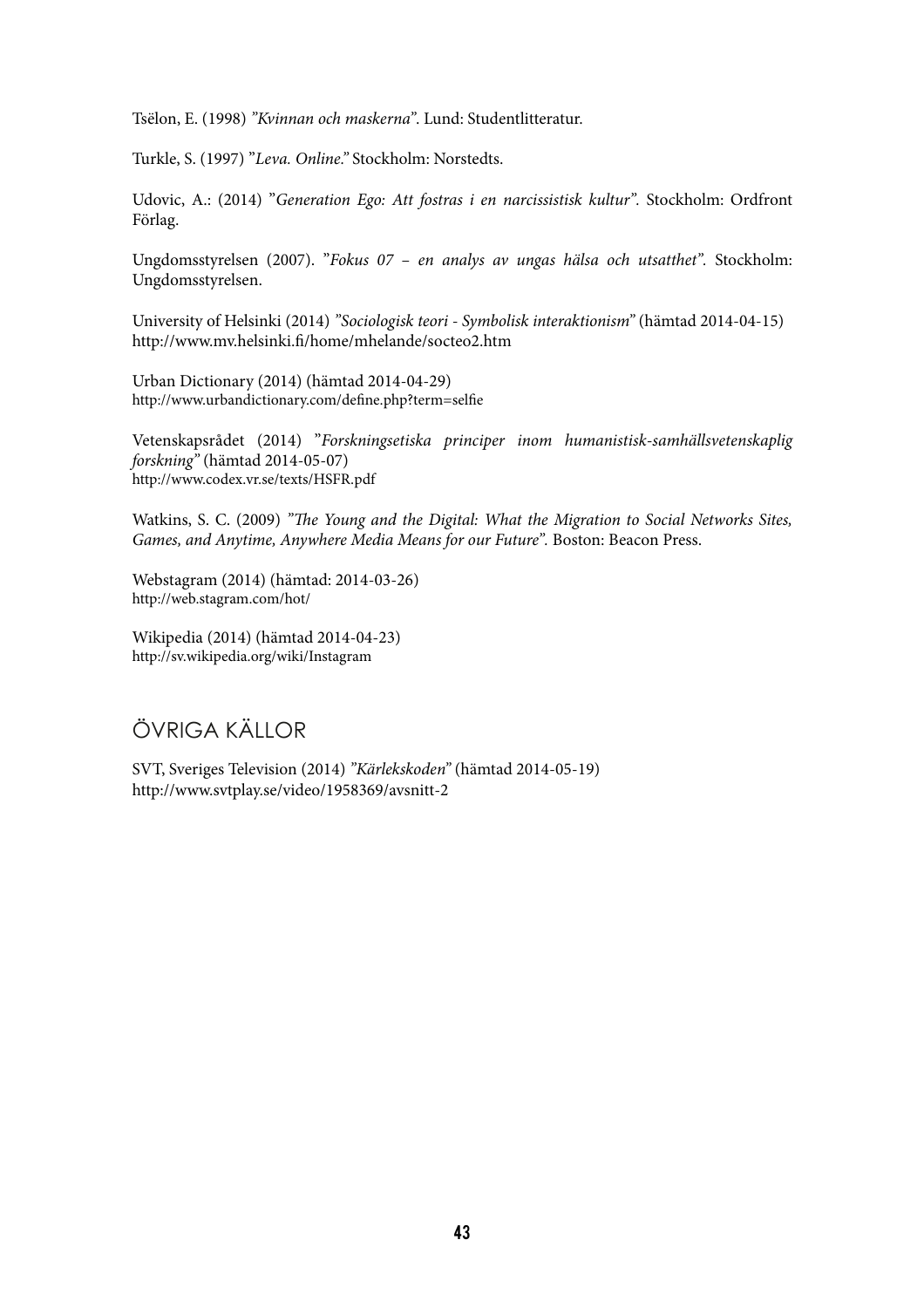## 7 BILAGOR

## 7.1 BEGREPPSDEFINITIONER

#### 7.1 Instagram

Wikipedia's förklaring av Instagram är "en gratis mobilapplikation för fotodelning och ett socialt nätverk som lanserades i oktober 2010. Programmet tillåter användare att ta bilder. lägga på ett filter och därefter dela med sig av bilden till olika sociala medier." (Wikipedia 2014).

#### 7.1.1 Begrepp kopplat till Instagram:

Filter: En fotoredigeringsfunktion i Instagram som tillåter användaren att applicera ett fotofilter på bilden, som exempelvis kan göra bilden svartvit eller öka kontrasten.

Följare: Användarna av Instagram kan själva bestämma vilka Instagram konton denne väljer att följa.

Gilla: När en följare markerar sitt gillande genom att klicka på en symbol som finns vid varje publicerad bild.

Hashtag: En digital märkning av nyckelord för att länka samman liknande innehåll på Instagram. Genom att applicera symolen # framför ordet skapas en "hashtag", t.ex. #glass

Kommentera: När en följare ger bilden respons genom att kommentera i skrift, en funktion som finns vid varje publicerad bild.

Selfie / Ego-bild: En bild som användaren tagit på sig själv, oftast med fokus på ansiktet och oftast med fokus på att visa ett fördelaktigt yttre.

Öppet/Privat konto: Man kan antingen välja att ha en öppen profil som tillåter att alla kan se ens bilder eller istället ha en privat profil där bara användare som man accepterat får tillgång till ens bildmaterial.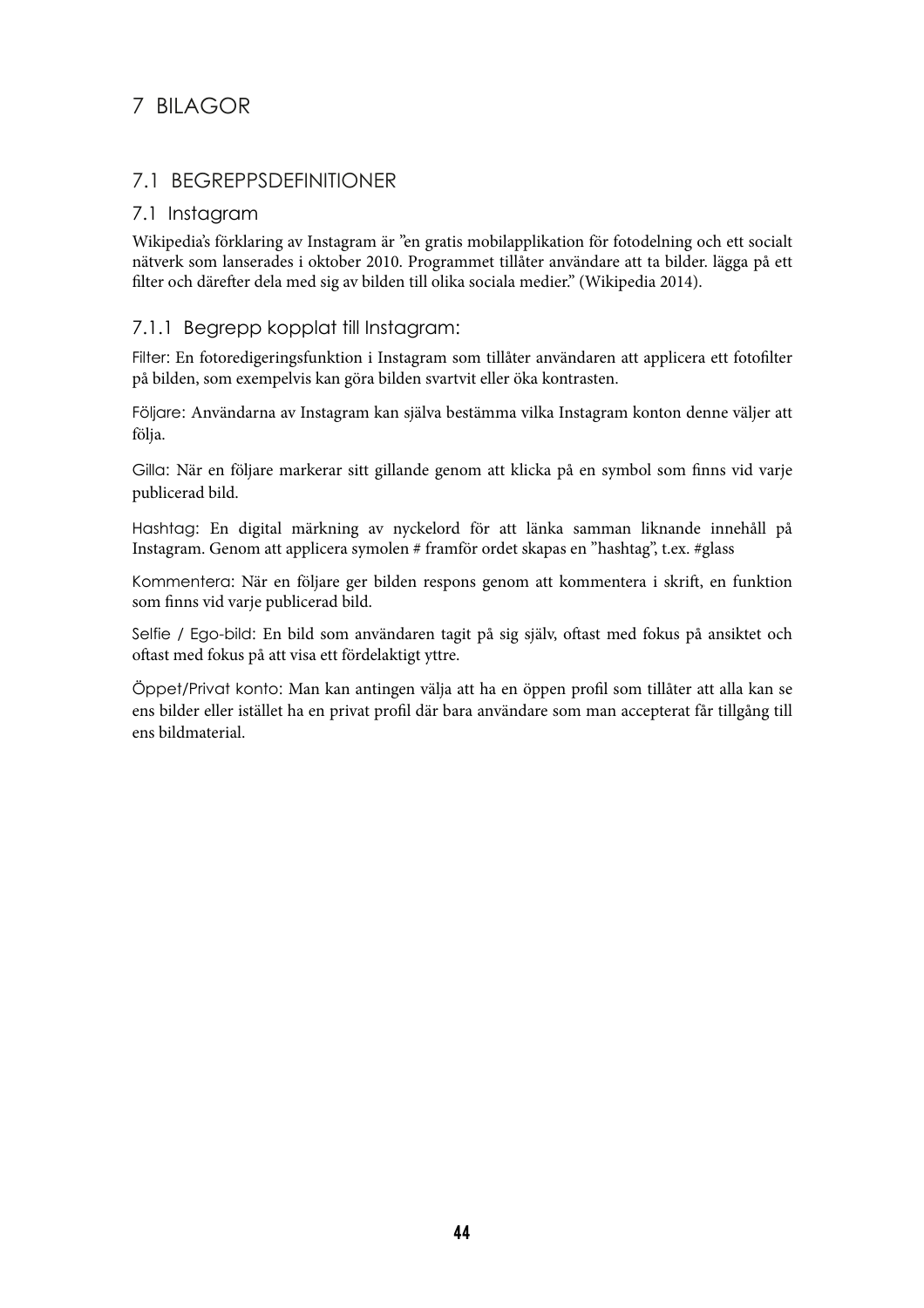## 7.2 INTERVJUGUIDE

## **Presentation**

- Vad handlar studien om? (Uppsats, kvalitativ studie inom MKV, prata om Instagram)
- Hur kommer intervjun att gå till? (Kort presentation om upplägg. Förklara om att det är ett fritt samtal kring olika teman. Uppmuntra deltagare till att prata - inga rätt eller fel. Berätta om deltagarnas anonymitet i studien.)
- Vem är jag? (Ronja, 24 år, Göteborg, studerande, intressen)
- Vilka är ni? (Namn, ålder)

## Allmänt om Instagram

- Vad innebär Instagram för er?
- Varför har ni Instagram, vilka anledningar finns till att använda det?
- Hur länge har ni haft Instagram?
- Har alla era vänner Instagram?
- Har ni öppet eller stängt konto?
- Har ni koll på hur många och vilka som följer er?
- Hur ofta publicerar ni bilder?
- Vilken typ av bilder brukar ni publicera?
- Följer ni några särskilda kriterier som en bild måste uppfylla för att få publiceras?
- Vilken typ av bilder publicerar andra unga kvinnor i er ålder på Instagram?
- Verkar dem ha några särskilda kriterier för vilka bilder som blir publicerade?
- Vilken målgrupp brukar ni ha i åtanke när ni publicerar en bild?
- Vilken typ av Instagram-konton följer ni och varför följer ni dem?
- Vilken typ av Instagram-konton skulle ni aldrig följa och varför?
- Finns det skillnader i vilken typ av bilder unga kvinnor och män lägger upp?
- Finns det några förtjänster med att använda Instagram?
- Finns det några brister med Instagram?

Fokus på utseende på Instagram

- Upplever ni att det finns ett fokus på utseendet på Instagram? (oavsett svar:) Hur man kan se det? Finns det några för och/eller nackdelar med det?
- Hur stor andel av era egna eller andras bilder uppskattar ni fokuserar på att skildra ett fördelaktigt utseendet jämfört med bilder där det inte är i fokus? t.ex. 1/10 eller 10/10?
- Om en bild skulle fokusera på utseendet, fokuserar man mer på att visa ansiktet eller kroppen som tiej?
- Finns det några skönhetsideal för unga kvinnor på Instagram?
- Om ja: Finns det några skillnader i hur idealen ser ut på Instagram jämfört med utanför Instagram?
- Upplever ni att Instagram har gjort att ni eventuellt lägger större vikt nu än innan vid att vara snygg även "offline"?
- Tror ni unga män och unga kvinnor lägger lika mycket fokus på att vara snygga på Instagram?
- Finns det några skönhetsideal för unga män på Instagram?